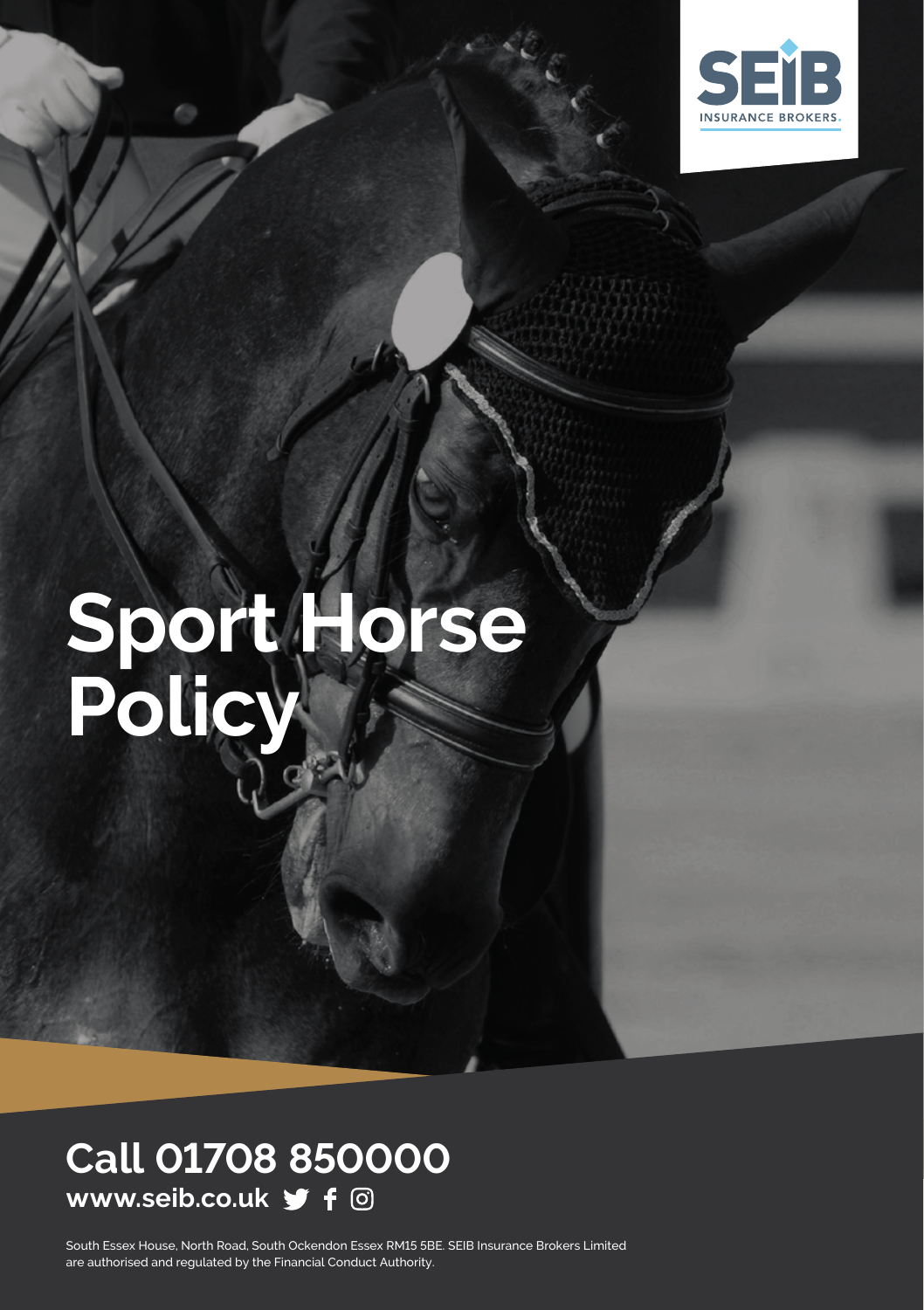# **Sport Horse Policy**

#### **The insurance contract**

This **policy** is arranged by SEIB Insurance Brokers Limited on **our** behalf.

In return for payment of the **premium** shown in the **schedule**, **we** agree to insure **you**, subject to the terms and conditions contained in or endorsed to this contract of insurance, for any loss happening during the **policy period** as provided by the terms of this **policy**.

This document, the **schedule** and any related **endorsement** form **your policy**.

This **policy** sets out the terms and conditions of the contract of insurance between **you** and **us**. Please read the whole document carefully.

It is important that **you**:

- check that the information contained in the **schedule** is accurate
- take care when providing **us** with information that **we** rely on to accept coverage or set the terms of this **policy**
- comply with all **your** duties and obligations under the **policy**
- take all the action required in the event **your horse** is sick, injured or a claim occurs

Failure to comply with the above could adversely affect **your** insurance and any claim **you** make.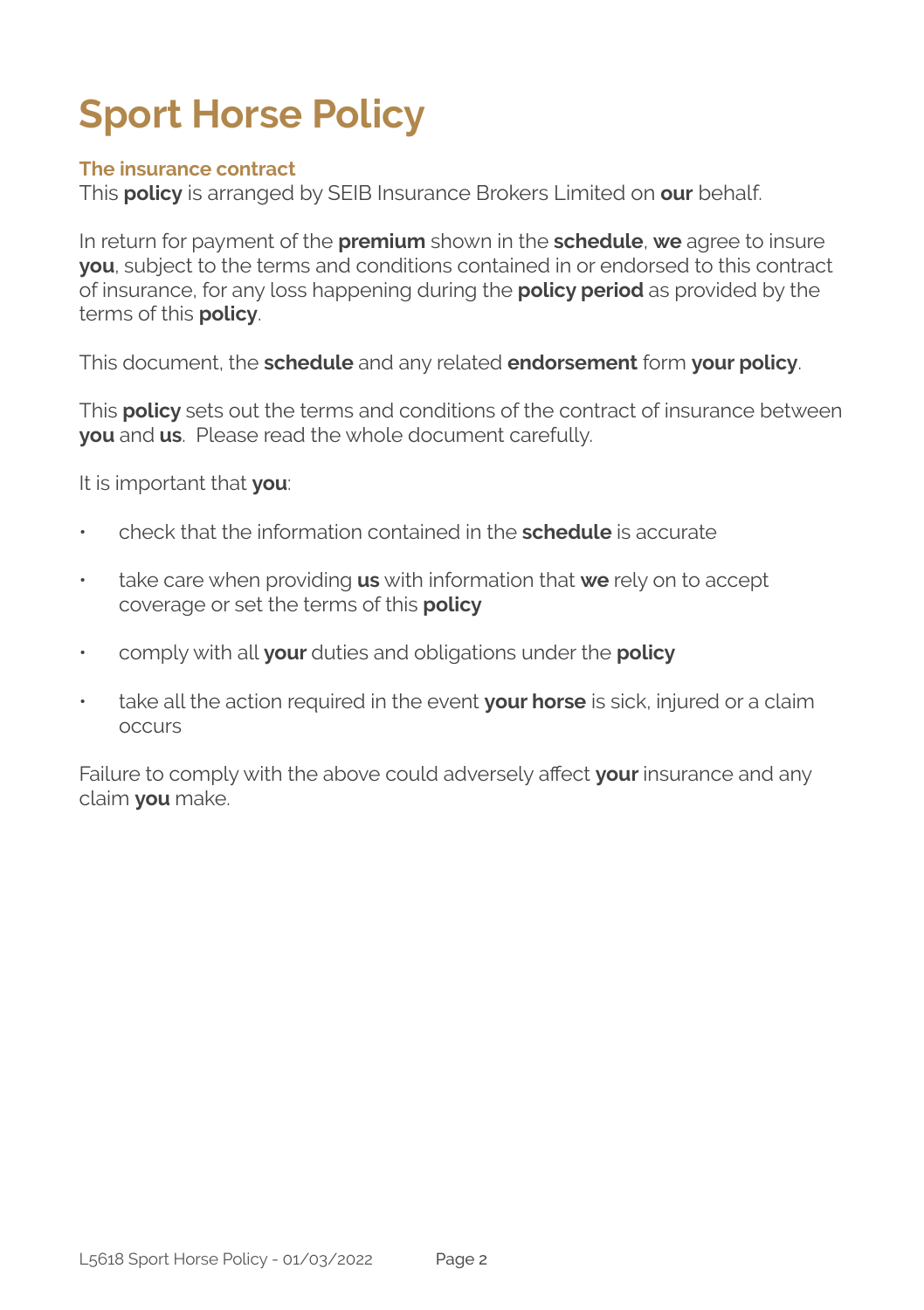## **Contents**

- Definitions
- Insuring agreement
- 8 Information you have given us
- Notifying us of any changes
- Cancelling this policy
- Refund of premium
- Limit of liability
- What to do when your horse is sick or injured or a claim occurs
- Section A Death or Humane Destruction
- Section B Theft
- Section C Wobbler Coverage
- Section D Repatriation Costs
- Section E Post Mortem and Disposal Costs
- Section F Emergency Colic Surgery Costs
- Section G Life Saving Surgery Costs
- Section H Veterinary Fees
- Section I Stallion Permanent Disability
- Section J Permanent Loss of Use
- Section K Permanent Loss of Use due to accidental external injury
- Section L Saddlery and Tack
- General policy conditions
- General policy exclusions
- Complaints
- Compensation
- Data Privacy Notice for SEIB Insurance Brokers Limited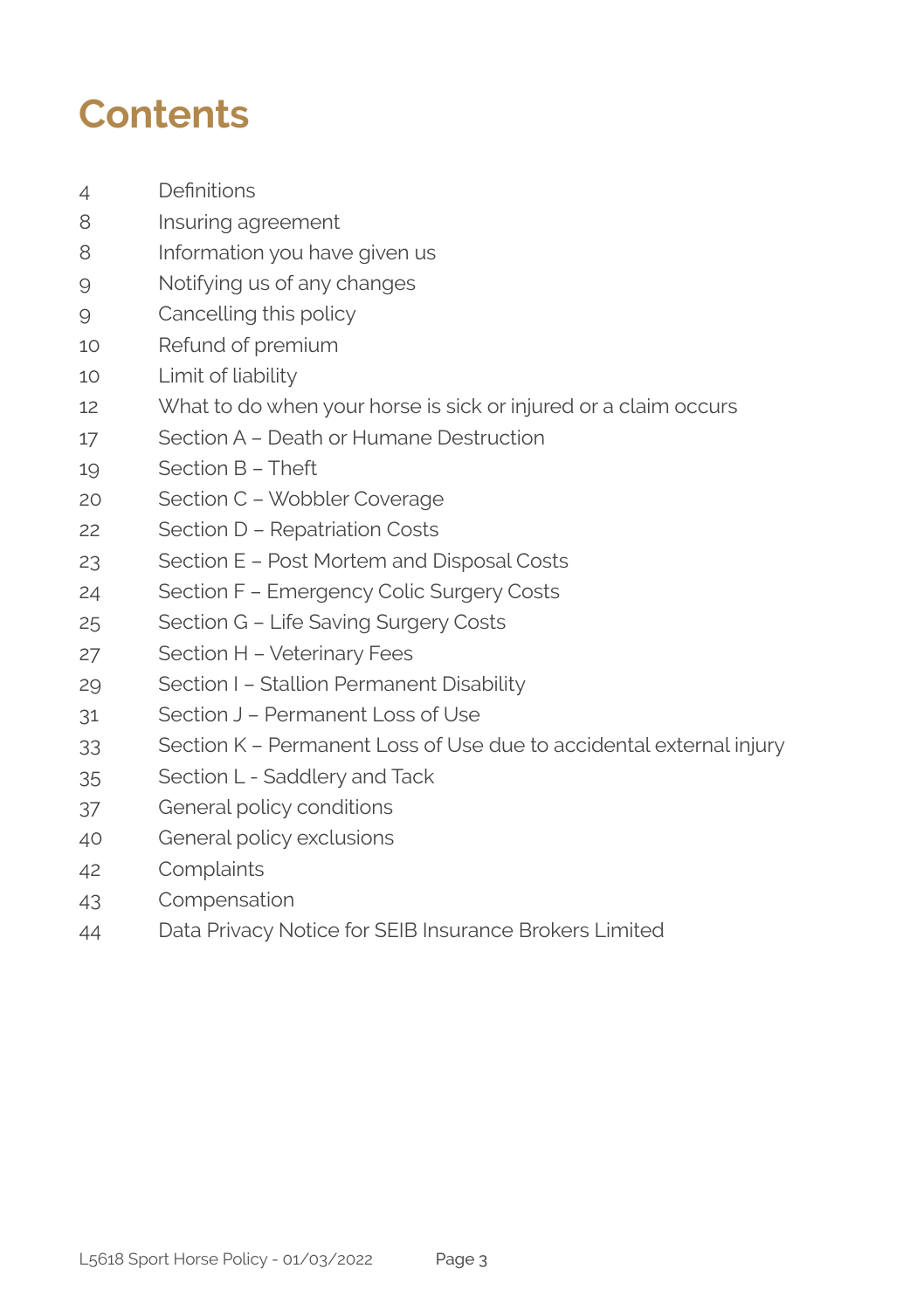### **Definitions**

Words shown in bold type have the same meaning throughout this **policy** and are defined below. Any changes to these definitions, or any extra definitions, will be endorsed to the **policy**.

#### **Agreed Value**

The value of each insured **horse** specified in the **schedule** which has been accepted and agreed by **us** prior to the start of the **policy period**.

#### **Alternative Treatment**

Means any of various systems of healing or treating an illness or disease which falls outside the realms of conventional veterinary medicine including but not limited to: Physiotherapy, Ultra sound, Faradism, Infra-red, Magneto pulse, Laser treatment, Back manipulation, Corrective farriery, Osteopathy, Chiropractor, Nutraceutical, Alternative medicine, Herbalist, Homeopathy, Acupuncture, Mesotherapy.

#### **Certificate of Death Report**

Means the examination of the **horse** after its death and the preparation of a written report, which does not require a full **post-mortem** examination, made by a **veterinarian** establishing the identity, the cause of death or the reason for the **humane destruction** of the **horse**.

#### **Claiming race**

Any claiming, selling, auction, combination or other type of race in which the ownership interest of the **horse** can change.

#### **Colic**

A clinical manifestation of abdominal pain.

#### **Excess**

The monetary amount for which **you** are responsible as the first part of each agreed claim.

#### **Endorsement**

A change in the terms and conditions of this **policy** agreed by **you** and **us**. Endorsements which apply to **your policy** (if any) will be shown in the **schedule**.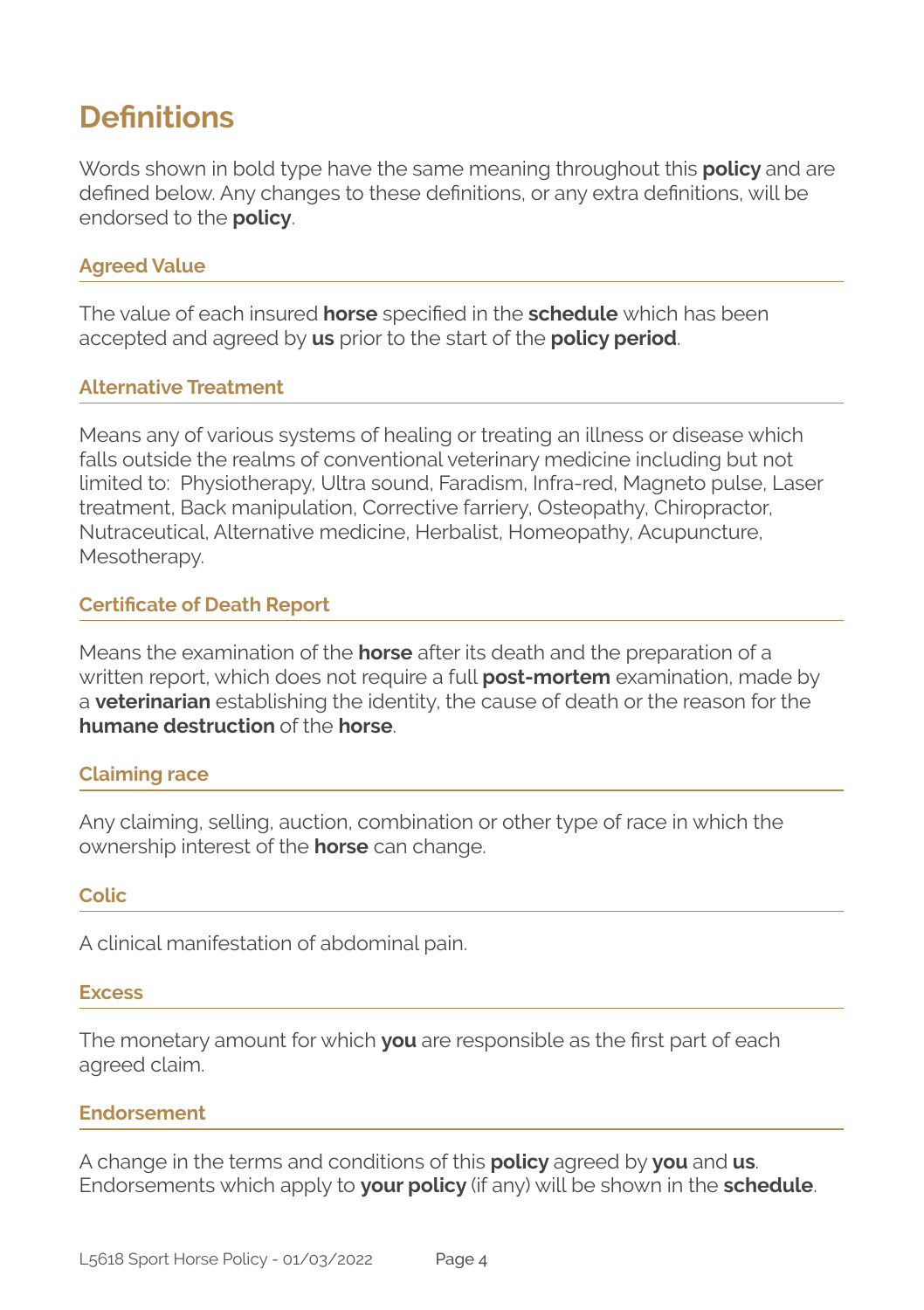Whole or part interest of the insured horse or horses specified in the **schedule**.

#### **Humane destruction**

- (a) means that the **horse** incurs an injury or is afflicted with an excessively painful disease, and a **veterinarian** appointed by **us** shall first have given a certificate that the suffering of the **horse** is incurable and so excessive that immediate destruction is imperative for humane reasons; or
- (b) means that the **horse** incurs an injury and a **veterinarian** appointed by **you**  shall first have given a certificate that the suffering of the **horse** is incurable and so excessive that immediate destruction is imperative for humane reasons without waiting for the appointment of a **veterinarian** by **us**.

#### **Impotent**

The failure of the **stallion** to achieve intromission

#### **Infertile**

Sterile

#### **Locked Building**

- (a) The domestic building, not being a caravan or mobile home that **you** live in that has all doors and windows locked; or
- (b) A building or part of a secure building that **you** do not live in that has all doors locked with 5-lever mortice deadlocks and has steel bars or steel grids on all windows; or
- (c) Large metal containers that cannot be removed and are suitably locked.

#### **Market Value**

The price generally paid by a willing buyer to a willing seller for **saddlery and tack** of the same age, type and condition as **your saddlery and tack** immediately before the loss, theft or damage,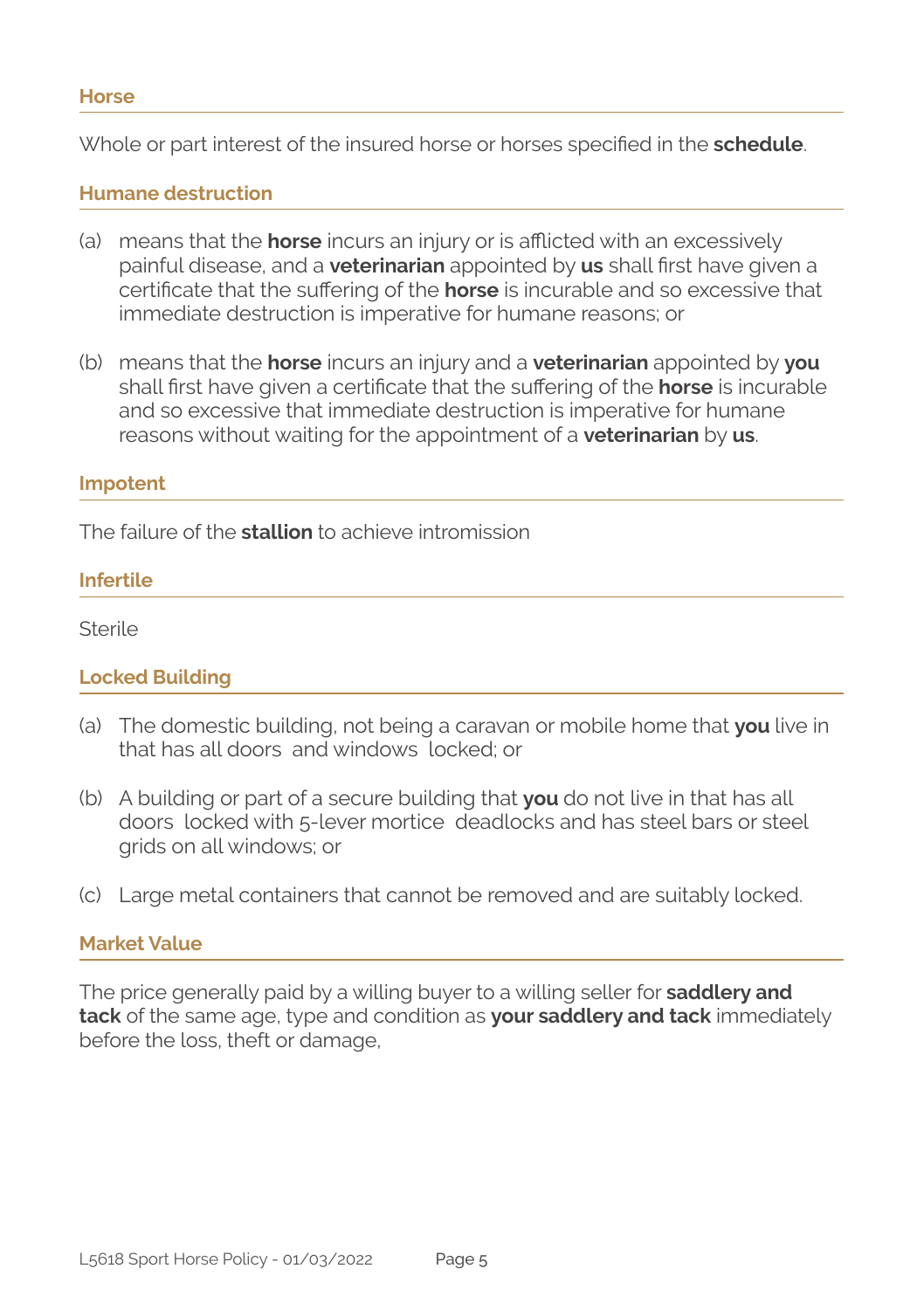#### **Medication**

Means any drug, hormone, vitamin, protein or other substance other than unadulterated food or drink.

#### **Policy**

The contract of insurance between **you** and **us**.

#### **Policy period**

The period **you** are covered for as shown in **your schedule**

#### **Post-mortem**

A post-mortem report, which shall include a necropsy examination, made by a **veterinarian** including, but not limited to establishing the identity, the cause of death or the reason for the **humane destruction** of the **horse**.

#### **Pre-Existing Condition(s)**

- (a) any injury or accidental external injury sustained or illness contracted or which shows its first symptoms before the start of the **policy period**; or
- (b) the recurrence of any injury or accidental external injury that was sustained, or the recurrence of any illness contracted or which shows its first symptoms, before the start date of the **policy period** no matter how many times it returns or whether it returns to or affects different areas of **your horse**'**s** body; or
- (c) any injury or accidental external injury or illness that is caused by, relates to, or results from, an injury or accidental external injury that was sustained, or an illness contracted or which shows its first symptoms, before the start of the **policy period** no matter where the injury, accidental external injury, illness or symptoms were noticed or happened in, or on, **your horse**.

#### **Premium**

The amount **you** must pay **us** for this insurance as shown in **your policy schedule**  and any **endorsements** that attach to the **policy**.

#### **Saddlery and Tack**

Saddles, bridles, harnesses and other riding tack, lunging equipment normally used on **your horse**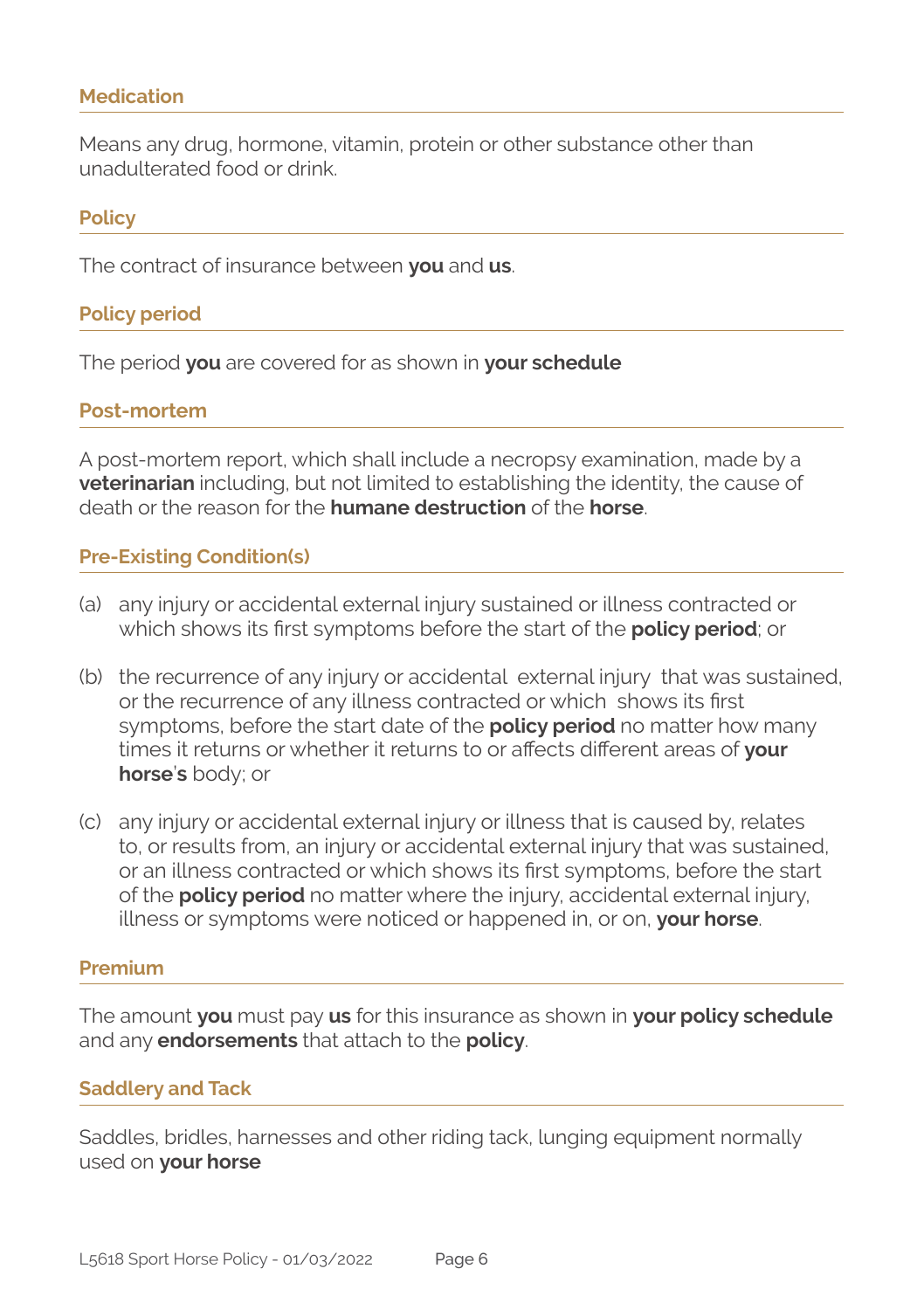#### **Schedule**

A document which includes **your** details and specifies the cover provided by **your policy** and any **endorsements** applying to **your policy**, as well as details of the insured **horses** and your **saddlery and tack** as applicable.

#### **Serving mares**

Achieving intromission, whether with a live mare or an artificial vagina.

#### **Stallion**

Whole or part interest of the **horse** or **horses** specified in the **schedule** which are used for breeding and listed as stallions in the **schedule**

#### **Terrorism**

Means an act, including using or threatening to use force or violence, of any person or group(s) of persons, whether acting alone or on behalf of or in connection with any organisation(s) or government(s), committed for political, religious, ideological or similar purposes including the intention to influence any government and/or to put the public, or any section of the public, in fear.

#### **Veterinarian**

A veterinary surgeon experienced in equine practice with a currently valid licence, issued by the appropriate governing agency, allowing him to practise veterinary medicine.

#### **Wobbler syndrome**

Means the **horse** is suffering from cervical vertebral malformation and/or spinal cord compression and/or cervical compressive myelopathy.

#### **We, Us, Our**

Markel International Insurance Company Limited (MIICL)

#### **You, Your**

The person(s), partnership, corporation or organization named as the insured policyholder in the **schedule**.

#### **Your broker**

The insurance broker or intermediary who arranged this policy on your behalf.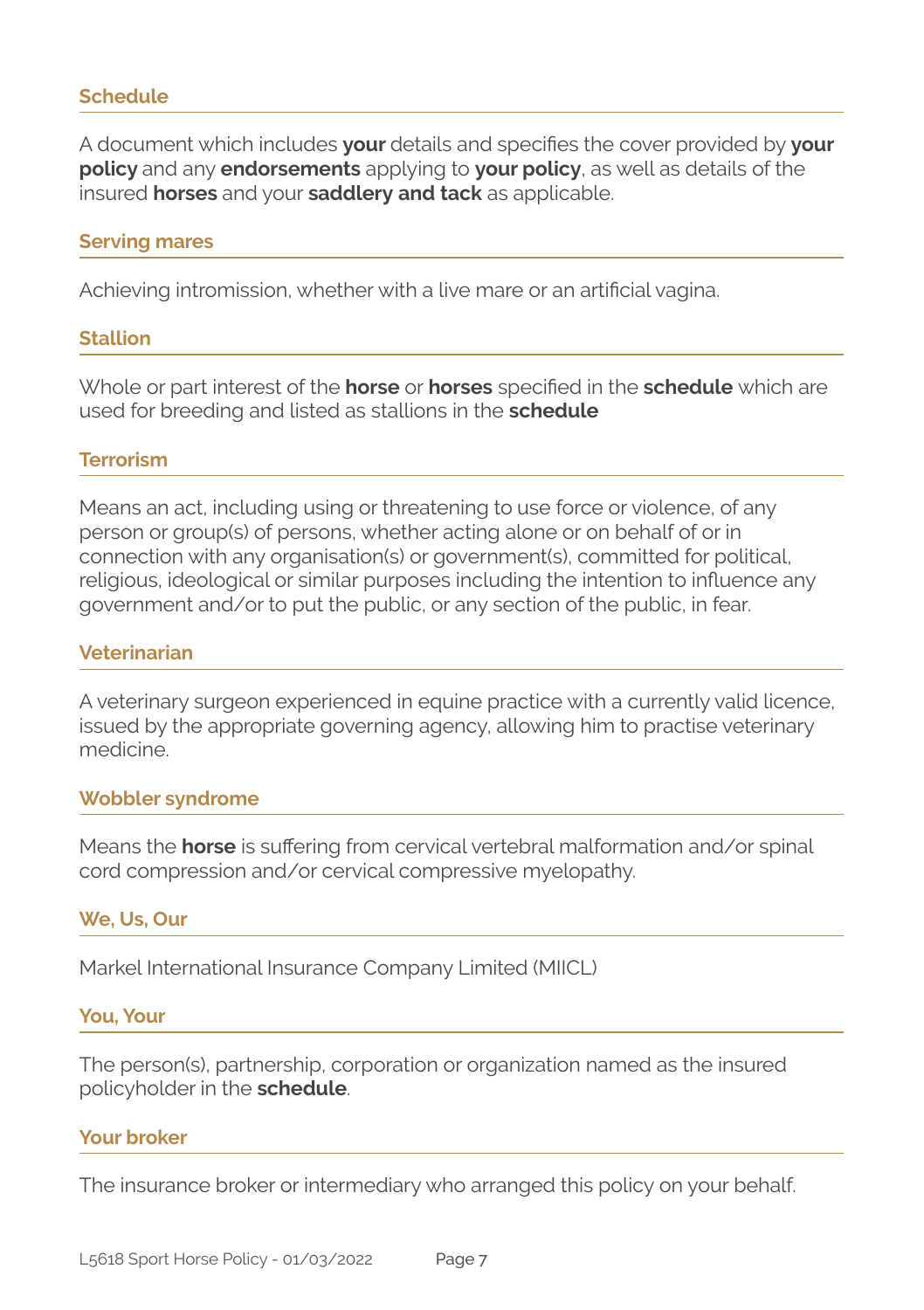### **Insuring agreement**

#### **You** agree:

- (a) to adhere to all of the terms and conditions of this **policy**;
- (b) that **you** are the sole owner of the **horse** unless **you** have informed **us** otherwise and recognition of **your** partial ownership is indicated on the **schedule**;
- (c) to take all reasonable steps to avoid or minimise a loss under this **policy**;
- (d) that the **horse** is in sound health and free from any sickness, disease, lameness, injury or physical disability of any kind at the start of the **policy period**, unless **you** have completely and accurately disclosed this prior to the start of the **policy period** and **we** have accepted full coverage under this **policy**;
- (e) to provide **us** with a veterinary certificate or health statement proving that the **horse** is in sound health as detailed in (d) above;
- (f) that the requirement noted in (d) and (e) above is also a requirement when a **horse** is increased in value or added to this **policy** or in the event of any coverage extension or **endorsement**.
- (g) that if **you** do not provide **us** with the required documents for (d) and (e) and the **horse** is sick or injured or a claim occurs then the onus is on **you** to prove to **us** that the **horse** was in sound health at the start of the **policy**.

#### **Information you have given us**

In deciding to accept this insurance and in setting the terms and **premium**, **we**  have relied on the information **you** have given **us**. **You** must take care when answering any questions **we** ask by ensuring that all information provided is accurate and complete.

If **we** establish that **you** deliberately or recklessly provided **us** with false or misleading information **we** will treat this **policy** as if it never existed and decline all claims.

If **we** establish that **you** carelessly provided **us** with incorrect or incomplete information that **we** have relied upon in accepting this **policy** and setting its terms and **premium we** may:

(a) treat this **policy** as if it had never existed and refuse to pay all claims and return the **premium** paid. **We** will only do this if **we** provided **you** with insurance cover which **we** would not otherwise have offered;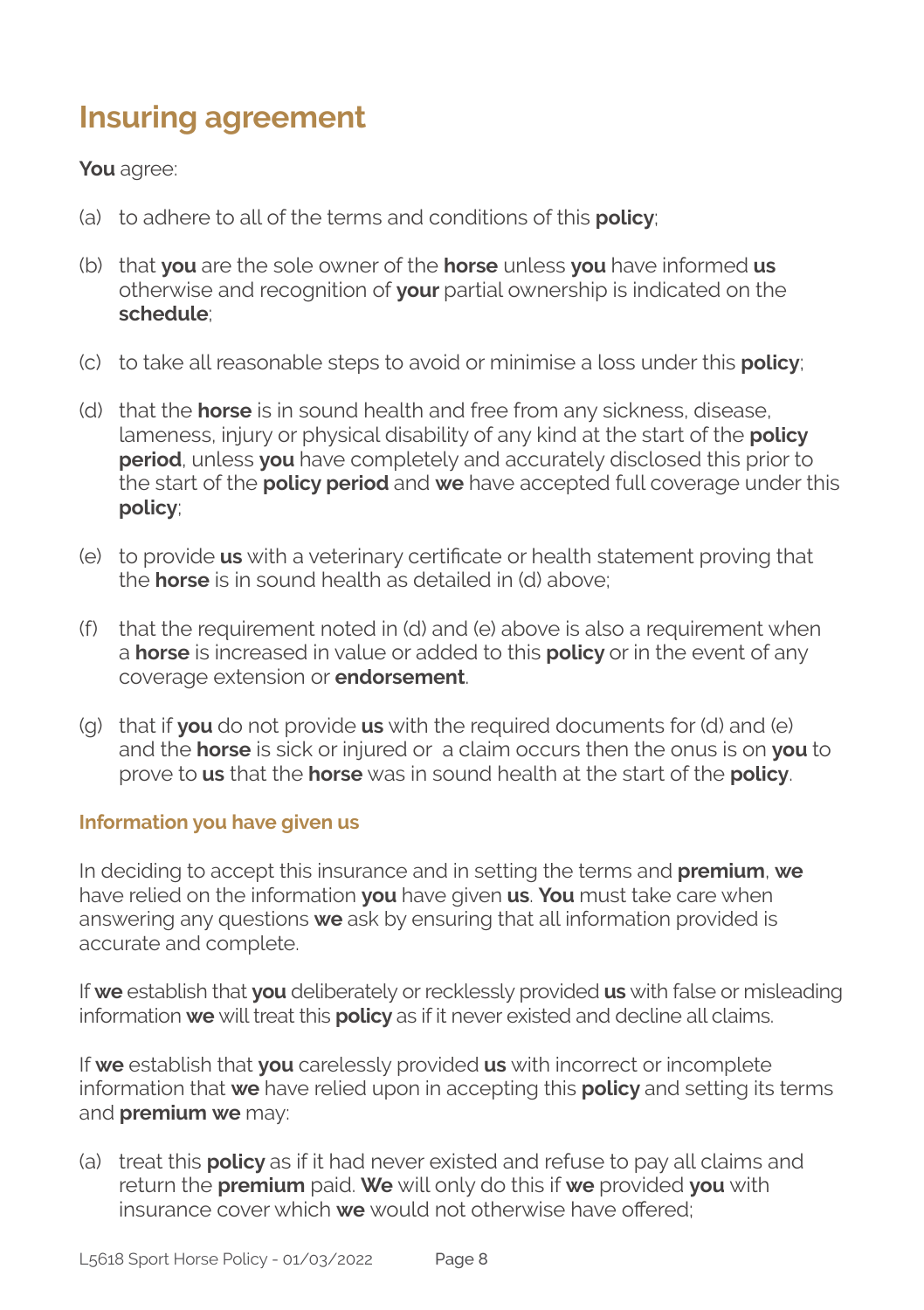- (b) amend the terms of **your policy**. **We** may apply these amended terms as if they were already in place if a claim has been adversely impacted by **your**  carelessness;
- (c) charge **you** more **premium** for **your policy** or reduce the amount **we** pay on a claim in the proportion the **premium you** have paid bears to the **premium we** would have charged **you**; or
- (d) cancel **your policy** in accordance with the "Cancelling this policy" section.

**We** or **your broker** will write to **you** if **we**:

- (a) intend to treat this **policy** as if it never existed; or
- (b) need to amend the terms of **your policy**; or
- (c) require **you** to pay more **premium** for **your policy**.

#### **Notifying us of any changes**

**You** must notify **us** or **your broker** as soon as possible if **you** become aware of any changes in the information **you** have provided to **us** which happens before or during any **policy period**. All notifications must be made in writing, by email, or by telephone.

Changes to the information **you** have provided could result in **you** having to pay an additional **premium** or **us** amending the terms of **your policy**.

#### **Cancelling this policy**

**You** can cancel this **policy** at any time by notifying **us** or **your broker**.

**We** can cancel this **policy** by giving **you** fourteen (14) days' notice in writing. **We**  will only do this for a valid reason (examples of valid reasons are as follows):

- (a) Non-payment of **premium**
- (b) A change in risk occurring which means that **we** can no longer provide **you**  with insurance cover
- (c) Non-cooperation or failure to supply any information or documentation **we**  request
- (d) Threatening or abusive behaviour or the use of threatening or abusive language when dealing with **us** or **your broker**.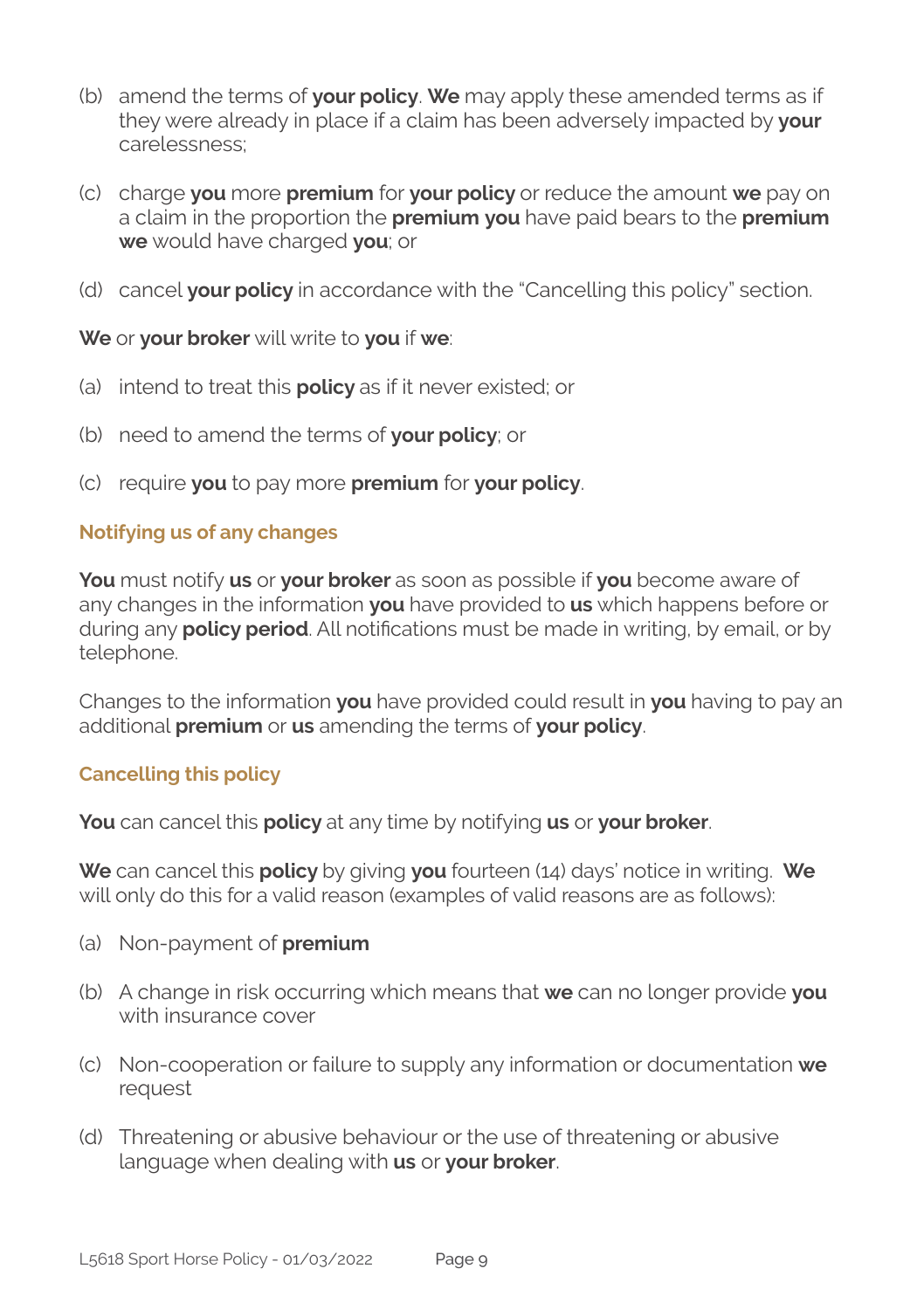#### **Refund of premium**

This **policy** has a cooling off period of fourteen (14) days from either:

- (a) the date **you** receive this **policy**; or
- (b) the start of the **policy period** whichever is the later.

If **you** cancel this **policy** within the cooling off period, **we** will refund **your premium** provided no claim has been made.

If this **policy** is cancelled by **you** or **us**, provided **you** have not made a claim, **you**  will be entitled to a refund of the **premium** paid, subject to a deduction for any time for which **you** have been covered This will be calculated on a proportional basis. For example, if **you** have been covered for six (6) months, the deduction for the time **you** have been covered will be half the annual **premium**. Any additional **premium** due to **us** during the **policy period** for additional risks will be retained by **us** in full, which includes, for example, cover for surgical operations, transit and infertility.

If a claim is paid on any **horse**, whether by settlement, compromise or otherwise, no return of **premium** will be allowed.

Cancellation of the **policy** by **us** does not affect the treatment of any claim arising under the **policy** in the period before cancellation.

#### **Limit of liability**

The limit of liability shown in the **schedule** is the **agreed value** of each **horse**, which has been accepted by **us** prior to the start of the **policy period**, and is the maximum amount that **we** will pay for the insured **horse** in the event of a payable loss.

It is **your** duty to ensure that the **agreed value** continues to reflect the true value of the **horse** during the **policy period**.

Unless otherwise endorsed or agreed onto the **policy**:

- (a) the **agreed value** will automatically be reduced to the lowest sum for which the **horse** could have been claimed or sold in any **claiming race** in which it was entered or raced during the **policy period**;
- (b) if the **horse** has not met its reserve price at a public auction the **agreed value** will automatically be reduced to the highest amount bid for **your**  proportionate interest in the **horse**, if less than the limit of liability shown in the **schedule**;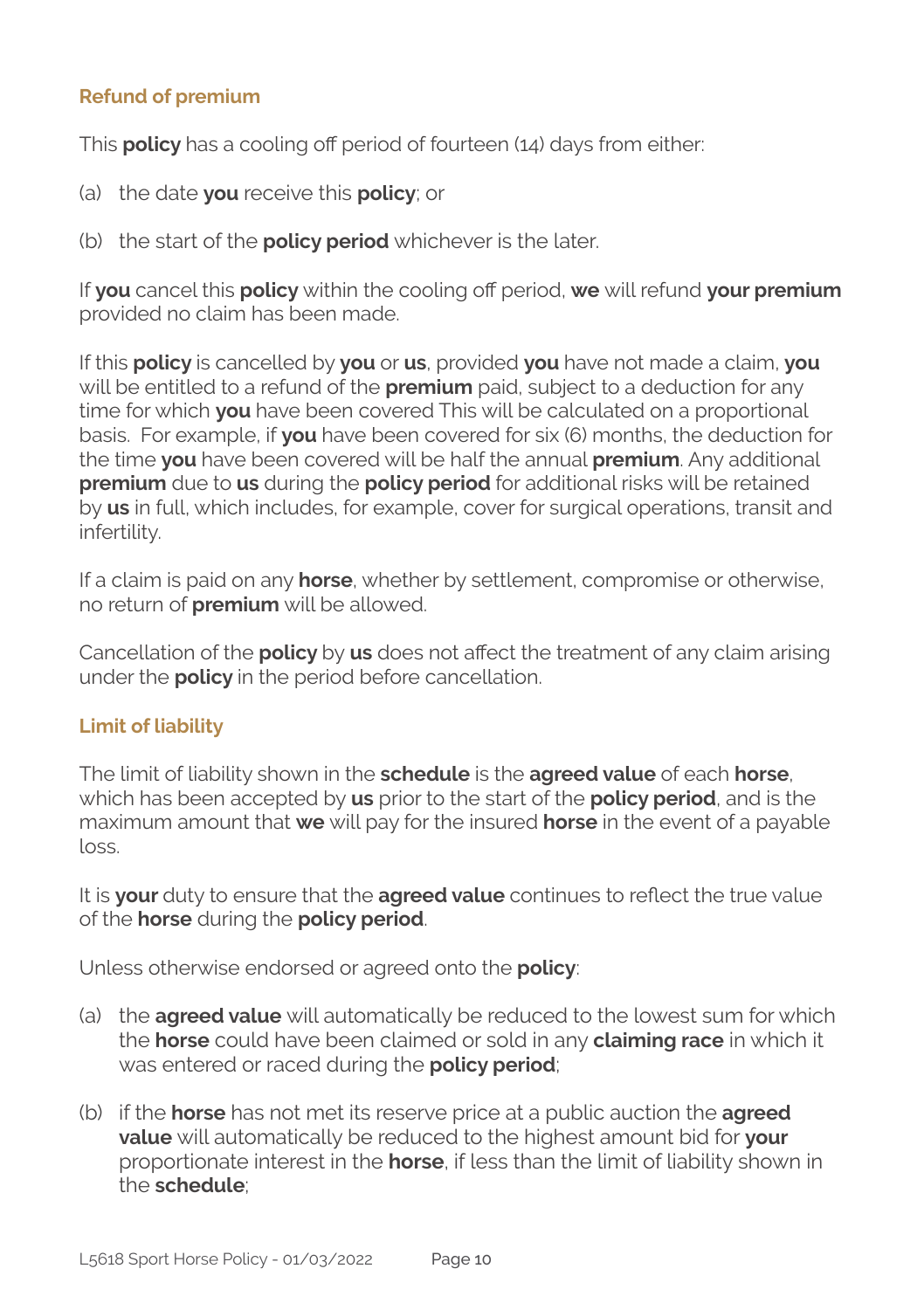- (c) if **you** have the **horse** appraised at a lower value the **agreed value** must be reduced to this amount
- (d) the **agreed value** of the **horse** must be reappraised if the **horse** is castrated at any point during the **policy period**

In the event that the **agreed value** specified in the **schedule** is reduced under one of the above conditions, **you** will be entitled to a return of **premium** on the amount by which the **agreed value** has been reduced, calculated on a proportional daily basis from the date of the reduction until the expiry of this **policy** as stated in the **schedule**, providing **you** have not made a claim.

The limit of liability shown in the **schedule** for Sections D to H is the maximum amount **we** will pay per **horse** per **policy period** and is in addition to the **agreed value** for each **horse**.

The limit of liability shown in the **schedule** for Section L is the maximum amount **we** will pay for **saddlery and tack** during any one **policy period**.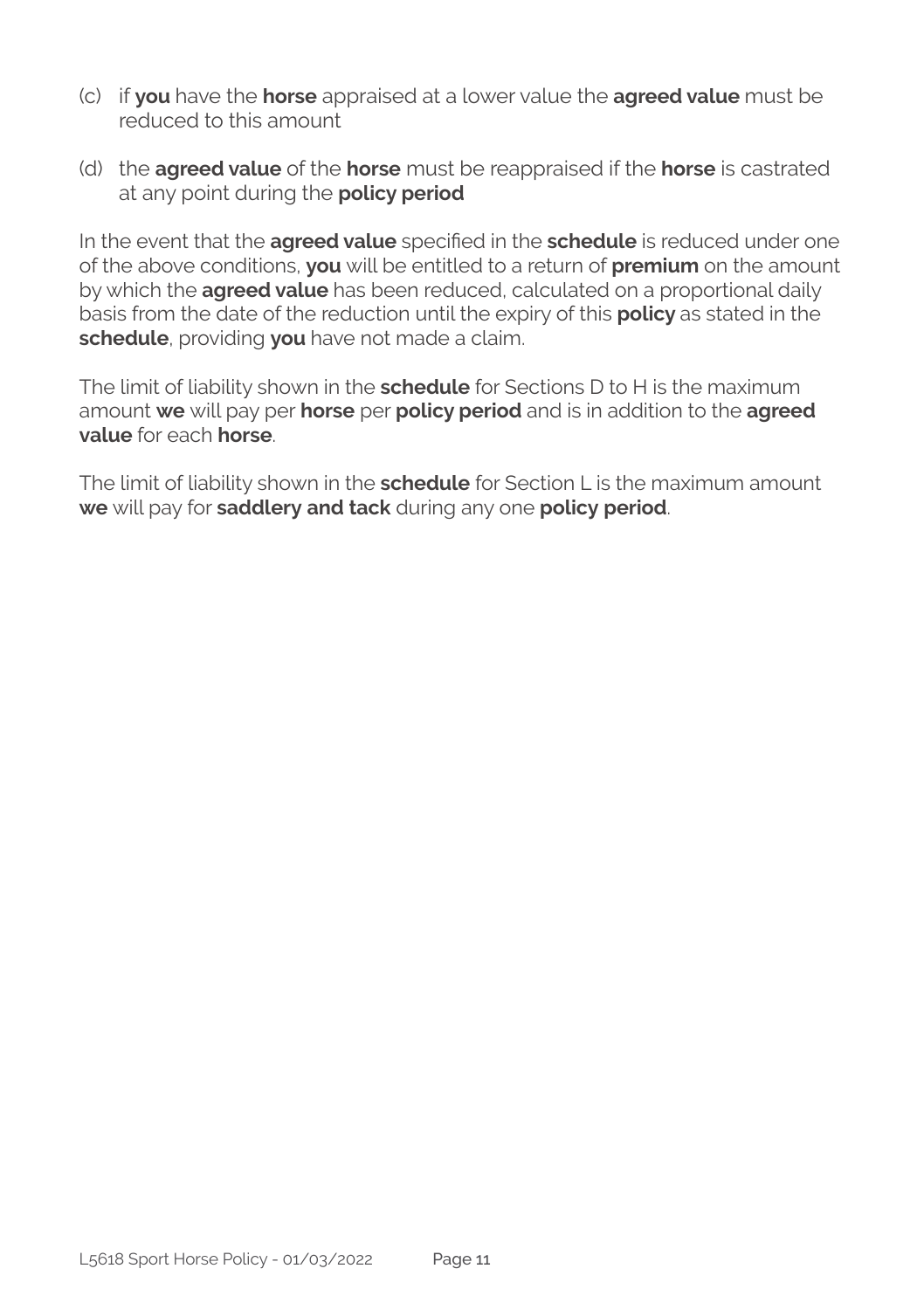### **What to do when your horse is sick or injured or a claim occurs**

In the event of any potential claim situation **you** must contact **us**, **your** nominated claims adjuster or **your broker** as soon as possible.

**In the case of any illness, disease, lameness, injury, accident or physical disability of your horse, you must:**

- as soon as possible, and at **your** own expense, employ a **veterinarian** to treat the **horse**; and
- if **you** have any coverage for veterinary fees **you** should keep any original bills, receipts or invoices **you** are asked to pay and submit them to **us** for consideration; and
- report the situation as soon as possible to **us** or **your broker**, who may appoint a **veterinarian** on **our** behalf, if deemed necessary; and
- if necessary, allow **us** to assume control over the treatment of the **horse**, at **our** expense, and allow the **horse** to be removed for such treatment.

#### **In the case of death or humane destruction of your horse, you must:**

- report the situation as soon as possible to **us** or **your broker**; and
- preserve all physical evidence relating to the death or **humane destruction**; and
- as soon as possible, and at **your** own expense, arrange for a **veterinarian** to produce a **certificate of death report** to confirm the identity of the **horse** and the cause of death (or in the case of **humane destruction**, the reason why **humane destruction** was necessary).
- **We** may require a full **post-mortem** examination to be performed on the **horse**. However, the cost of the **post-mortem** will be met by **us** (under Section E of the **policy**). In the event that the attending **veterinarian** is not able to categorically determine the cause of death a full **post-mortem**, or a **postmortem** of the region of interest will always be required; and
- after receiving permission from **us**, dispose of the remains of the **horse**; and
- provide **us**, within sixty (60) days of receipt, **your** signed and completed claim form, which **we** will supply upon notification of the death or **humane destruction** of the **horse**; and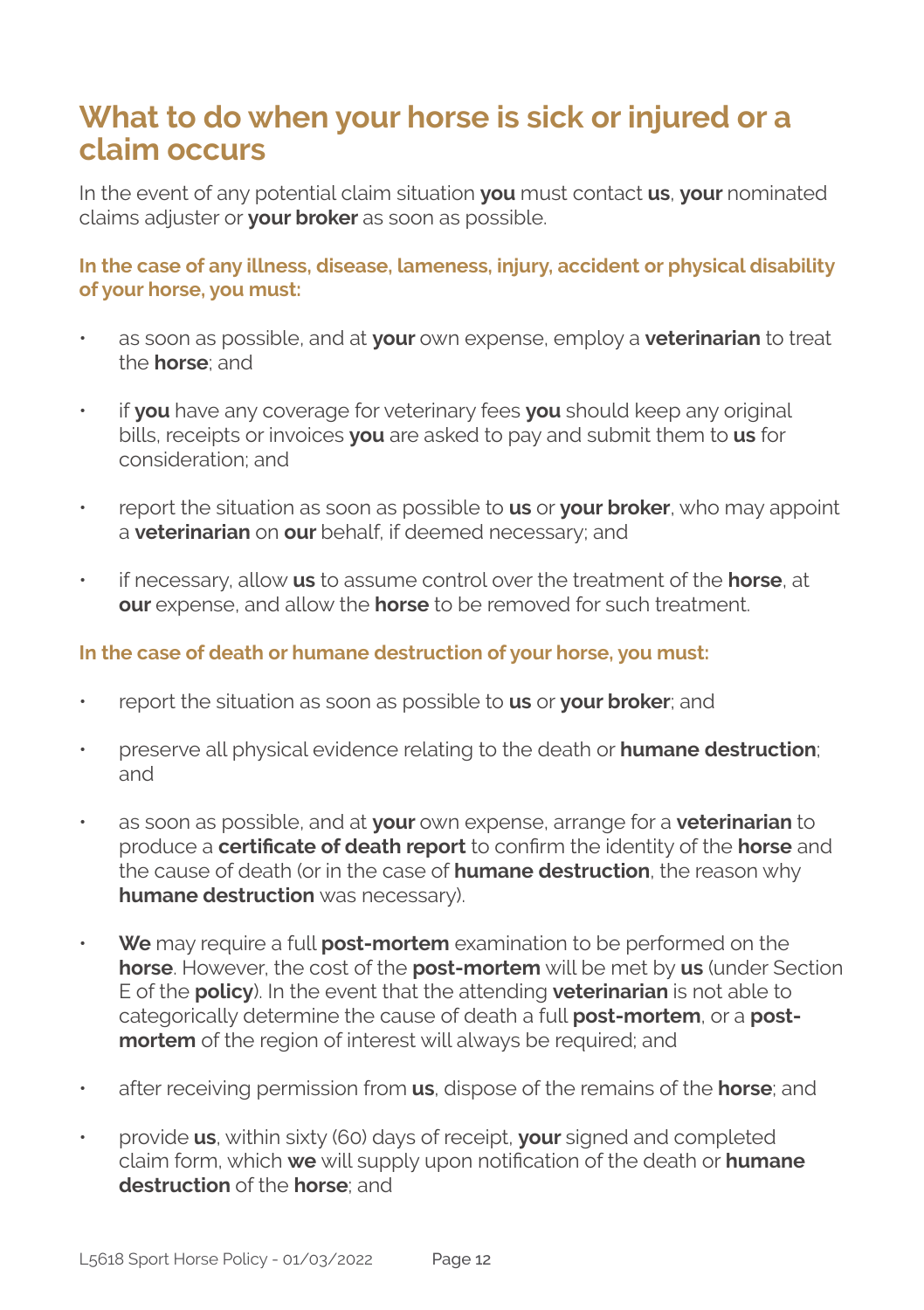• provide **us** with copies of all invoices relating to the **post mortem** and disposal costs of the **horse** for **our** consideration of costs under Section E of the **policy**.

#### **In the case of theft or unlawful removal of your horse, you must:**

- report any theft or disappearance of the **horse** as soon as possible to **us** or **your broker**, and to the local Police and strictly follow their recommendations; and
- if the **horse** has not been recovered within ninety (90) days of the theft or unlawful removal being reported to **us**, then
- **we** will supply **you** with a claim form which must be completed, signed and returned within sixty (60) days of receipt.
- in the event of a settlement by **us** of a claim under this section, then undisputed ownership of **your** interest in the **horse** as shown on the **schedule**  will transfer to **us**, and all other insurance provided under the **policy** and provided under any other **endorsements** to the **policy** in respect of the **horse** is automatically terminated.

#### **In the case of your horse exhibiting wobbler syndrome, you must:**

- as soon as possible, and at **your** own expense, employ a **veterinarian** to treat the **horse**; and
- report the situation as soon as possible to **us** or **your broker**; and
- if the **horse** is suffering with **wobbler syndrome**, which is graded at level 3 or above by a **veterinarian**, **you** must obtain and provide **us** with radiographic and/or myelographic evidence showing that the condition is chronic in nature and progressive and of a minimum level of grade 3; and
- **we** will then appoint a **veterinarian** to review the evidence that the **horse's** condition meets the criteria for a claim under the **wobbler** section, if they are in dispute about whether the **horse's** condition meets these criteria then a third **veterinarian** will be appointed (please refer to specific conditions under **policy** Section C); and
- file with **us**, within sixty (60) days of receipt, **your** signed and completed claim form, which **we** will supply upon notification of any claim; and
- in the event of a settlement by **us** of a claim under this section, then undisputed ownership of **your** interest in the **horse** as shown on the **schedule**  will transfer to **us**, and all other insurance provided under the **policy** and provided under any other **endorsements** to the **policy** in respect of the **horse** is automatically terminated.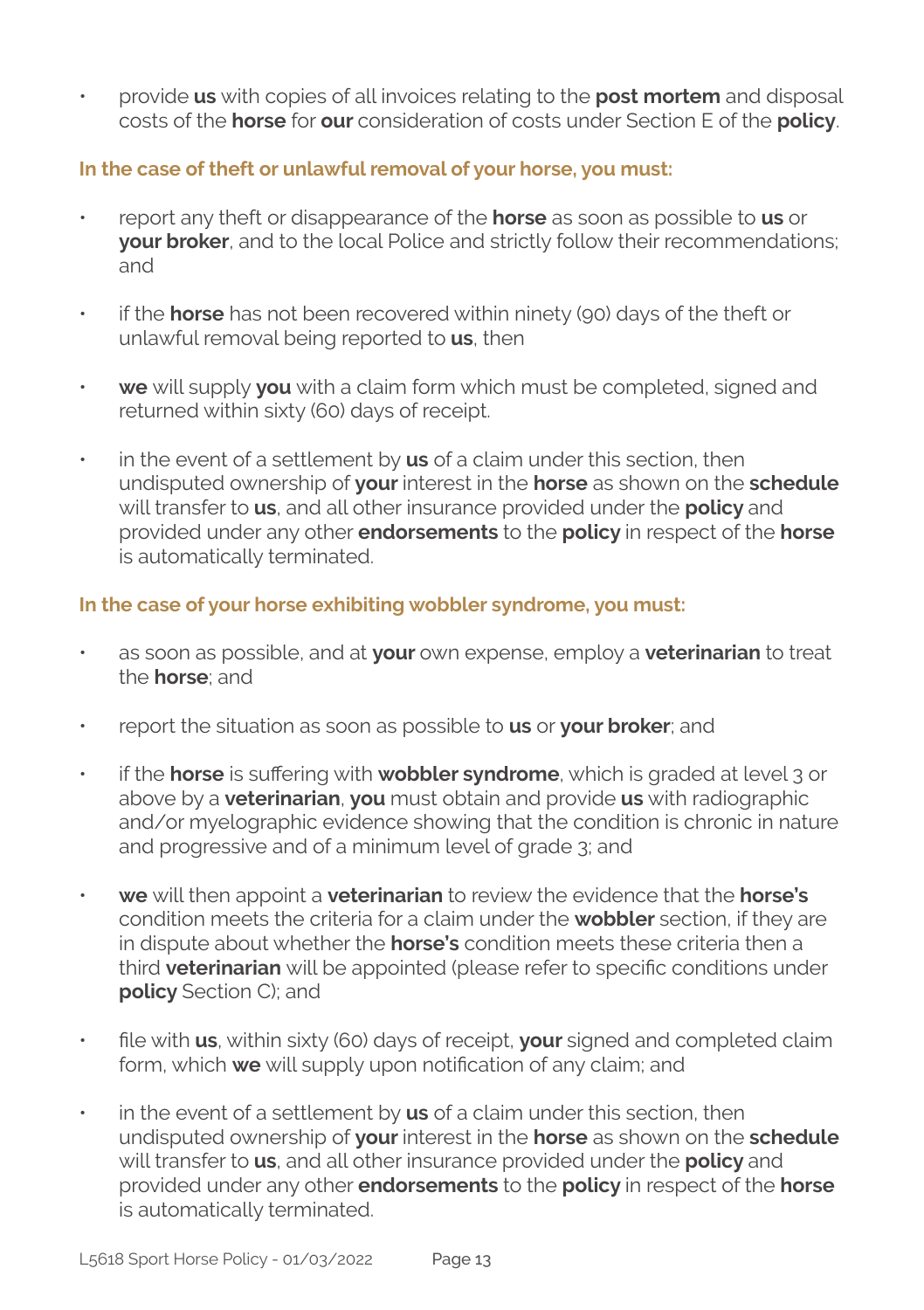#### **In the case of your horse being unable to be transported due to any event covered under Section D of this policy, you must:**

- report the situation as soon as possible to **us** or **your broker**; and
- provide **us** with copies of all Police, fire service, weather or mechanical reports to substantiate **your** claim; and
- obtain and provide **us** with copies of all invoices relating to the claim.

#### **If you have coverage for emergency colic or lifesaving surgery costs, as provided under Sections F and G of this policy, then in the case of surgery being performed on your horse you must:**

- report the situation as soon as possible to **us** or **your broker**; and
- obtain and provide **us** with copies of all invoices relating to the claim, within thirty (30) days of the surgery being performed; and
- obtain and provide **us** with a report, signed by the operating veterinarian, describing the nature of the **horse's** condition and the surgical procedures performed; and
- file with **us**, within sixty (60) days of receipt, **your** signed and completed claim form, which **we** will supply upon notification of any claim.

#### **In the case of your stallion manifesting or exhibiting any signs, symptoms or indications of being impotent, infertile or incapable of serving mares and you have elected to take cover under Section I, you must:**

- as soon as possible, and at **your** own expense, employ a **veterinarian** to treat the **stallion**; and
- report the situation as soon as possible to **us** or **your broker**, who may appoint a **veterinarian** on **our** behalf, if deemed necessary; and
- if necessary, allow **us** to assume control over the treatment of the **stallion**, at **our** expense, and allow the **stallion** to be removed for such treatment; and
- do all that is reasonable and customary to allow a determination of whether the **stallion** will become totally and permanently **impotent**, **infertile** or incapable of **serving mares**
- file with **us**, within sixty (60) days of receipt, **your** signed and completed claim form, which **we** will supply upon notification of a potential claim under this section.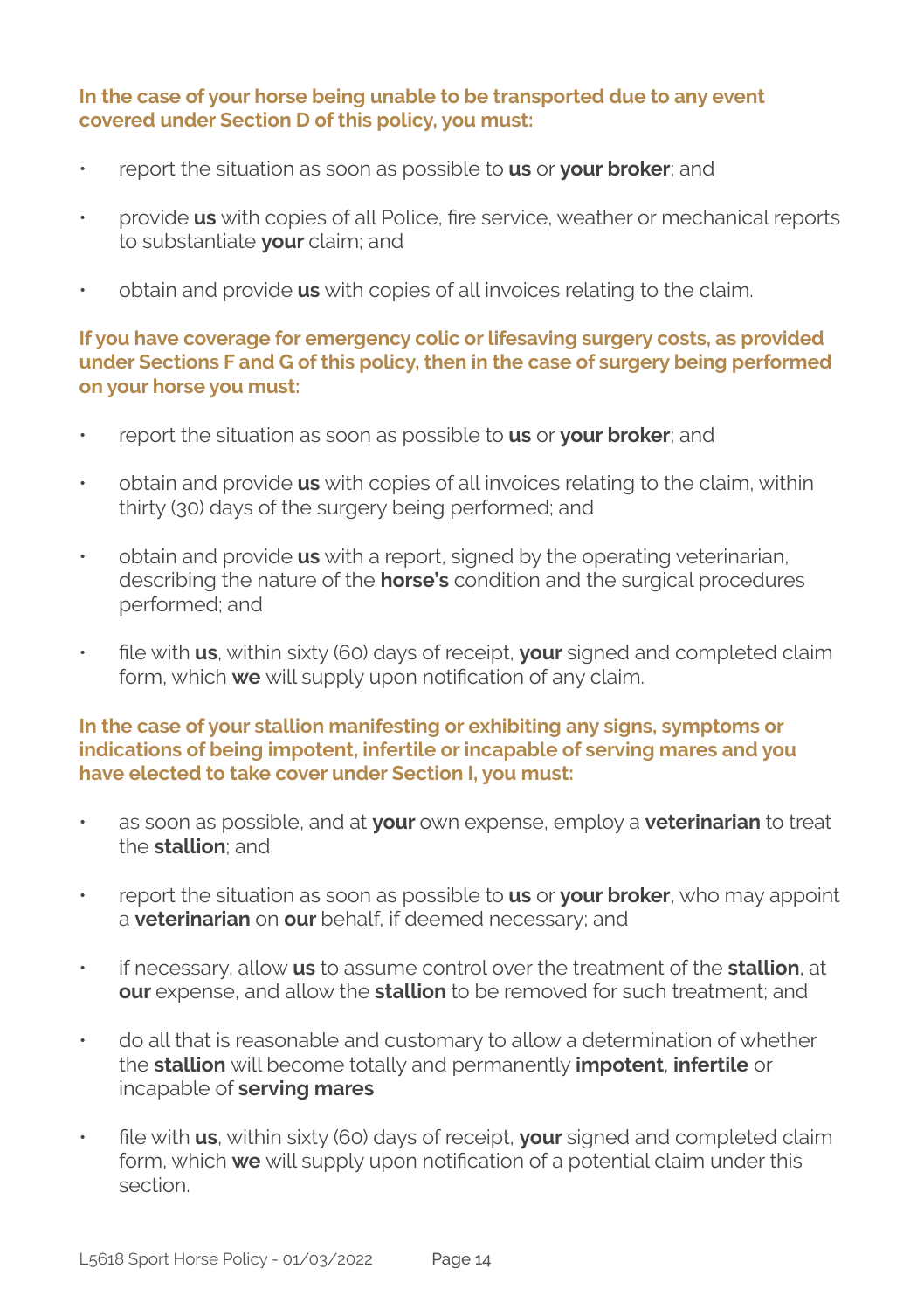• in the event of a settlement by **us** of a claim under this section, then undisputed ownership of **your** interest in the **stallion** as shown in the **schedule** will transfer to **us**, and all other insurance provided under the **policy**  and provided under any other **endorsements** to the **policy** in respect of the **stallion** is automatically terminated.

#### **In the case of your horse suffering an accident, sickness or disease which may render the horse permanently incapable of fulfilling its intended use, and you have elected to take cover under Sections J or K of this policy, you must:**

- as soon as possible, and at **your** own expense, employ a **veterinarian** to treat the **horse**; and
- report the situation as soon as possible to **us** or **your broker**, who may appoint a **veterinarian** on **our** behalf, if deemed necessary; and
- if necessary, allow **us** to assume control over the treatment of the **horse**, at **our** expense, and allow the **horse** to be removed for such treatment, this may include having the **horse** assessed from a rider's perspective at an agreed professional yard to determine the significance of the condition; and
- **we** will then appoint a **veterinarian** to review the evidence that the **horse's** condition meets the criteria for a claim under Section J or K of the **policy**, if they are in dispute about whether the **horse's** condition meets the criteria then a third **veterinarian** will be appointed (please refer to specific conditions under Section J or K of the **policy**); and
- file with **us**, within sixty (60) days of receipt, **your** signed and completed claim form, which **we** will supply upon notification of any claim; and
- in the event of a settlement by **us** of a claim under these sections, then undisputed ownership of **your** interest in the **horse** as shown in the **schedule** will transfer to **us**, unless agreed otherwise by **us** and **you**, and all other insurance provided under the **policy** and provided under any other **endorsements** to the **policy** in respect of the **horse** is automatically terminated.

#### **You also have a duty to co-operate with any claim investigation and adjustment of any claim or potential claim, why may include:**

- (a) providing as soon as possible upon request by **us** or **our** representatives access to any person(s), copies and originals of all veterinary records whether held by **you**, **your veterinarian** or the person having care, custody or control of the **horse**, if required by **us** or **our** representatives; and
- (b) providing as soon as possible upon request by **us** or **our** representatives all information relating to the condition, history, performance, value or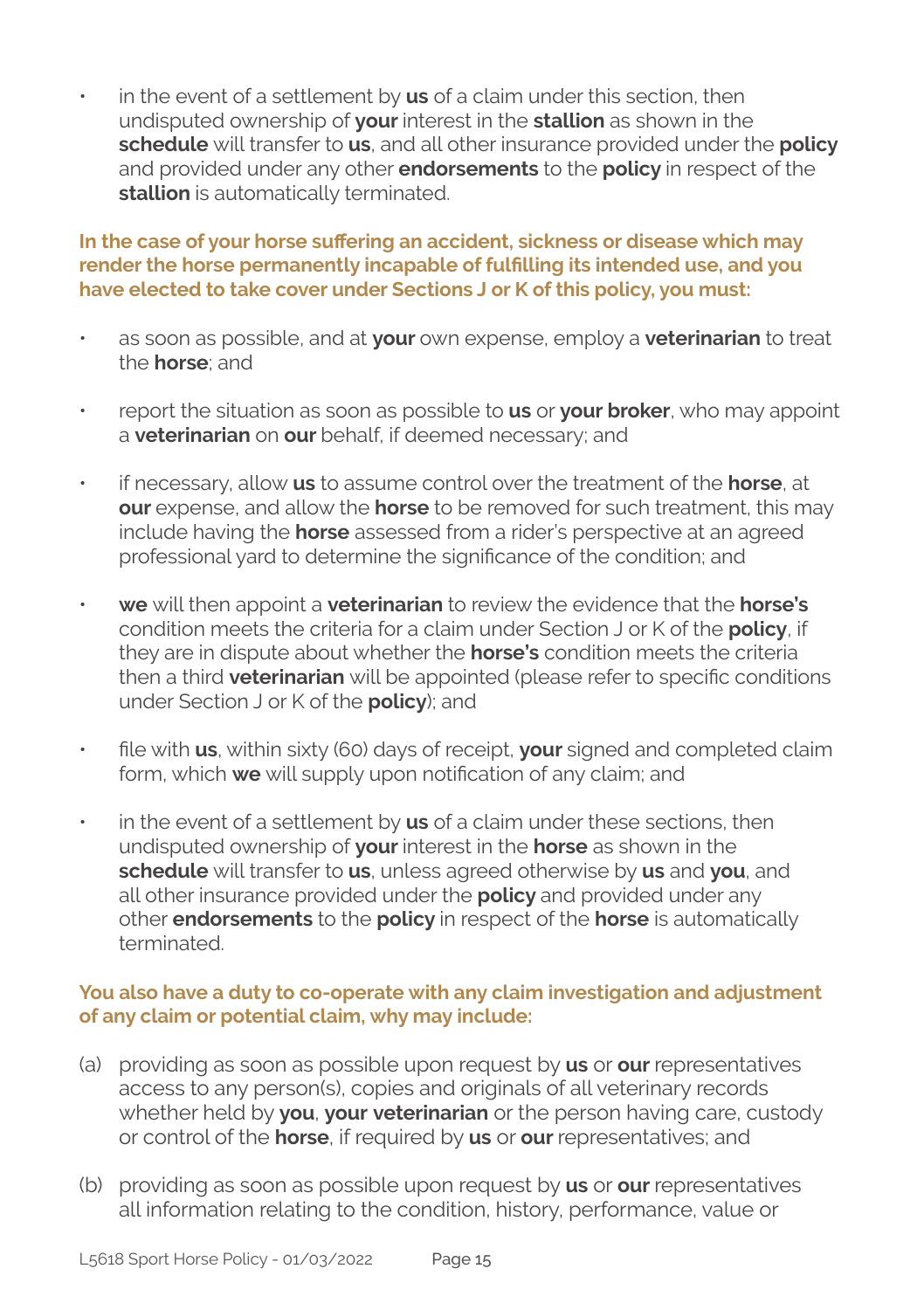otherwise of the **horse** which **we** or **our** representatives may reasonably require; and

(c) otherwise taking precautions to preserve anything which might prove necessary or useful by way of evidence in connection with any actual or potential claim and to retain such evidence until **we** or **our** representatives have had an opportunity of inspection.

#### **If you fail to comply with any of the above duties, we may not pay your claim.**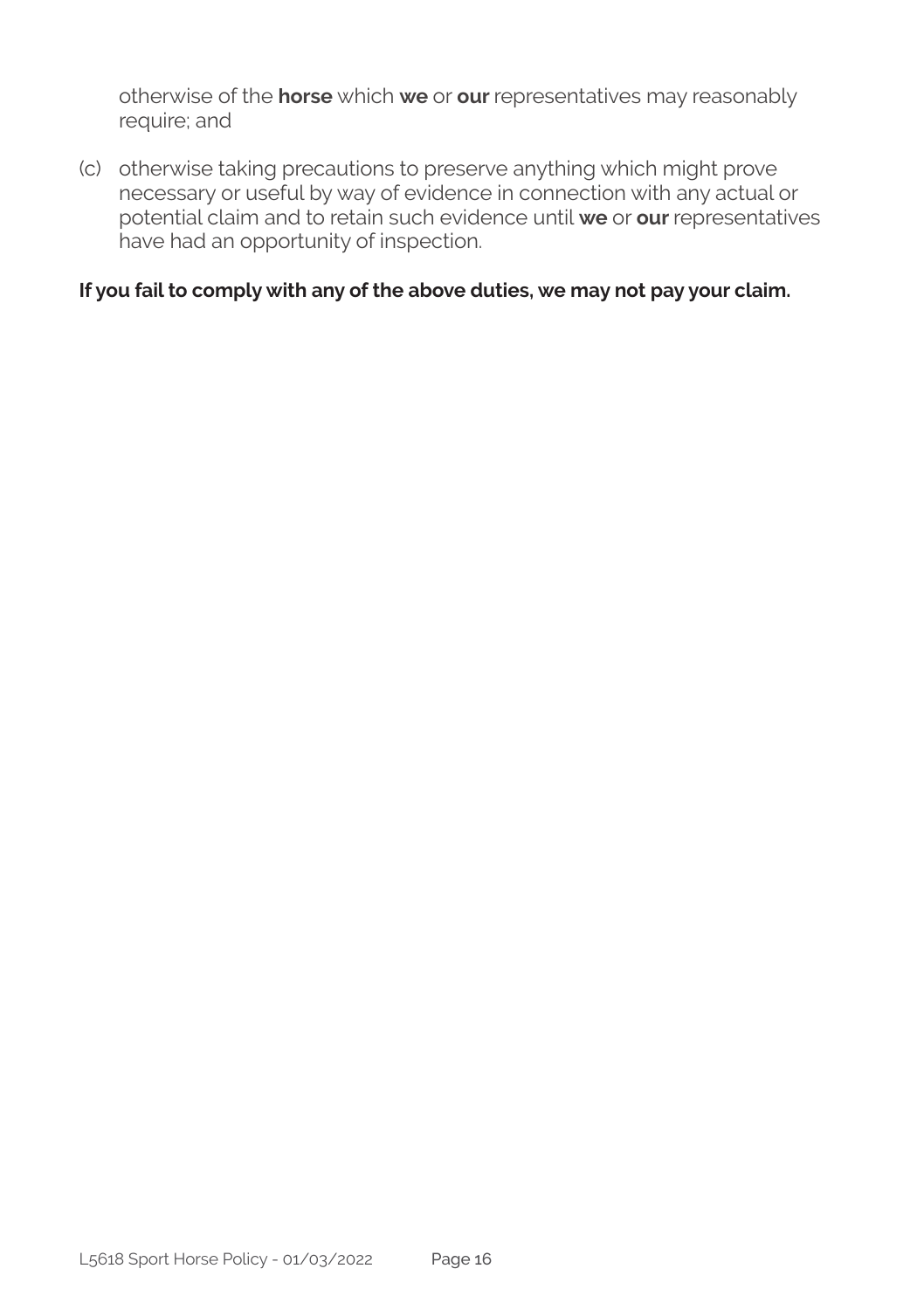### **Section A – Death or Humane Destruction**

**You** are automatically covered by this section

#### **What is covered**

**We** will pay **you** up to the **agreed value** specified in the **schedule** in the event of the death or **humane destruction** of **your horse** during the **policy period** for any reason other than one which is specifically not covered or excluded.

#### **What is not covered**

**We** do not cover any **pre-existing conditions**, unless they have been completely and accurately disclosed and accepted by **us** prior to the start of the **policy period**. However, if **we** do accept coverage for a **pre-existing condition we**  may charge an additional **premium** either for the higher risk associated with the condition or for any surgical operations that are required to correct the condition during the **policy period**.

**We** do not cover intentional slaughter of the **horse** as a result of any outbreak or suspected outbreak of a disease, which results in a government or public or local authority requiring destruction of the **horse** to halt the spread of the disease.

**We** do not cover any intentional slaughter of the **horse** unless:-

- (a) **We** have expressly agreed to the intentional slaughter of the **horse**; or
- (b) in the case of **humane destruction**; or
- (c) when ordered by the responsible authority onboard an aircraft for the safety of the aircraft, its passengers or crew

**We** do not cover any loss of use or depreciation in value of the **horse** unless specifically agreed under Sections I, J or K and endorsed onto this **policy**

**We** do not cover death or **humane destruction** caused by, happening through, in consequence of or contributed to by one or more of the following:

- (a) any surgical operation unless conducted by a **veterinarian**; or
- (b) the giving of any **medication** unless by a **veterinarian** (or experienced personnel directed by him/her) and certified by that **veterinarian** to have been of a preventative nature or necessitated by accident, injury, illness or disease occurring during the **policy period**; or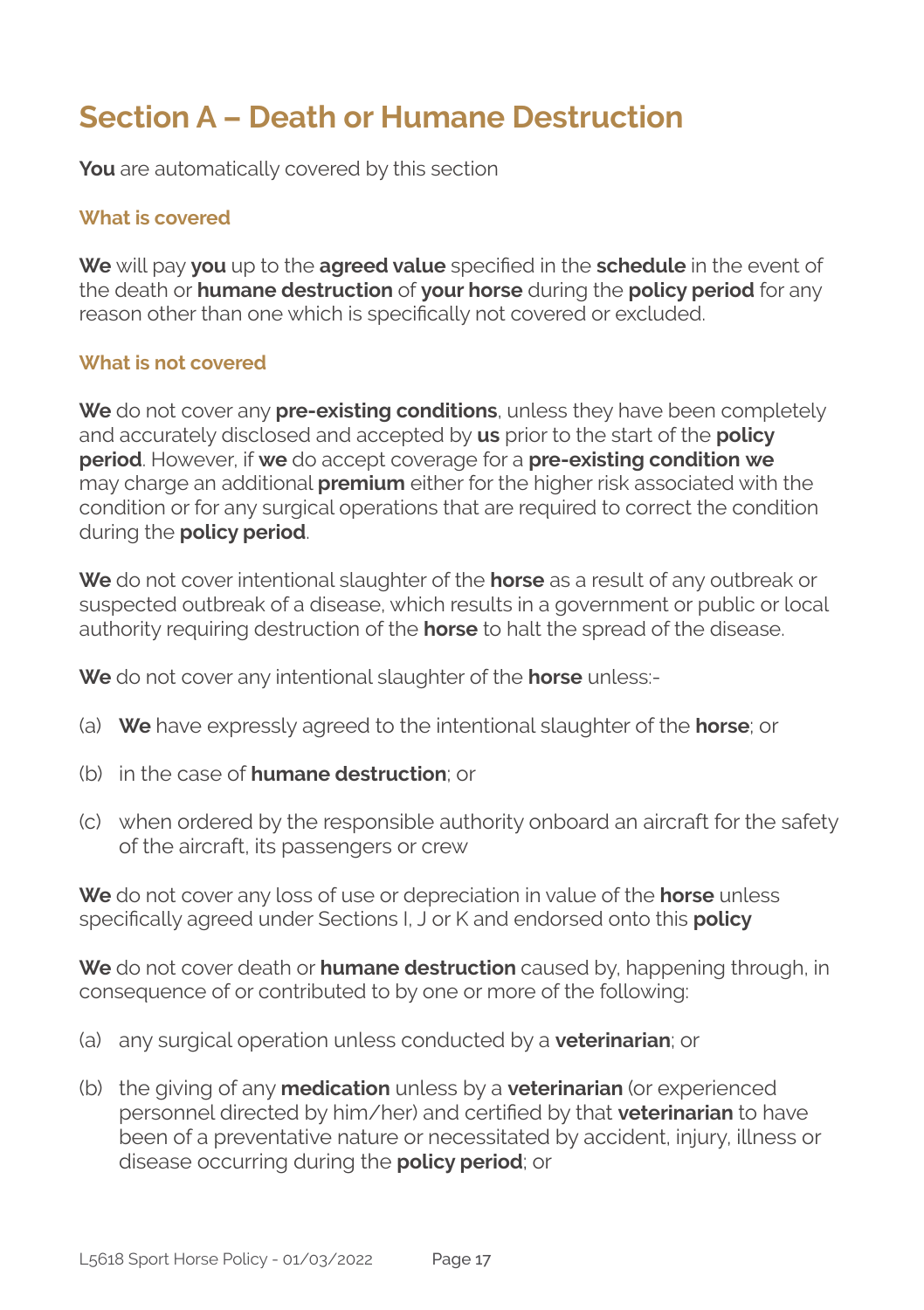- (c) malicious or wilful injury or criminal or intentional acts or omissions by **you** or your **veterinarian**; or
- (d) failure by **you** to provide proper care and attention for the **horse** at all times; or
- (e) the use of the **horse** for any purpose other than that specified in the **schedule**.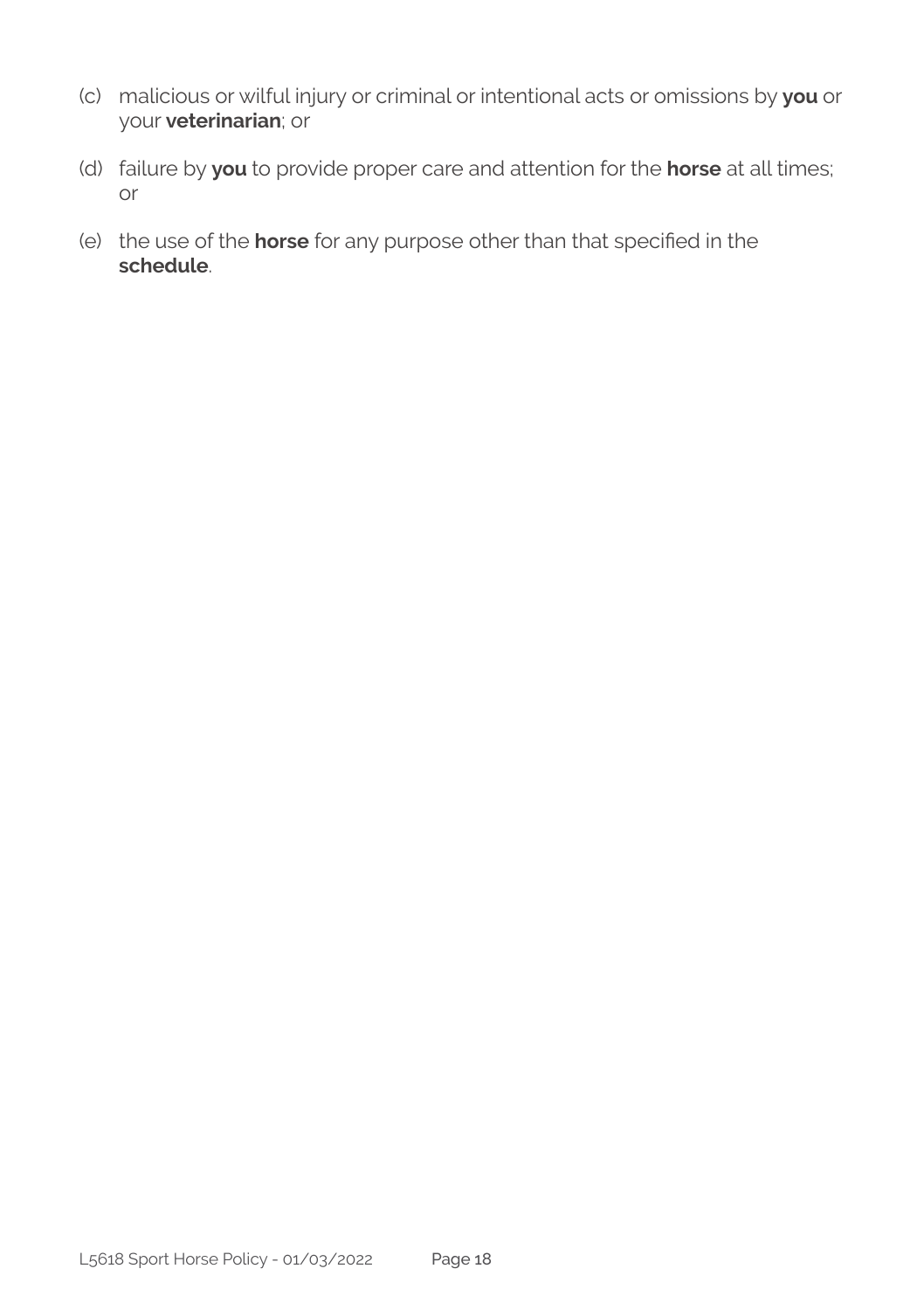### **Section B – Theft**

**You** are automatically covered by this section

#### **What is covered**

**We** will pay **you** up to the **agreed value** specified in the **schedule** in the event of the theft of **your horse**, or death or **humane destruction** which directly results from the theft of **your horse** during the **policy period**.

#### **What is not covered**

**We** do not cover any loss arising from unexplained disappearance, escape or voluntary parting of possession of or title to the **horse** as a result of you, being induced by fraud, trickery or similar false pretences.

**We** do not cover any embryos or prospective foals for theft unless such embryo or prospective foal is separately insured under this **policy** and specified in the **schedule**.

**We** will not cover theft under this **policy** if prior to the start of the **policy period**  there has been any theft or attempted theft of **your horse**, or threat against **you**  or **your horse** whether insured under this **policy**, insured elsewhere or uninsured. However, **we** will not apply this exclusion if the theft or attempted theft has been disclosed to **us** before the start of the **policy period** and cover has been accepted by **us**.

**We** will not pay a loss under this section unless **you** report the theft of the **horse** to **us** and to the local Police as soon as possible and strictly follow their recommendations.

**We** will not pay a loss under this section if **you** pay or promise to pay a ransom or give similar assurances of any such nature to any third party. If **you** do then **we** will be released from all liability under this **policy**.

#### **Specific conditions**

No liability arises under this **policy** for loss of the **horse** by theft until ninety (90) days after the incident is reported to **us** and then only in the event that the **horse** has not been recovered during that period. In the event of any payment under this policy **we** reserve the right to take title and possession of the **horse** if the **horse** is subsequently recovered.

In the event of settlement by **us** of a claim under this section all other insurance provided under the **policy** and provided under any other endorsements to the **policy** in respect of the **horse** is automatically terminated.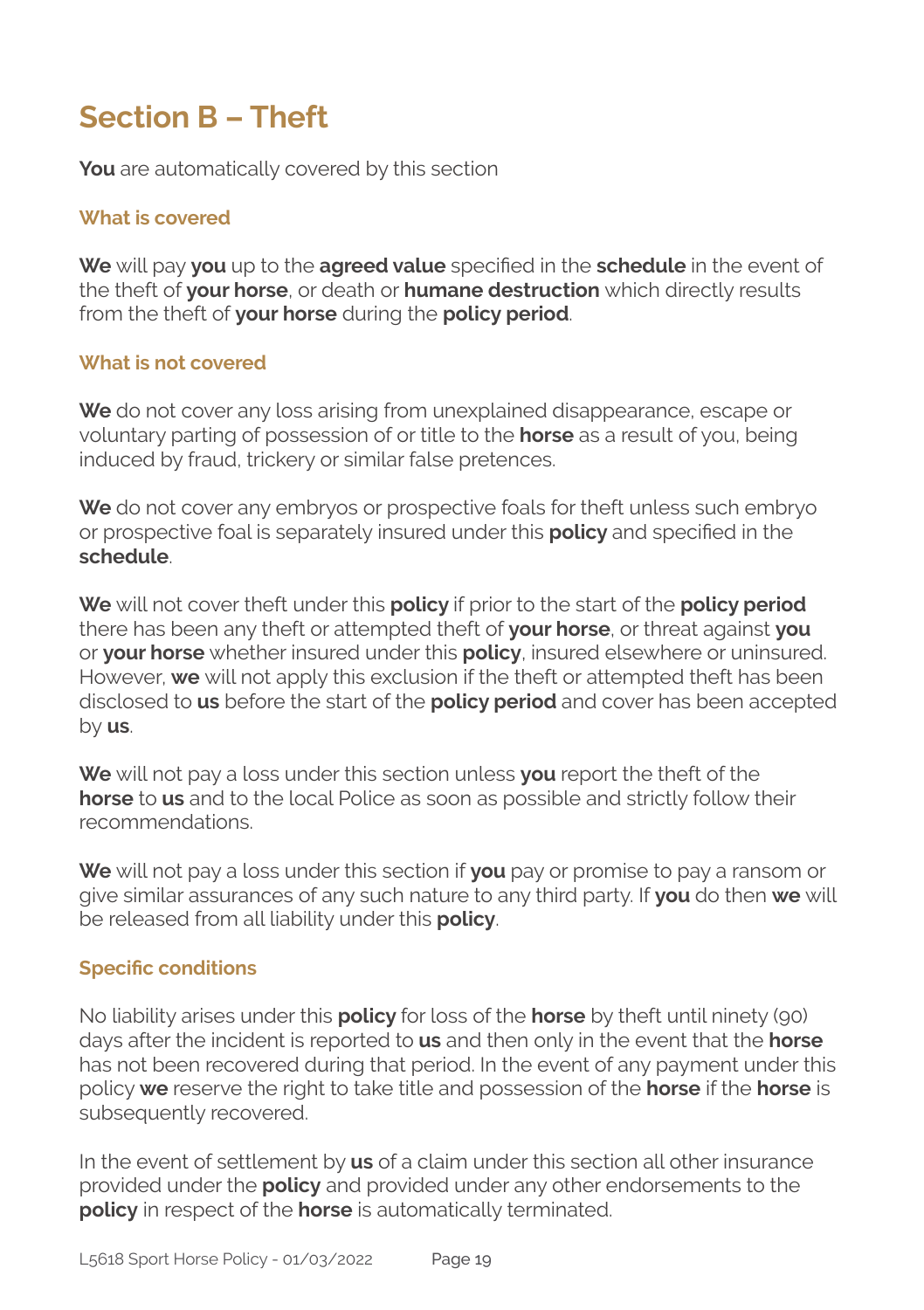### **Section C – Wobbler Coverage**

**You** are automatically covered by this section

#### **What is covered**

**We** will pay **you** up to the **agreed value** specified in the **schedule** in the event of **your horse** being diagnosed during the **policy period** as suffering from the condition known as **wobbler syndrome** of a minimum level of Grade 3, as defined below, which is deemed to be chronic and progressive in nature.

#### **Grade Levels Definition**

- 0 = Neurologically normal.
- 1 = Neurological defects barely detectable at normal gaits; exacerbated by excitatory tests.
- 2 = Neurological defects readily seen at walk.
- 3 = Neurologically worse defects and a **horse** may stumble or fall with manipulation.
- 4 = **horse** may fall at normal gaits.
- 5 = Recumbent.

#### **What is not covered**

**We** will not cover a **horse** unless the diagnosis of **wobbler syndrome** is supported by an up to date negative test for Equine Protozoal Myelitis and radiographic and/or myelographic evidence where deemed necessary confirming **wobbler syndrome** and that this is deemed by both **our veterinarian** and **your veterinarian**  to be chronic in nature and progressive and of a minimum level of Grade 3 as stated above.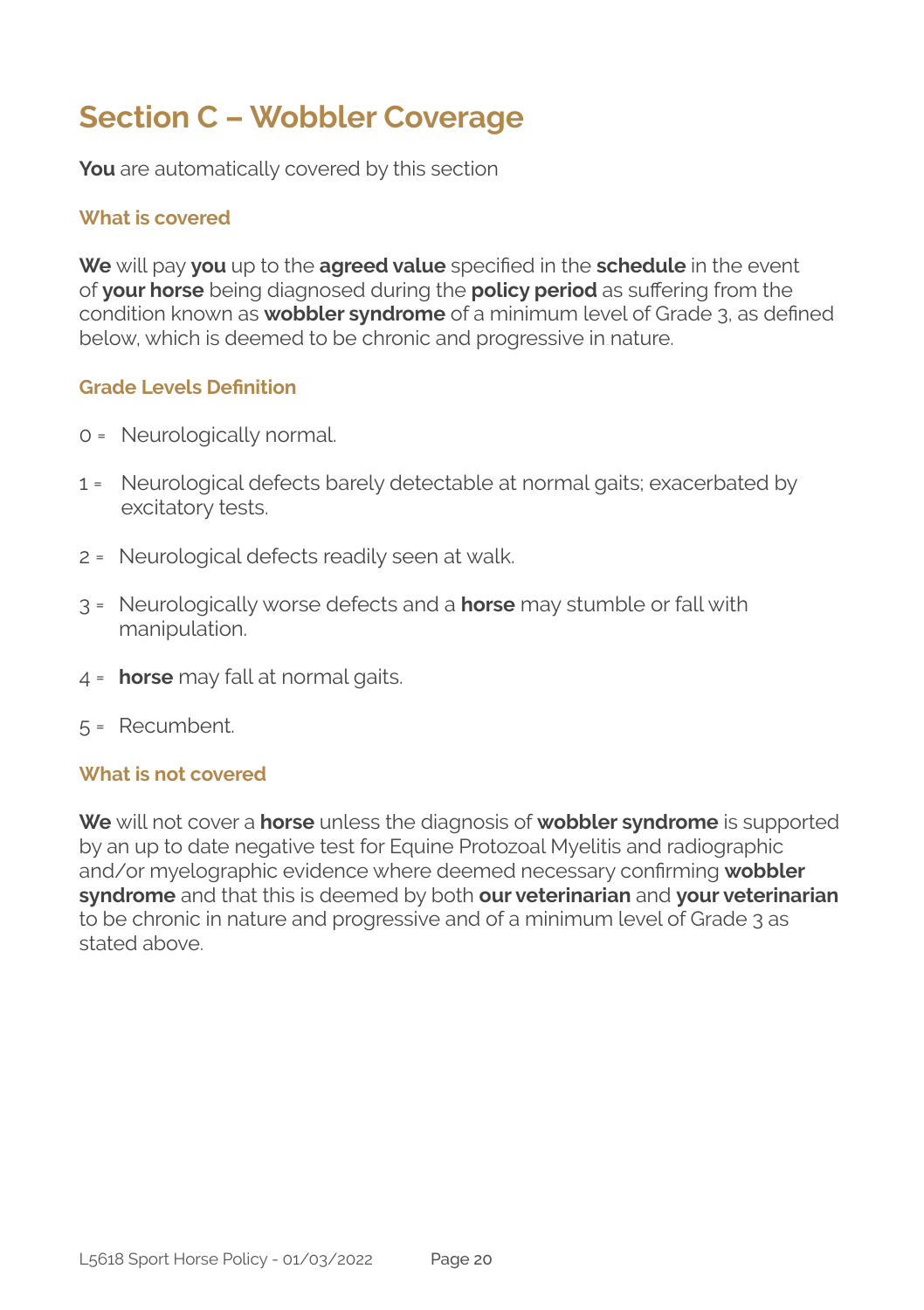#### **Specific conditions**

In the event of any uncertainty or dispute between **our veterinarian** and **your veterinarian** as to whether the **wobbler syndrome** condition confirmed by radiographic and/or myelographic evidence is chronic in nature and progressive and of a minimum level of Grade 3 as stated above, then a third **veterinarian**  mutually agreed upon by the two appointed **veterinarians** shall render an independent opinion which will be final and binding upon **you** and **us**. The fees of the appointed **veterinarian** shall be paid by the party making the appointment and the fee of the mutually agreed **veterinarian** shall be apportioned equally between **you** and **us**.

In the event of a settlement by **us** of a claim under this section, then undisputed ownership of **your** interest in the **horse** as shown in the **schedule** will transfer to **us**, and all other insurance provided under the **policy** and provided under any other **endorsements** to the **policy** in respect of the **horse** is automatically terminated.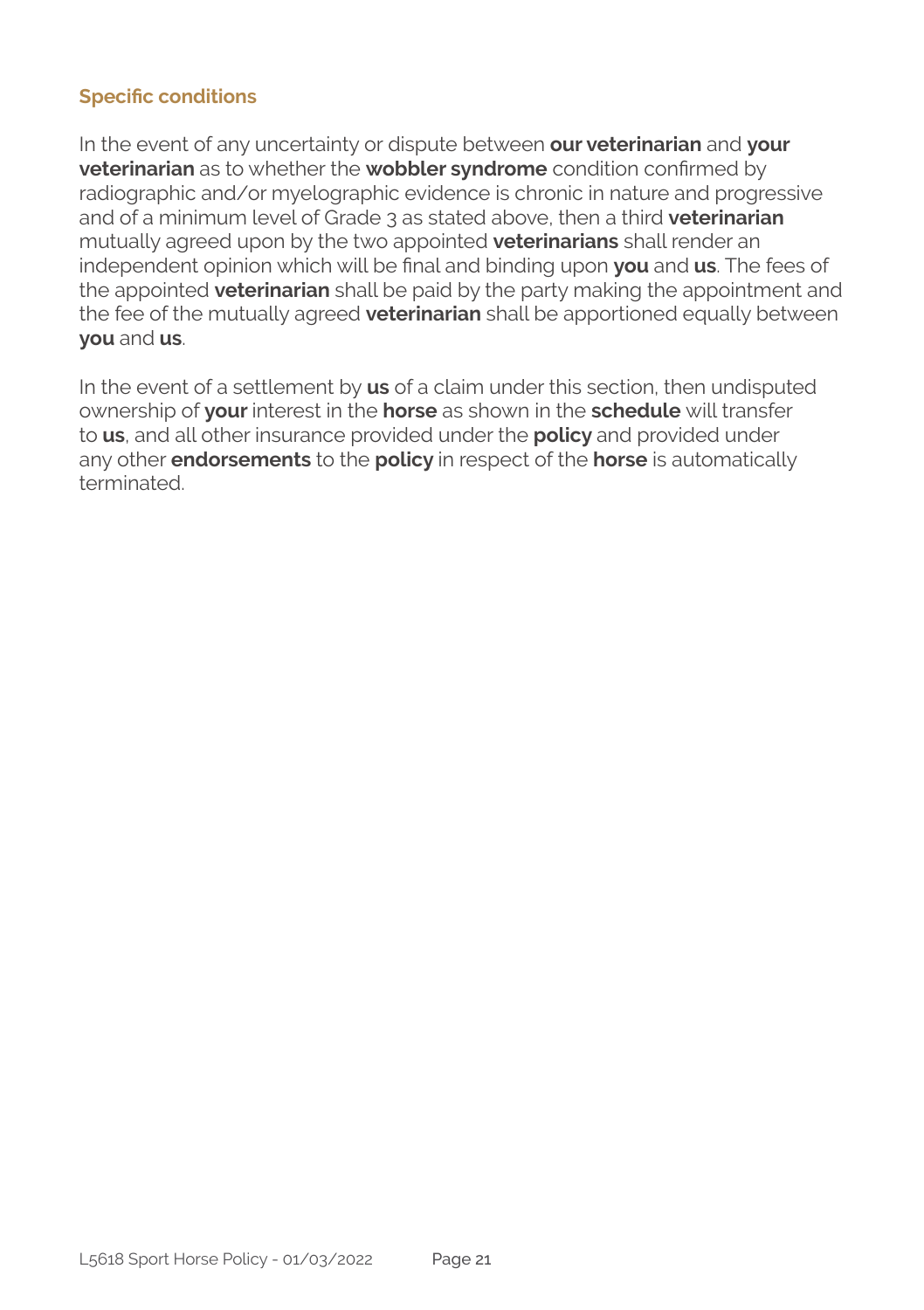### **Section D – Repatriation Costs**

**You** are automatically covered by this section

#### **What is covered**

This section only applies to **horses** whilst in road transit. Coverage is provided in the event that the transport of **your horse** is rendered impossible due to a covered event.

**We** will pay **you** for the reasonable and customary fees incurred by **you** to accommodate the transported **horse** or proceed with returning the **horse** to its usual location, in the event of:

- (a) Theft or attempted theft of the transporting vehicle,
- (b) Fire involving the transporting vehicle,
- (c) Damage due to accident (collision with another vehicle, fixed or moving object or, spillage or upturning of the vehicle) involving the transporting vehicle,
- (d) Natural disasters (such as wildfire, volcanic eruption, earthquake and extreme weather events)
- (e) Damage to the transporting vehicle caused by the **horse**,
- (f) Mechanical breakdown of the transporting vehicle.

However **we** will not pay **you** more than the limit of liability applicable to this section of the **policy**, as specified in the **schedule**, per **horse** during the **policy period**.

#### **What is not covered**

- (a) For towing vehicles or tractors over 13 years old **we** will not cover peril (f) noted above
- (b) Any form of assistance services (such as the AA or equivalent road side assistance company)
- (c) Any loss involving vehicles driven by unlicensed drivers.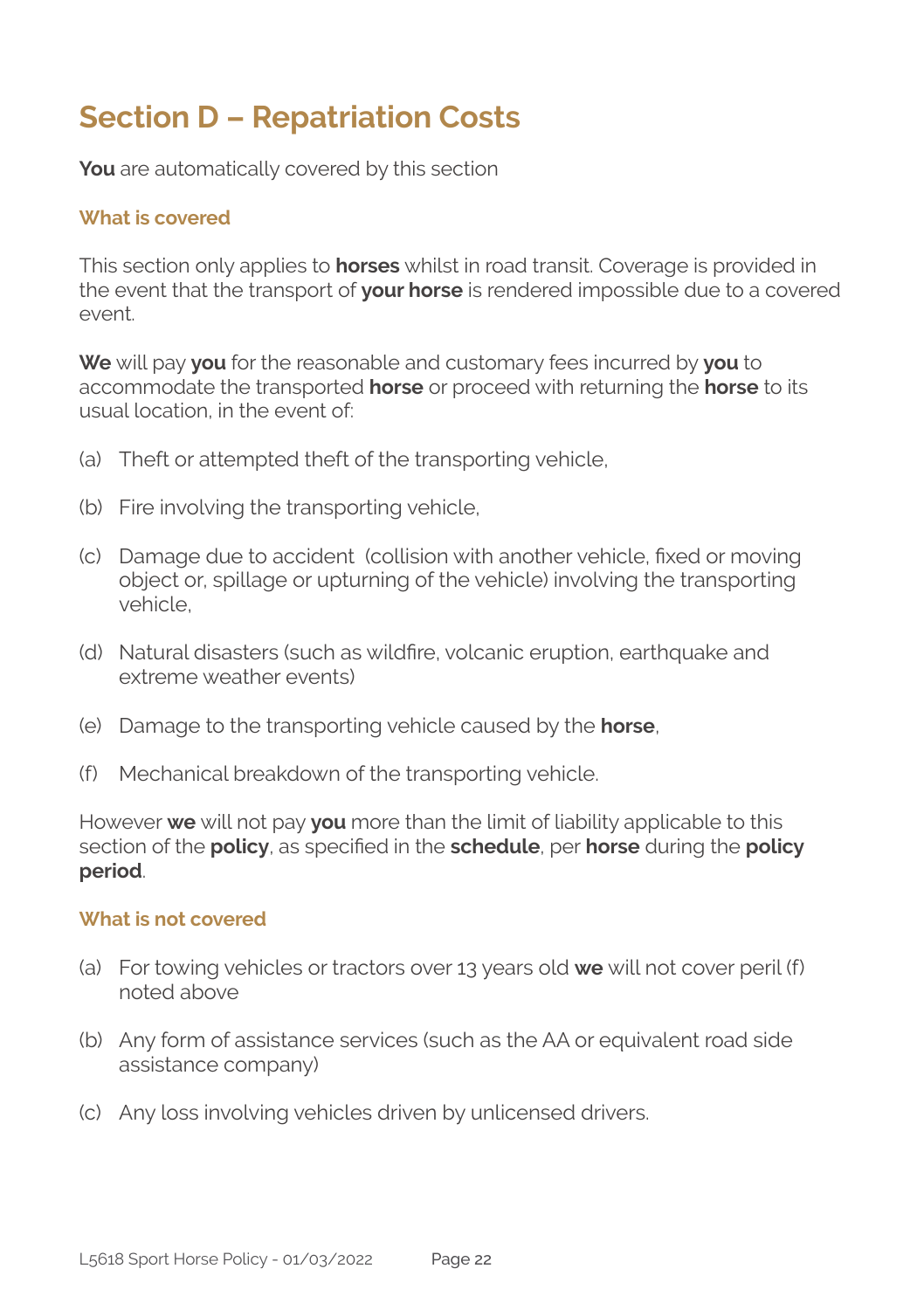### **Section E – Post Mortem and Disposal Costs**

**You** are automatically covered by this section

#### **What is covered**

**We** will pay **you**, in addition to the **agreed value** specified in the **schedule**, for the reasonable and customary fees incurred by **you** in the event of the death of **your horse** due to an event covered by this **policy** for **post mortem** and disposal costs, limited to the following:-

- (a) The **post mortem** report carried out by a **veterinarian**,
- (b) The transport of the carcass to the autopsy,
- (c) The autopsy,
- (d) The disposal of the carcass.

However **we** will not pay **you** more than the limit of liability applicable to this section of the **policy**, as specified in the **schedule**, per **horse** during the **policy period**.

#### **What is not covered**

- (a) Any veterinary expenses incurred whilst treating the **horse**
- (b) Any expenses relating to **humane destruction** of the **horse**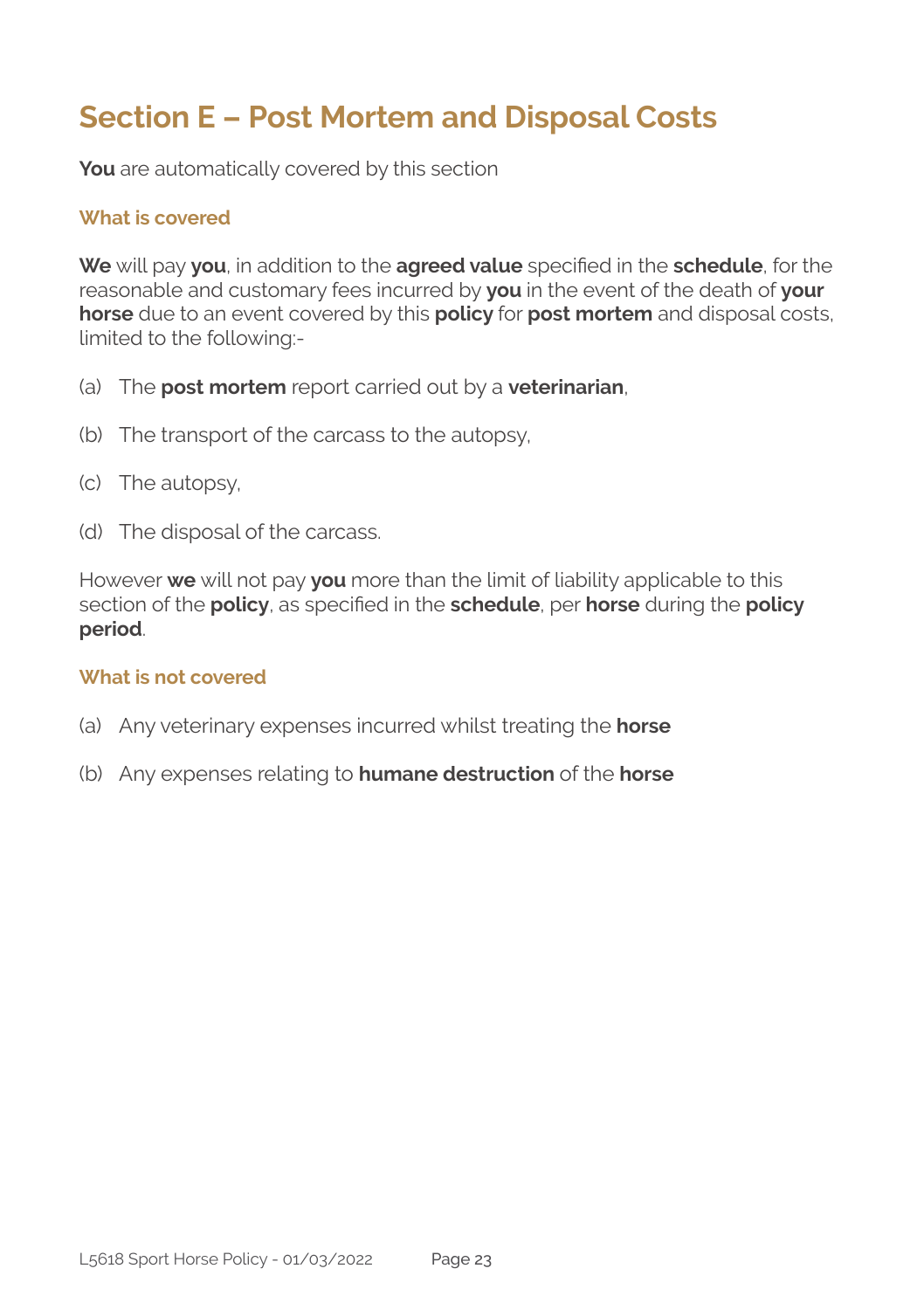### **Section F – Emergency Colic Surgery Costs**

**You** are automatically covered by this section

#### **What is covered**

**We** will pay **you** for the reasonable and customary fees incurred by **you** in the event of **your horse** being diagnosed as suffering from **colic** by a **veterinarian** and requiring emergency surgery, including:-

- (a) surgical procedures performed upon a **horse** by a **veterinarian** and certified by him to have been necessitated solely by **colic** and to have been carried out in an emergency attempt to save the **horse's** life,
- (b) after-care while the **horse** is kept at the veterinary hospital where the surgical procedure was performed, but limited to no more than fifteen (15) days from the time of the time surgical procedure after diagnosis of **colic**,
- (c) transit to and from the veterinary hospital in connection with (a) above,

However **we** will not pay **you** more than the limit of liability applicable to this section of the **policy**, as specified in the **schedule**, for (a), (b) and (c) combined per **horse** during the **policy period**.

#### **What is not covered**

- (a) surgical procedures unless performed by a **veterinarian** in a duly recognised Equine Veterinary Hospital;
- (b) **Pre-existing conditions**
- (c) any examination, medical treatment or medication unless given in conjunction with the surgical procedures for which a clam is made;
- (d) surgical procedures not performed under general anaesthesia;
- (e) **post mortem** procedures, fees or costs incurred in connection with this surgery.

Where the limit of liability for the insured **horse** does not represent a 100% interest, emergency colic surgery costs are limited to that applicable for the percentage interest shown in the **schedule**. The **excess** remains that as agreed in the **schedule** for each and every separate incident.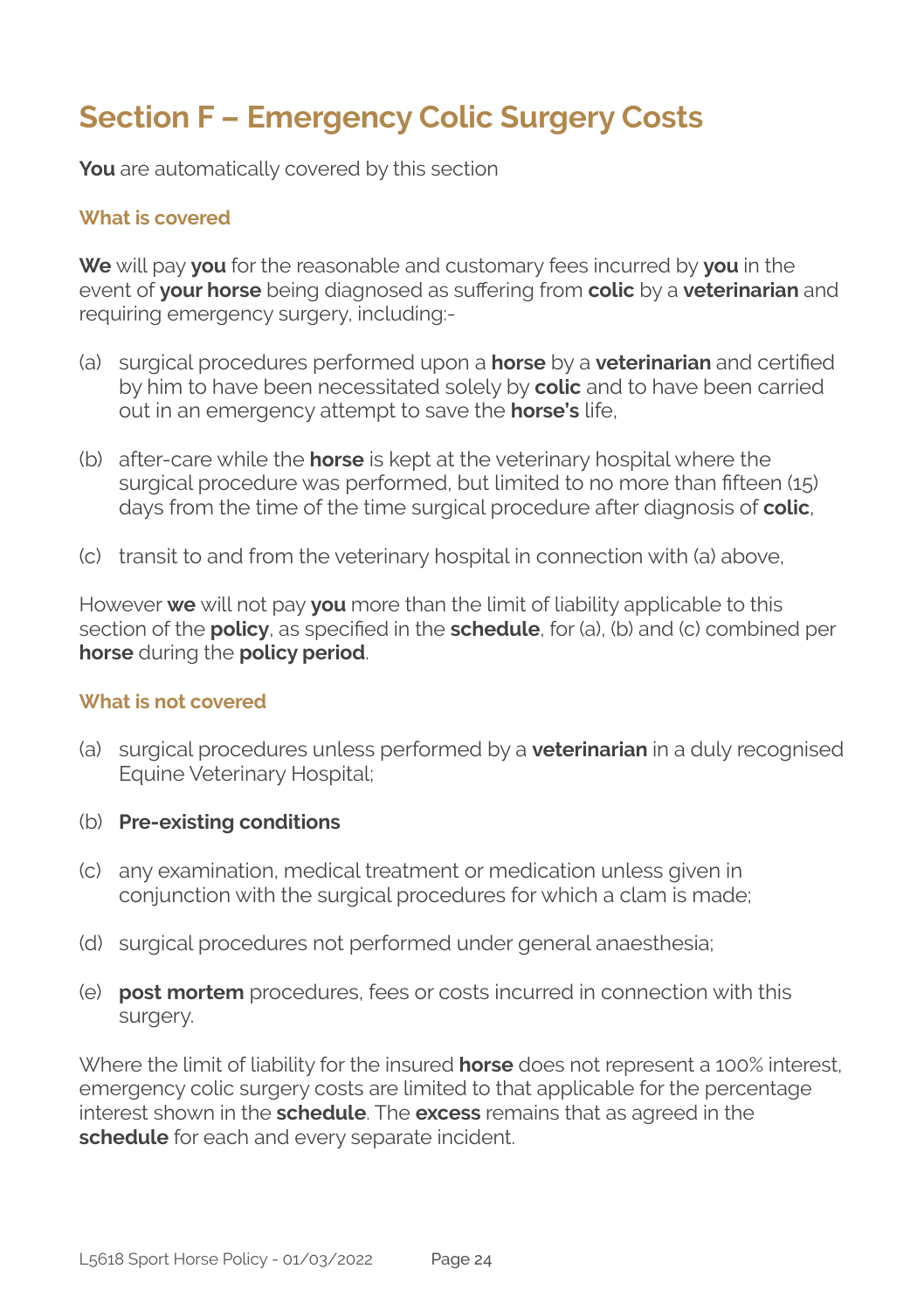### **Section G – Life Saving Surgery Costs**

**You** are not automatically covered by this section. **You** will only be covered under this section if **you** have paid the appropriate additional **premium** and coverage is indicated as covered in the **schedule**.

#### **What is covered**

**We** will pay **you** for the reasonable and customary fees incurred by **you** in the event of **your horse** being diagnosed as suffering from a condition that indicates the need for emergency surgery by a **veterinarian**, including:-

- (a) surgical procedures performed upon a **horse** by a **veterinarian** and certified by him to have been necessitated solely in an emergency attempt to save the **horse's** life,
- (b) after-care while the **horse** is kept at the veterinary hospital where the surgical procedure was performed, but limited to no more than fifteen (15) days from the time of the first surgical procedure after diagnosis of the life threatening condition,
- (c) transit to and from the veterinary hospital in connection with (a) above,

However **we** will not pay **you** more than the limit of liability applicable to this section of the **policy**, as specified in the **schedule**, for (a), (b) and (c) combined per **horse** during the **policy period**.

#### **What is not covered**

(a) surgical procedures unless performed by a **veterinarian** in a duly recognised Equine Veterinary Hospital;

#### (b) **Pre-existing conditions**

- (c) any examination, medical treatment or medication unless given in conjunction with the surgical procedures for which a claim is made;
- (d) surgical procedures not performed under general anaesthesia;
- (e) any voluntary surgery including but not limited to castration, caslick operations, bone chips and cosmetic surgery.
- (f) **post mortem** procedures, fees or costs incurred in connection with this surgery.
- (g) any **horse** under ninety (90) days of age.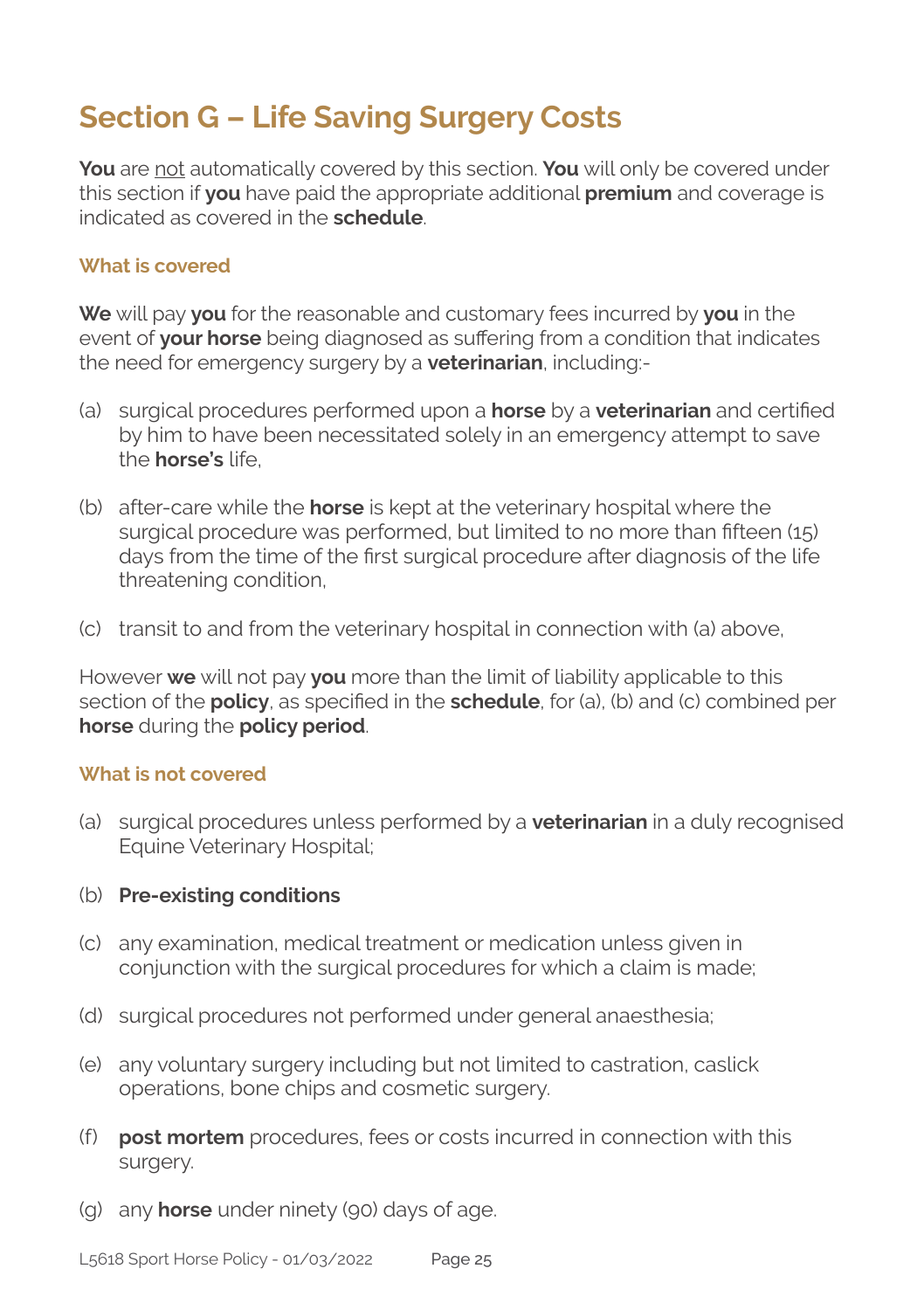Where the limit of liability for the insured **horse** does not represent a 100% interest, lifesaving surgery costs are limited to that applicable for the percentage interest shown in the **schedule**. The **excess** remains that as agreed in the **schedule** for each and every separate incident.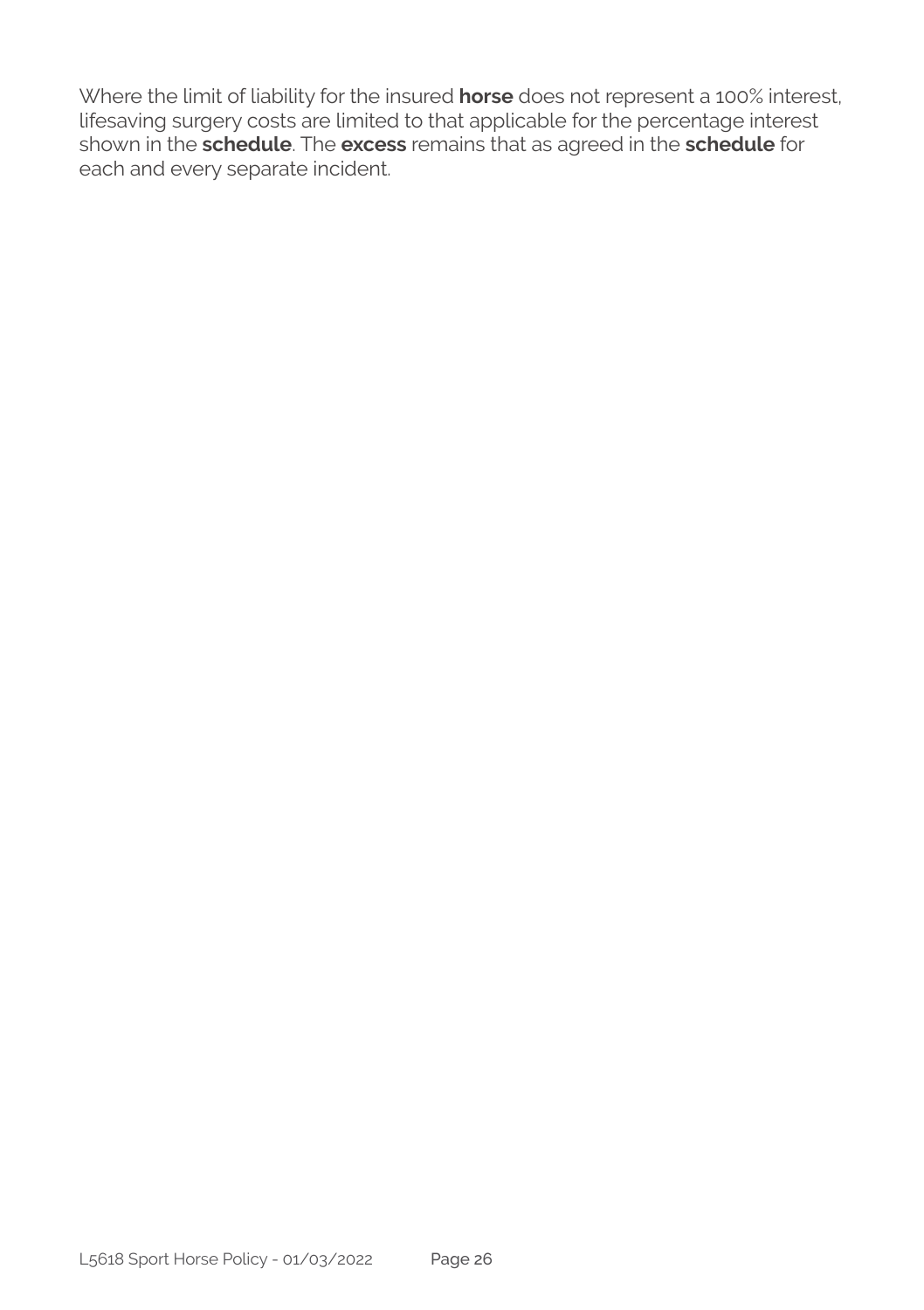### **Section H – Veterinary Fees**

**You** are not automatically covered by this section. **You** will only be covered under this section if **you** have paid the appropriate additional **premium** and coverage is indicated as covered in the **schedule**.

#### **What is covered**

**We** will pay **you** for the reasonable and customary veterinary fees incurred by **you**  for treatment of **your horse** during the **policy period**, due to an illness, disease, lameness, injury or accident that first occurs during the **policy period**.

**We** will not pay **you** more than the limit of liability applicable to this section of the **policy**, as specified in the **schedule**, per **horse** during the **policy period**.

**We** will also deduct the **excess** that applies to this section of the **policy**, as specified in the **schedule**, from each and every separate claim incident occurring during the **policy period**.

#### **What is not covered**

- (a) Any treatment normally associated with the maintenance of a healthy **horse.**
- (b) The veterinary treatment for an illness contracted during the first thirty (30) days from the start of the **policy period**, or the thirty (30) days after the date of addition of the veterinary fees coverage to the **policy**. This exclusion doesn't apply in the event of an accident or colic surgery.
- (c) Any **horse** less than six (6) months or more than seventeen (17) years old.
- (d) Any **horse** used for racing, or the injuries occurring when breaking in or training for racing.
- (e) **Alternative treatments** and feed supplements.
- (f) The costs for transporting the **horse** to or from the veterinary facilities.
- (g) Veterinary treatment unless performed by a **veterinarian**.
- (h) Livery, including the proportion of bills for hospitalisation following surgery which relates to livery.
- (i) Euthanasia or **post mortem** costs or costs relating to disposal of the carcass.
- (j) Non-medical charges including but not limited to post and packaging, completion of claim form, reports or veterinary certificates.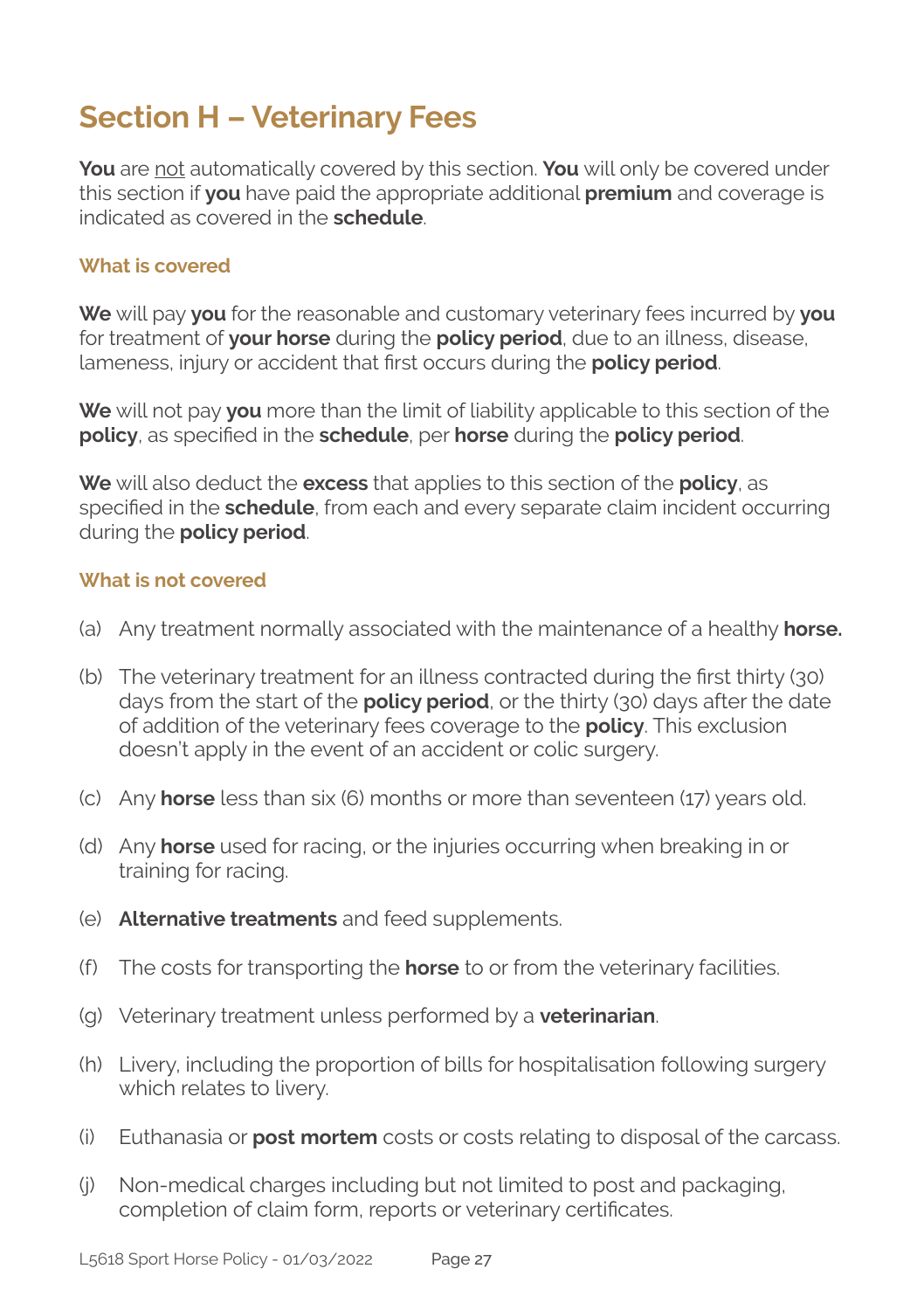- (k) Behavioural problems or vices unless established and certified by the **veterinarian** to have been caused by the direct result of an accident, injury, illness, or disease contracted during the **policy period**.
- (l) Any dental procedure not determined to be medically necessary due to an accident, injury, illness, or disease.
- (m) Any farrier services including related consulting expense, corrective shoeing and therapeutic shoeing, whether or not medically necessitated or prescribed by a **veterinarian**.
- (n) Routine costs for pregnancy and/or foaling, except for complications arising out of pregnancy or foaling.
- (o) Castration, unless post-surgical complications arise.
- (p) Any elective or voluntary medical treatment, including but not limited to castration, Caslicks surgery, EIPH or Laryngeal Hemiplegia or any related or subsequently related treatment; cosmetic surgery or any related or subsequently related treatment; any preventative, elective, performance enhancing or voluntary medical treatment.
- (q) Any congenital birth defect including but not limited to umbilical or scrotal hernia, undescended testicles, cryptorchidism, contracted tendons, club foot, etc., whether or not evident at the start of the **policy period**.
- (r) Any costs incurred for post-operative treatment in the clinic more than ten (10) days after surgery (or thirty (30) days in the case of Orthopaedic Surgery).
- (s) Vaccinations or inoculations.
- (t) Any surgery cost relating the removal or treatment of bone chips or Osteochondritis Dissecans.
- (u) Any claim arising out of a **pre-existing condition**.
- (v) Any costs incurred more than twelve (12) months after the date of the injury or date of onset of the illness.
- (w) Any claim not advised to **us** within the **policy period**.

Where the limit of liability for the insured **horse** does not represent a 100% interest, veterinary fees are limited to that applicable for the percentage interest shown in the **schedule**. The **excess** remains that as agreed in the **schedule** for each and every separate incident.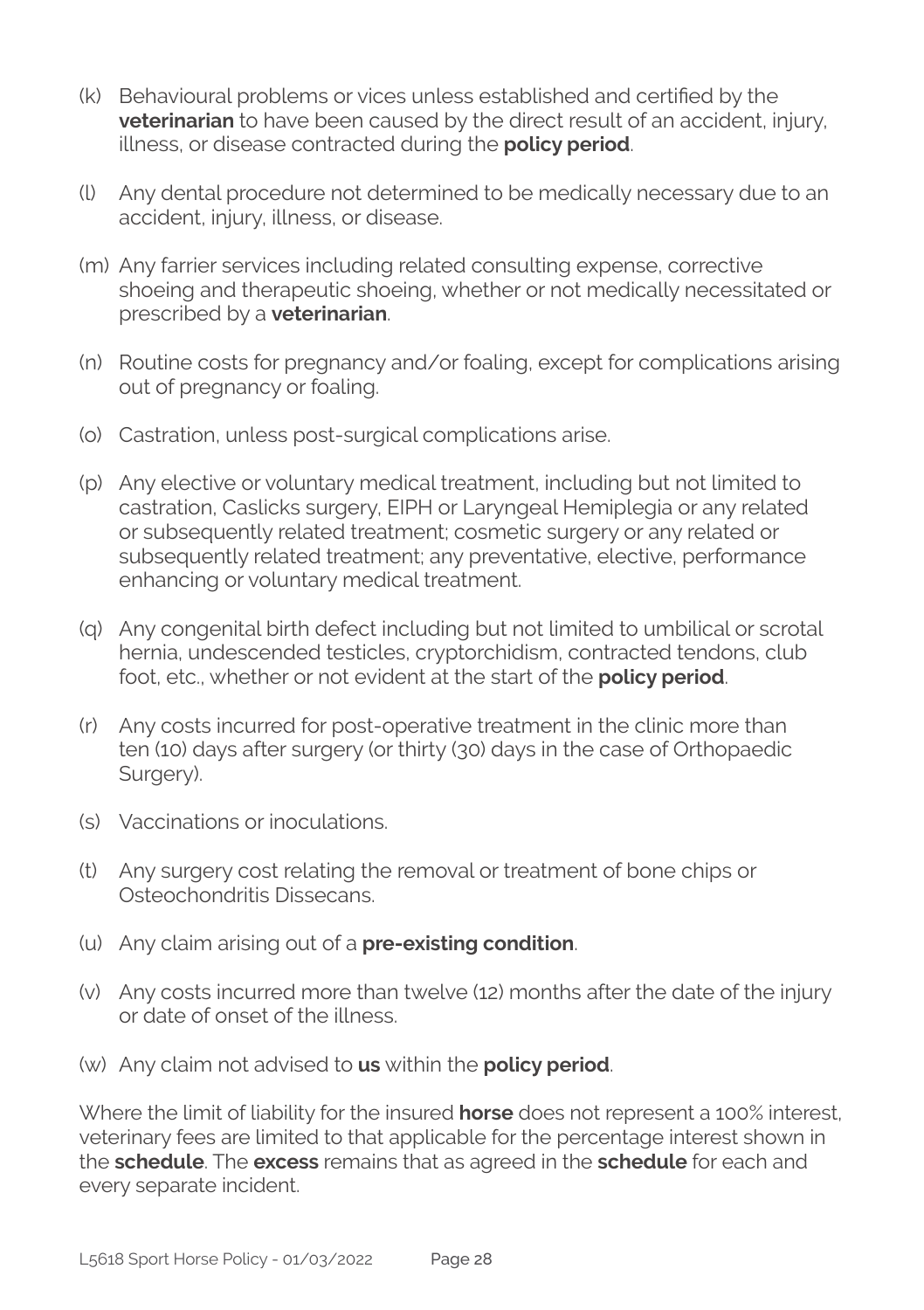### **Section I – Stallion Permanent Disability**

**You** are not automatically covered by this section. **You** will only be covered under this section if **you** have paid the appropriate additional **premium** and coverage is indicated as covered in the **schedule**.

#### **What is covered**

**We** will pay **you** up to the **agreed value** specified in the **schedule**, in the event of **your stallion** becoming, during the **policy period**, totally and permanently:

- (a) **impotent**,
- (b) **infertile** or
- (c) incapable of **serving mares**

as a result of an accident, injury, illness or disease, that is first occurring and first manifesting itself and reported to **us** during the **policy period**.

#### **What is not covered**

**We** do not cover death, theft or **humane destruction** of the **stallion** under this section.

**We** do not cover sub-fertility of the **stallion** or temporary infertility of the **stallion**  under this section.

#### **Specific conditions in the event of a claim**

In the event of any uncertainty or dispute between our **veterinarian** and **your veterinarian** as to whether such accident, injury, illness or disease, has caused the **stallion** to be totally and permanently **impotent**, **infertile** or incapable of **serving mares**, if **you** and **we** agree, then a third **veterinarian** mutually agreed upon by the two appointed **veterinarians** shall render an independent opinion which will be final and binding upon **you** and **us**. The fees of the appointed **veterinarian** shall be paid by the party making the appointment and the fee of the mutually agreed **veterinarian** shall be apportioned equally between **you** and **us**.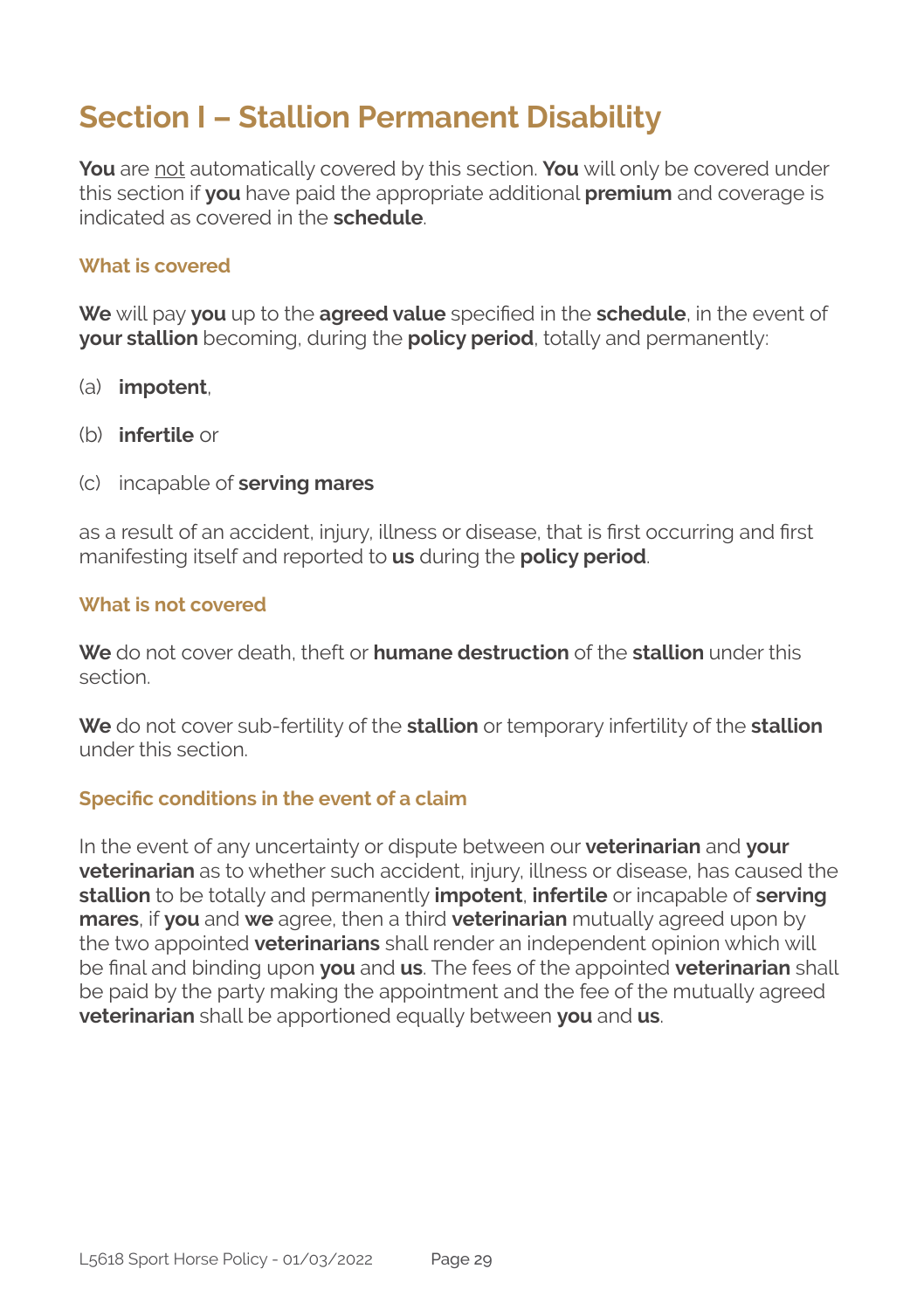In the event of any payment under this policy **we** reserve the right to take title and possession of the **stallion**, however:

- (a) In the event of a claim for 100% interest in the **stallion**, **we** have the right to take undisputed ownership of the **stallion**. Failure or inability to deliver undisputed ownership of the **stallion** live to us as salvage will void this section of the **policy** and **we** will not pay any related claim.
- (b) In the event of a claim for less than 100% of each and every one of the shares in the **stallion**, or for less than 100% ownership interest in the **stallion** if not syndicated, **we** have the right to take undisputed title to and possession of any interest in the **stallion** for which claims have been made. Payment of a claim under this section of the **policy** entitles **us** to all rights under the Syndicate, Partnership, Joint Ownership or other similar agreement. Failure or inability to deliver title to and possession of any undisputed interest in the **stallion** for which claims have been made will void this section of the **policy** and **we** will not pay any related claim.
- (c) In the event of settlement by **us** of a claim under this section all other insurance provided under the **policy** and provided under any other endorsements to the **policy** in respect of the **horse** is automatically terminated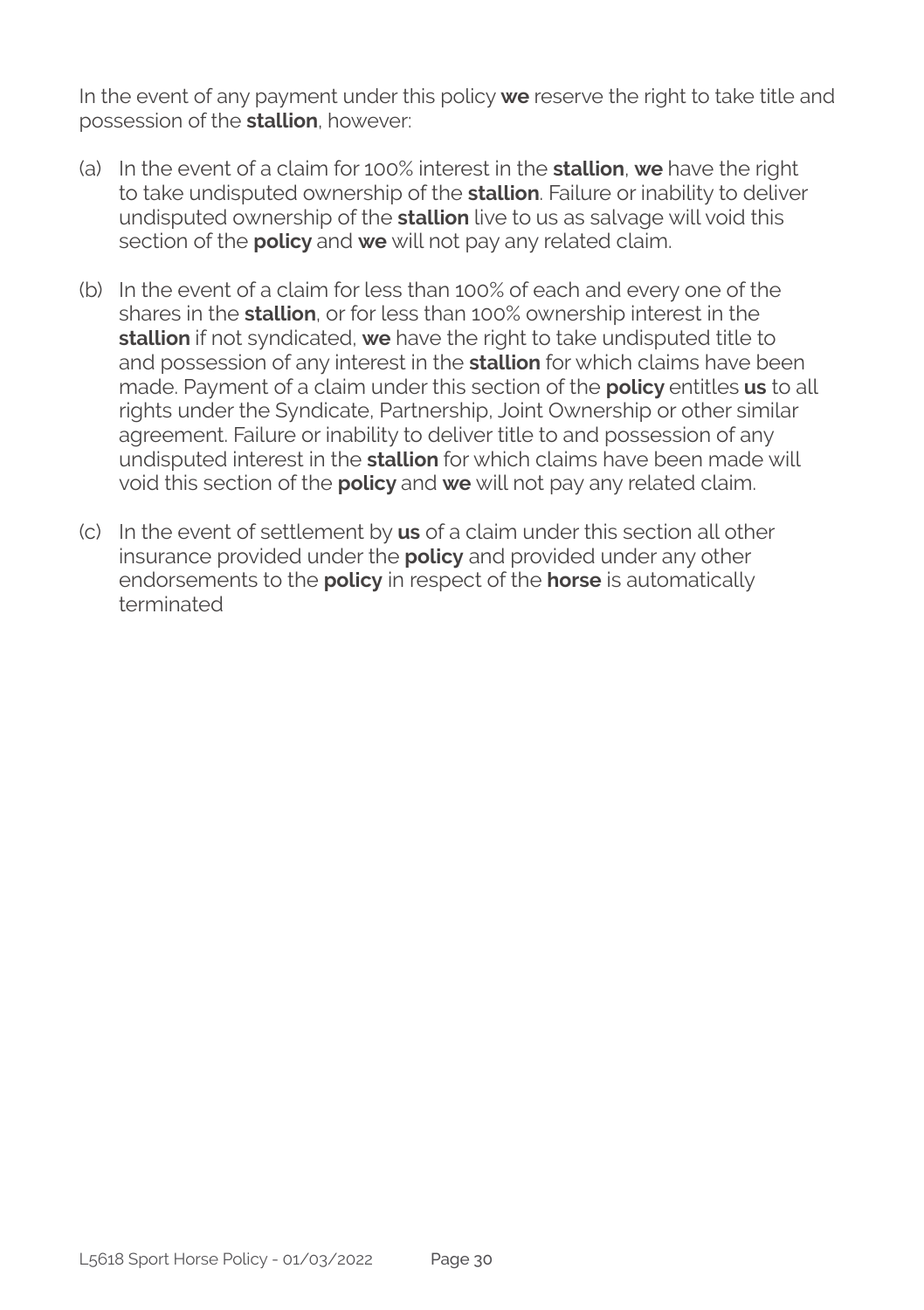### **Section J – Permanent Loss of Use**

**You** are not automatically covered by this section. **You** will only be covered under this section if **you** have paid the appropriate additional **premium**, provided **us** with the required veterinary documents which **we** have agreed and coverage is indicated as covered in the **schedule**.

#### **What is covered**

**We** will pay **you** up to but not exceeding seventy five per cent (75%) of the **agreed value** specified in the **schedule** if, during the **policy period** and in the opinion of **your** and **our veterinarian**, **your horse** is rendered permanently incapable of fulfilling the purpose for which it is kept or employed as stated in the **schedule**  and such incapacity justifies the destruction of the **horse** for economic reasons.

The permanent incapacity referred to above must result from an accident, injury, illness or disease first occurring and first manifesting itself during the **policy period**, and **you** must as soon as possible, and in any event before the expiration of this **policy**, provide **us** with written notice of the accident, injury, illness or disease.

#### **What is not covered**

**We** will not cover any **horse** that is being reared, trained or used for racing under this section of the **policy**.

**We** will not make any payment for any loss:

- (a) as a result of blemishing;
- (b) due to the inability of the **horse** to breed;
- (c) as a result of a **horse** being barred from participating in shows by virtue of competition regulations, the exclusion being applicable only with respect to any **horse** suffering from a wind condition or which has been operated on for such conditions;
- (d) as a result of lack of ability or suitability or behavioural problems;
- (e) as a result of a **pre-existing condition**.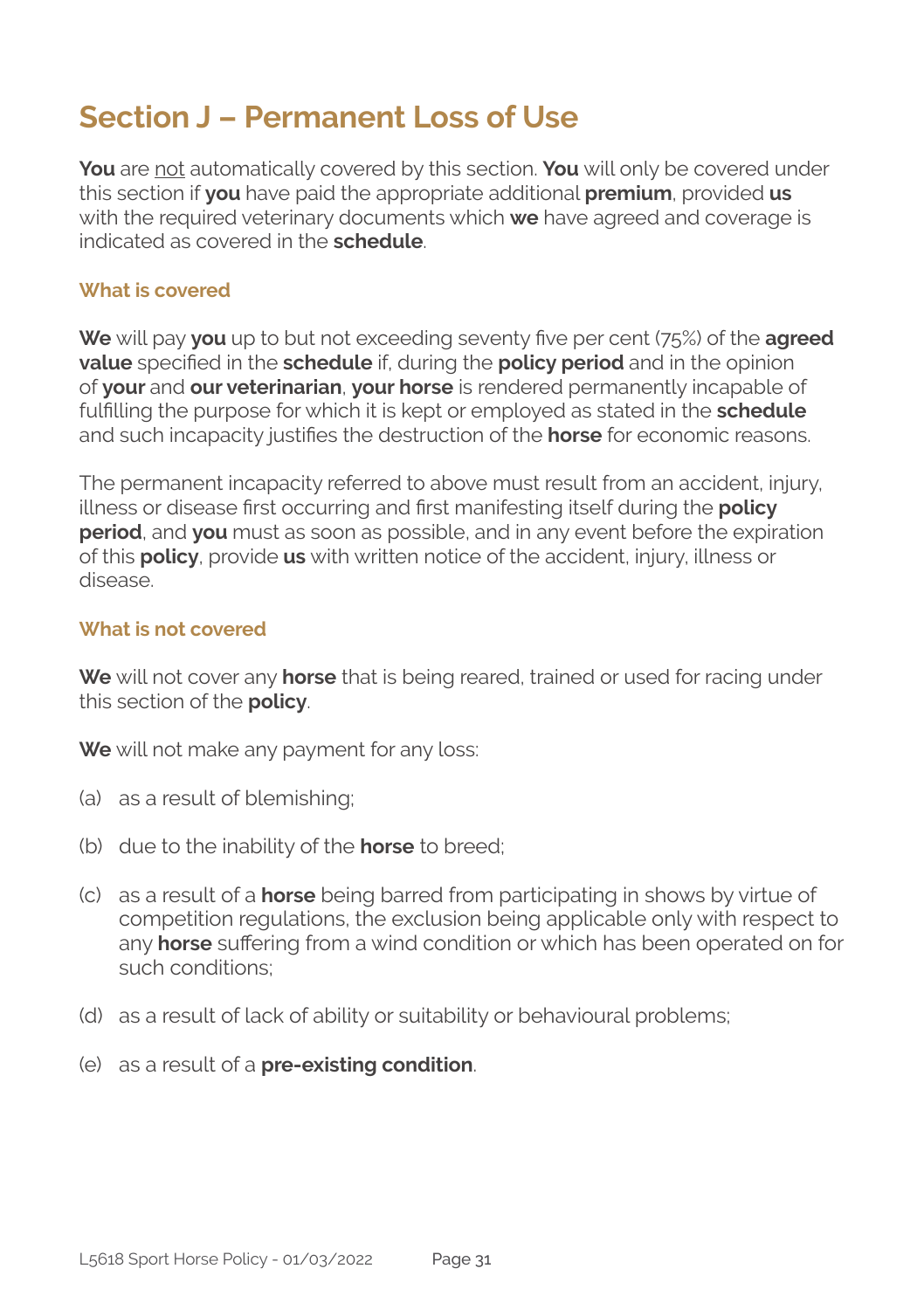#### **Specific conditions in the event of a claim**

In the event of a disagreement between **your** and **our veterinarian** over the permanent incapacity of the **horse**, **you** and **we** may agree to refer the matter to an independent **veterinarian** agreed upon by **you** and **us** who will provide an independent decision. The decision of the independent **veterinarian** will be binding on **us** but not binding on **you**. The fees of the appointed **veterinarian** shall be paid by the appointing party, and the fee of the mutually agreed independent **veterinarian** shall be shared equally between **you** and **us**.

In the event of any payment under this policy **we** reserve the right to take title and possession of the **horse**, however:

- (a) In the event of **us** not electing to take ownership of the **horse** and **you** do not elect to keep the **horse**; a certificate of destruction is required to be attached to the claim form before **we** will agree to make any payment.
- (b) If, in the event of a claim accepted by **us**, **you** elect to keep the **horse** for personal pleasure purposes only and in retirement from any competition use or as a breeding **horse**, **you** must at **your** own expense have the **horse** marked in accordance with **our** requirements and provide **us** with a copy of an appropriate certification that the marking has been carried out before **we**  agree to make any payment.
- (c) In the event of settlement by **us** of a claim under this section all other insurance provided under the **policy** and provided under any other endorsements to the **policy** in respect of the **horse** is automatically terminated.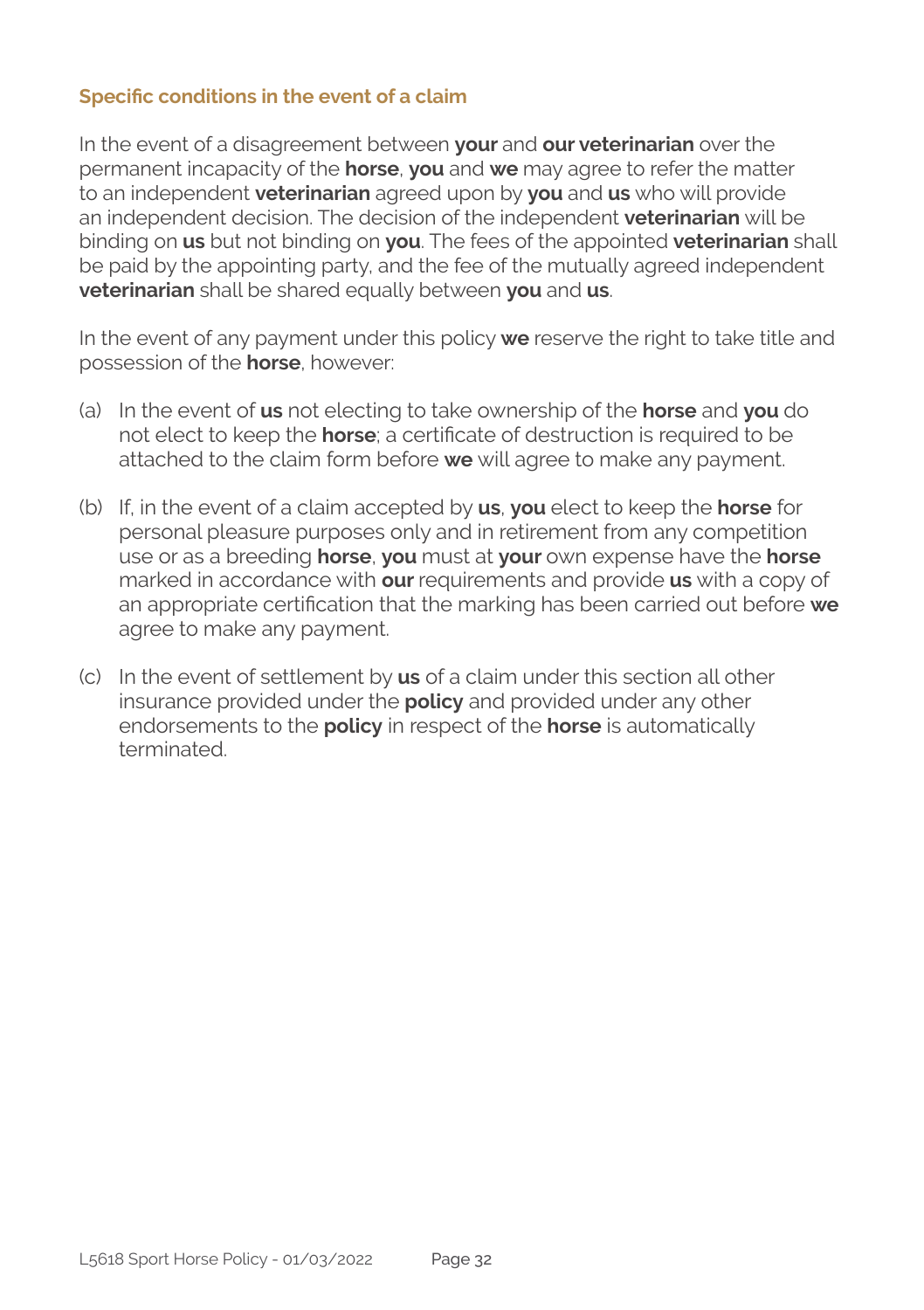### **Section K – Permanent Loss of Use due to accidental external injury**

**You** are not automatically covered by this section. **You** will only be covered under this section if **you** have paid the appropriate additional **premium**, provided **us** with the required veterinary documents which **we** have agreed and coverage is indicated as covered in the **schedule**.

#### **What is covered**

**We** will pay **you** up to but not exceeding seventy five per cent (75%) of the **agreed value** specified in the **schedule** if, during the **policy period** and in the opinion of **your** and **our veterinarian**, **your horse** is rendered permanently incapable of fulfilling the purpose for which it is kept or employed as stated in the **schedule**  and such incapacity justifies the destruction of the **horse** for economic reasons.

The permanent incapacity referred to above must result from an accidental external injury, which causes a visible external wound, first occurring and first manifesting itself during the **policy period**, and **you** must as soon as possible, and in any event before the expiration of this **policy**, provide **us** with written notice of the accidental external injury.

#### **What is not covered**

**We** will not cover any **horse** that is being reared, trained or used for racing under this section of the **policy**.

**We** will not make any payment for any loss:

- (a) as a result of blemishing;
- (b) due to the inability of the **horse** to breed;
- (c) as a result of a **horse** being barred from participating in shows by virtue of competition regulations, the exclusion being applicable only with respect to any **horse** suffering from a wind condition or which has been operated on for such conditions;
- (d) as a result of lack of ability or suitability or behavioural problems.
- (e) that is not as a direct result of an accidental, external and violent injury which causes a visible external wound;
- (f) as a result of a **pre-existing condition**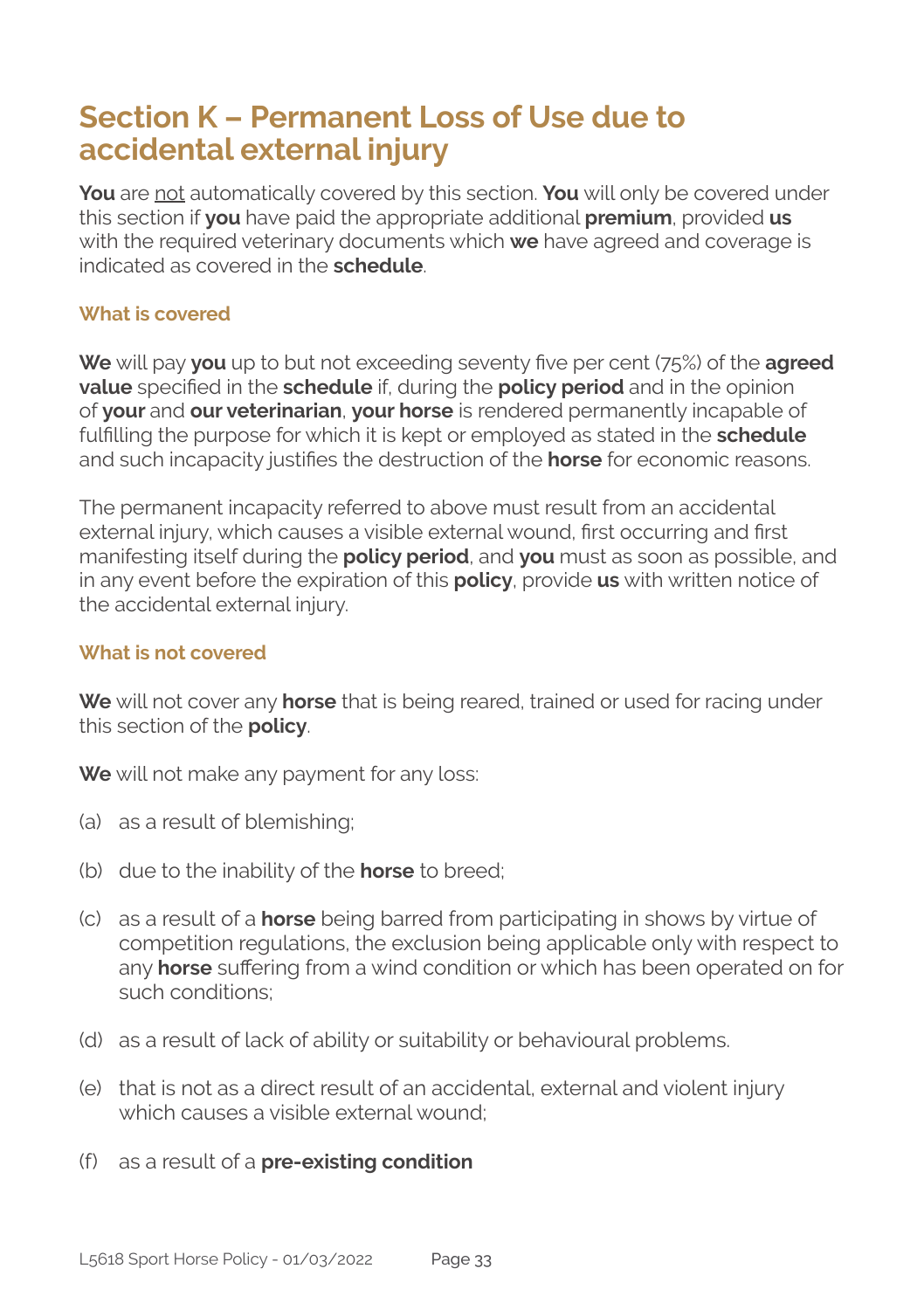#### **Specific conditions in the event of a claim**

In the event of a disagreement between **your** and **our veterinarian** over the permanent incapacity of the **horse**, **you** and **we** may agree to refer the matter to an independent **veterinarian** agreed upon by **you** and **us** who will provide an independent decision. The decision of the independent **veterinarian** will be binding on **us** but not binding on you. The fees of the appointed **veterinarian** shall be paid by the appointing party, and the fee of the mutually agreed independent **veterinarian** shall be shared equally between **you** and **us**.

In the event of any payment under this policy **we** reserve the right to take title and possession of the **horse**, however:

- (a) In the event of **us** not electing to take ownership of the **horse** and **you** do not elect to keep the **horse**; a certificate of destruction is required to be attached to the claim form before **we** will agree to make any payment.
- (b) If, in the event of a claim accepted by **us**, **you** elect to keep the **horse** for personal pleasure purposes only and in retirement from any competition use or as a breeding **horse**, **you** must at **your** own expense have the **horse** marked in accordance with **our** requirements and provide **us** with a copy of an appropriate certification that the marking has been carried out before **we**  agree to make any payment.
- (c) In the event of settlement by **us** of a claim under this section all other insurance provided under the **policy** and provided under any other endorsements to the **policy** in respect of the **horse** is automatically terminated.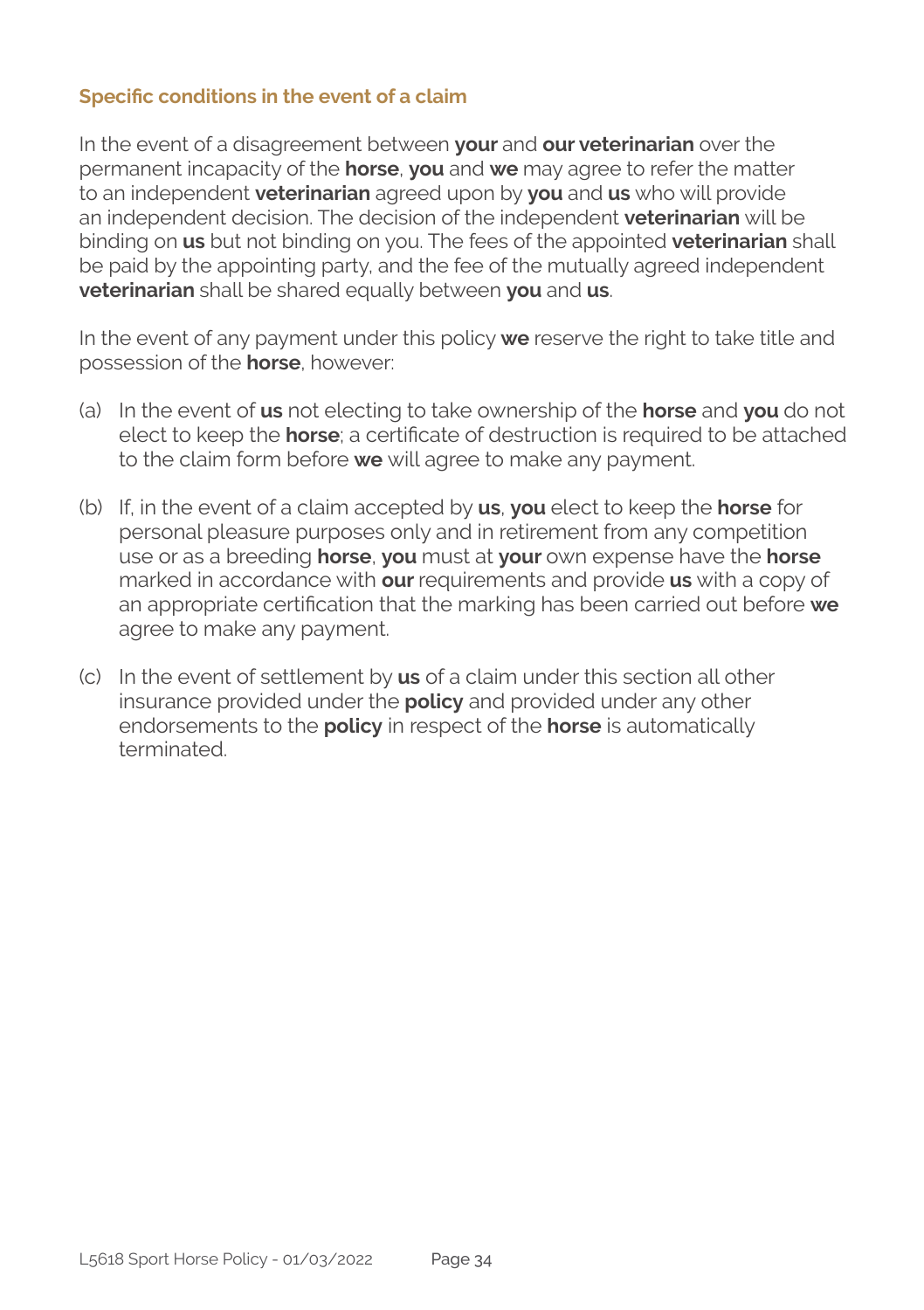### **Section L - Saddlery and Tack**

**You** are not automatically covered by this section. **You** will only be covered under this section if **you** have paid the appropriate additional **premium**, provided **us** with the required documents which **we** have agreed and coverage is indicated as covered in the **schedule**.

#### **What is covered**

In the event of theft or accidental loss of or damage to **saddlery and tack** occurring anywhere within the geographical limits of the **policy we** will pay at **our**  discretion either:

- (a) the costs to repair the damaged **saddlery and tack**, or
- (b) the replacement value of the **saddlery and tack** that has been lost, stolen or destroyed for items purchased by **you** when new and which are less than twelve (12) months old at the time of loss, or
- (c) the **market value** of the **saddlery and tack** that has been lost, stolen or destroyed for used second hand items purchased by **you** or items purchased new by **you** which are twelve (12) months old at the time of loss.

**We** will not pay more than the limit of liability noted on the **schedule** for **saddlery and tack** during any one **policy period**.

Special Conditions applicable to this Section

- (a) If **we** pay a claim under this section of **your policy we** will immediately reduce the limit of liability of **your saddlery and tack** by the amount **we** have paid. If **we** agree **you** may reinstate cover for replacement **saddlery and tack** subject to payment of an additional **premium** at the full annual rate;
- (b) If **you** have not insured for its full value all the **saddlery and tack you** own for **your horse we** will only pay a percentage of **your** claim based upon how much of the full value **you** have insured **your saddlery and tack** for represents;
- (c) **You** must notify the Police as soon as **you** become aware **your saddlery and tack** has been lost, stolen or deliberately damaged;
- (d) If following loss or theft **your saddlery and tack** is found **you** must immediately repay the full amount **we** have paid **you**.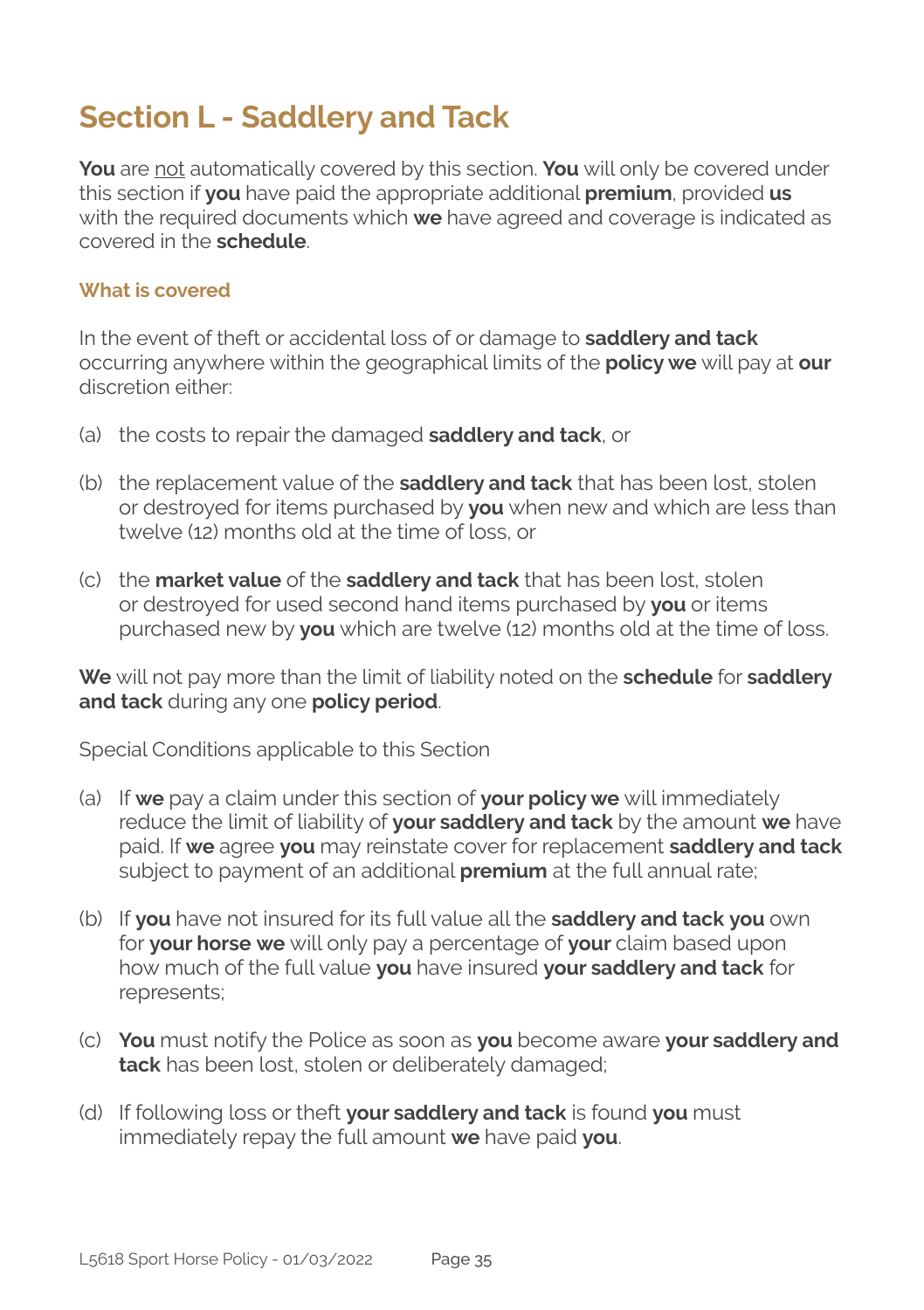#### **What is not covered**

- (a) In the event of accidental loss or damage the first GBP100 or ten per cent (10%) of the amount of each and every loss, whichever is the greater is not covered;
- (b) the **excess** as shown in **your schedule**;
- (c) any amount arising from loss or damage in respect of wear and tear, depreciation, moth, vermin, mould, rust, or any process of cleaning, repairing, restoring, or renovation, or the action of light or atmospheric conditions or any other progressive cause;
- (d) any amount for clothing and personal effects;
- (e) any amount for horse rugs and blankets, grooming equipment and clippers;
- (f) any amount for loss or theft of **saddlery and tack** left unattended unless from:
- fi) a **locked building**; or
- fii) the locked boot or covered luggage area or any other specially designed covered area of a locked vehicle;
- (g) any amount for loss or theft of **saddlery and tack** until thirty (30) days without recovery after the loss or theft was reported to **us**;
- (h) any amount for any loss or damage purposefully caused by **you** or any member of **your** household or any employee;
- (i) any amount if **your saddlery and tack** is used by **you** or any other person or by a riding school for business or professional use except by **you** or **your**  immediate family;
- (j) any amount to have **your saddlery and tack** adjusted to fit any **horse**;
- (k) any amount in respect of unexplained disappearance or unexplained or inventory shortage.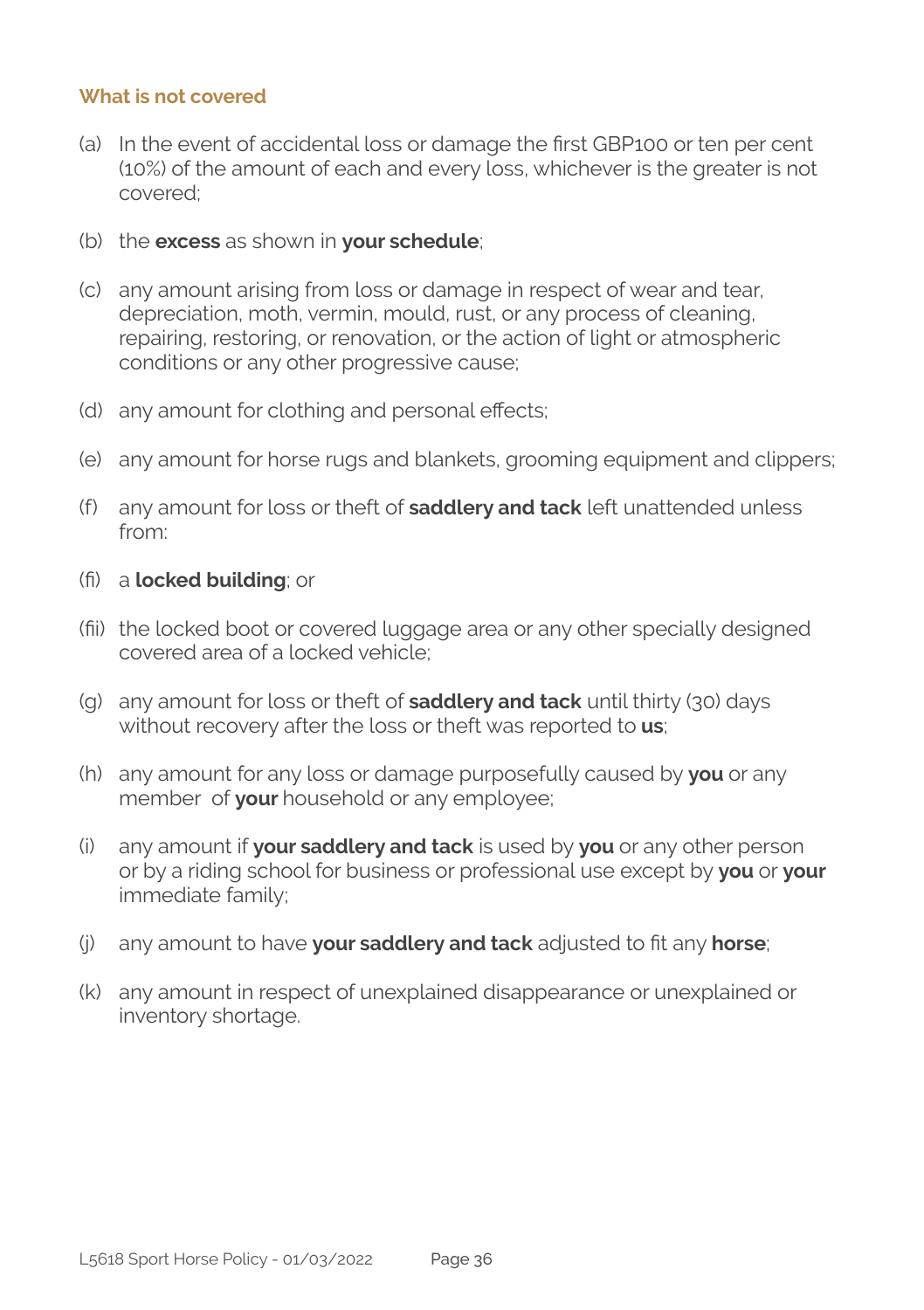### **General policy conditions**

General terms which apply to the whole of this **policy**

#### **Extension of coverage on a sick or injured horse under Section A, C or E**

If, at expiry of this **policy**, **your horse** is still suffering from an accident, illness, sickness or disease that has occurred and been reported to **us** within the **policy period**, then **we** agree to cover the **horse** for a further twelve (12) months for that condition, from the expiry date of the **policy**. This only applies to Sections A, C, & E of this **policy** and to horses that are aged seventeen (17) years old or less at expiry of the **policy**.

This extension of coverage is reduced to ninety (90) days from expiry date of the **policy** if **you** choose not to renew the **policy** with us or if **your horse** is aged eighteen (18) years old or above.

#### **Extension of coverage on a sick or injured horse under Section I, J or K**

If, at expiry of this **policy**, **your horse** is still suffering from an accident, illness, sickness or disease that has occurred and been reported to **us** within the **policy period**, but it is still unproven whether the condition is total and permanent in nature, then **we** agree to allow a further twelve (12) months from the date of onset of the condition for the claim to be proven. This only applies to Sections I, J or K of this **policy**.

#### **Your private data**

**We** are committed to protecting **your** privacy. Insurance involves the use and disclosure of **your** data to various insurance participants such as intermediaries, insurers and reinsurers. If **you** would like to know how **we** deal with any data **you**  may have provided **us**, please contact **your broker** who will provide **you** with **our**  contact details.

#### **Other insurance**

If there is a loss which is covered under this **policy** and another policy, **we** will only pay **our** share of the loss and the loss cannot be any greater than the **agreed value**. This is worked out by using the same ratio as the limit of liability stated in the **schedule** bears to the total amount of all insurance covering the **horse**.

#### **Territory covered**

**Your horse** is only covered whilst in those territories or countries which are listed in the **schedule**.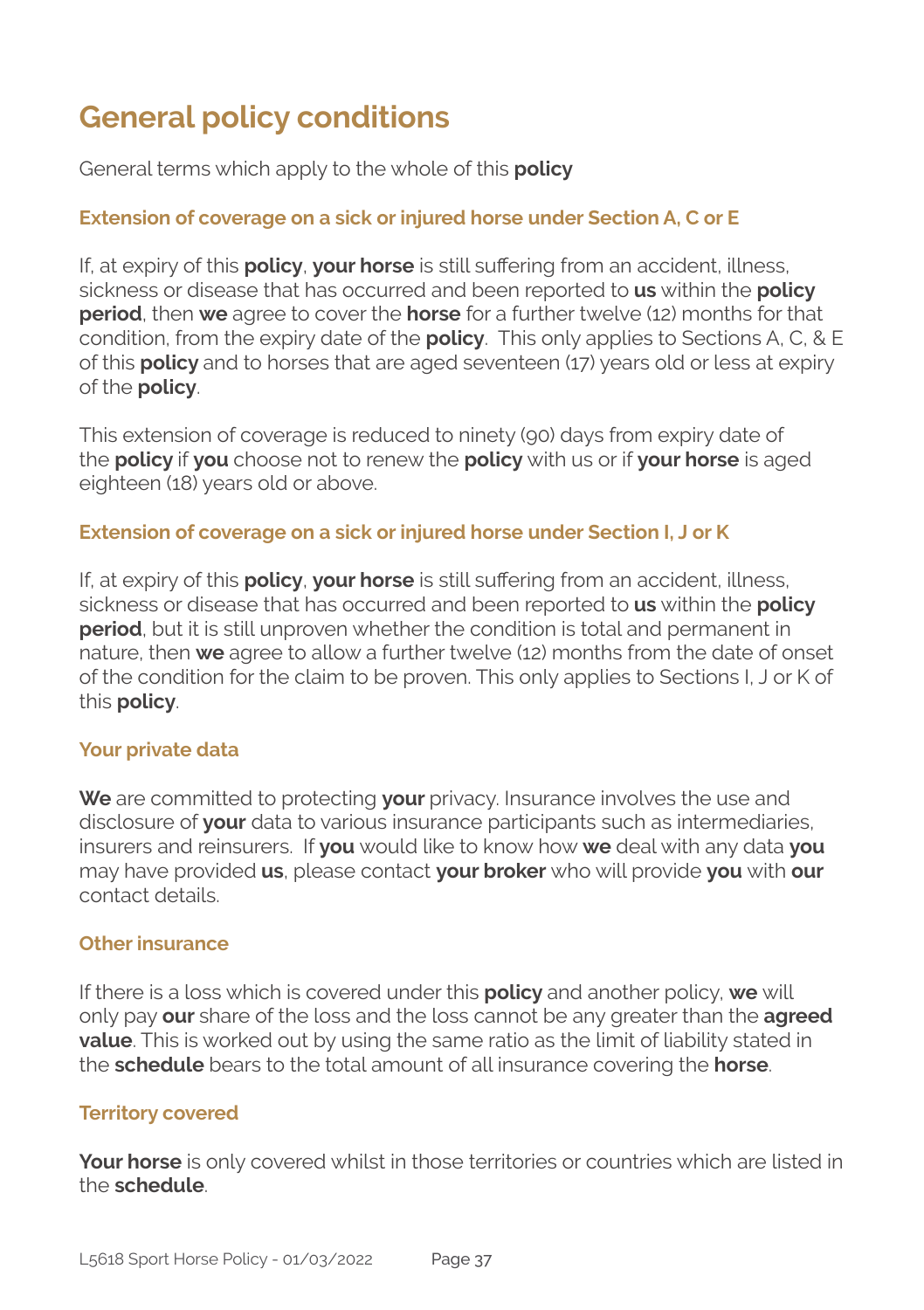#### **Transit**

**Your horse** is covered for all air, sea and road transits within the territories or countries which are listed in the **schedule**.

#### **Choice of law and jurisdiction**

**You** and **we** are free to choose the law applicable to this **policy**. Unless specifically agreed to the contrary this **policy** shall be governed by the laws of England and Wales and subject to the exclusive jurisdiction of the courts of England.

Any term in this **policy** which conflicts with the law which applies to the country in which **you** live shall be amended to conform to that law.

#### **Sanctions**

**We** will not provide any benefit under this **policy** to the extent of providing cover, payment of any claim or the provision of any benefit where doing so would breach any sanction, prohibition or restriction imposed by law or regulation.

#### **Our right to subrogate against third parties**

If **we** make any payment to **you** under this **policy** then any rights **you** have of recovery from a third party, to the extent of such payment, are transferred to **us** and **we** shall be entitled, at **our** own expense to sue in **your** name for recovery of the payment **we** have made to **you**.

To assist **us** with this **you** must provide **us** with all documents and give **us** all the reasonable assistance **you** can to secure such rights and remedies. **You** must not do anything to jeopardise or extinguish the rights against a third party or parties to which **we** are entitled, and shall take all necessary steps to preserve such rights.

#### **Rights of third parties**

A person who is not a party to this contract has no right under the Contracts (Rights of Third Parties) Act 1999 to enforce any term of this contract but this does not affect any right or remedy of a third party which exists or is available apart from that Act.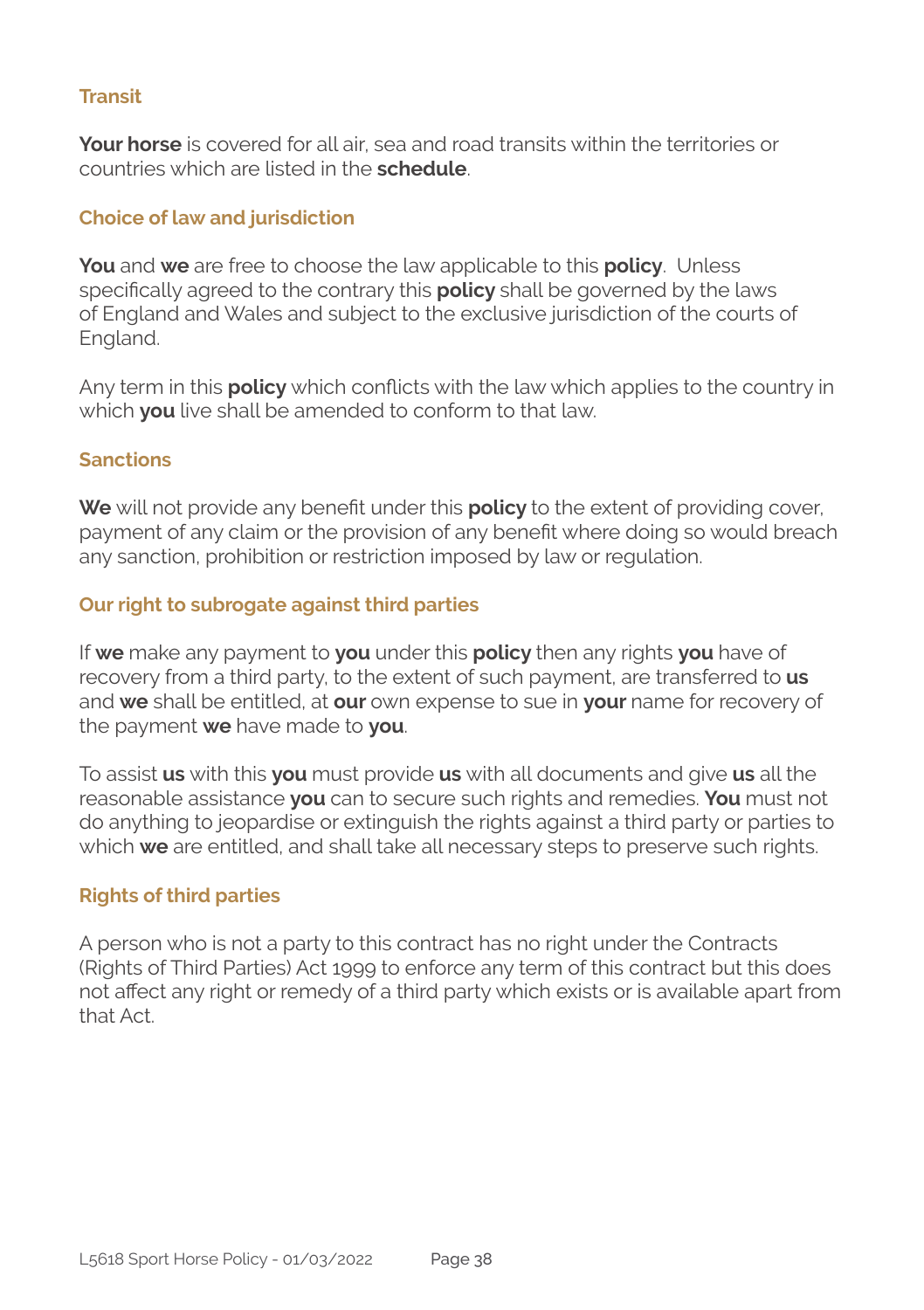#### **Fraudulent claims**

- 1 If **you** make a fraudulent claim under this policy, **we**:
	- (a) are not liable to pay the claim; and
	- (b) may recover from **you** any sums paid by **us** to **you** in respect of the claim; and
	- (c) may by notice to **you** treat this **policy** as having been terminated with effect from the time of the fraudulent act.
- 2 If **we** exercise **our** right under clause 1. c) above:
	- (a) **we** shall not be liable to **you** in respect of a relevant event occurring after the time of the fraudulent act. A relevant event is whatever gives rise to **our** liability under this **policy** (such as the occurrence of a loss, the making of a claim, or the notification of a potential claim); and
	- (b) **we** need not return any of the premiums paid.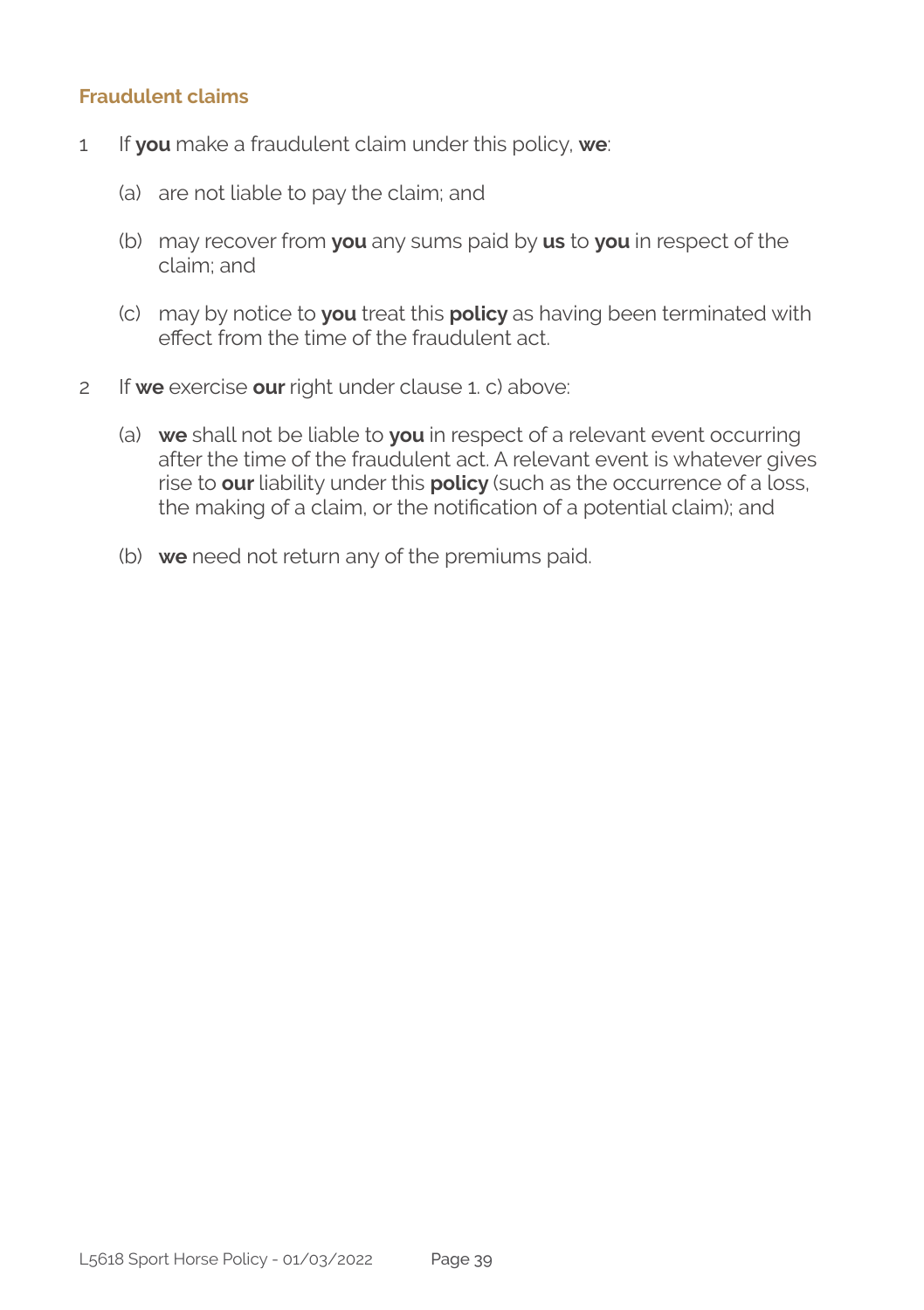### **General policy exclusions**

The following exclusions apply to the whole of this **policy**. There may be additional exclusions which apply to individual sections of cover and are listed within those sections.

#### **Terrorism**

This **policy** does not cover loss, damage, cost or expense of whatsoever nature caused by, resulting from or in connection with any act of terrorism regardless of any other cause or event contributing concurrently or in any other sequence to the loss.

#### **Cyber Incident**

This **policy** does not cover loss, damage, liability or expense caused by or contributed to by or arising from:

- (a) the use of any application, process, software, code or programme in connection with any electronic equipment (such as a computer, mobile phone, tablet or internet capable electronic device) regardless of whether such use is unauthorised or malicious, or an error, omission or an accident; and/or
- (b) a computer virus or computer-related hoax.

#### **Radioactive, Chemical, Biological, bio-chemical and electromagnetic weapons**

This **policy** does not cover loss damage liability or expense caused by or contributed to by or arising from:

- (a) ionising radiations from or contamination by radioactivity from any nuclear fuel or from any nuclear waste or from the combustion of nuclear fuel
- (b) the radioactive, toxic, explosive or other hazardous or contaminating properties of any nuclear installation, reactor or other nuclear assembly or nuclear component thereof
- (c) any weapon or device employing atomic or nuclear fission and/or fusion or other like reaction or radioactive force or matter
- (d) the radioactive, toxic, explosive or other hazardous or contaminating properties of any radioactive matter. The exclusion in this sub-clause does not extend to radioactive isotopes, other than nuclear fuel, when such isotopes are being prepared, carried, stored, or used for commercial, agricultural, medical, scientific or other similar peaceful purposes
- (e) any chemical, biological, bio-chemical, or electromagnetic weapon.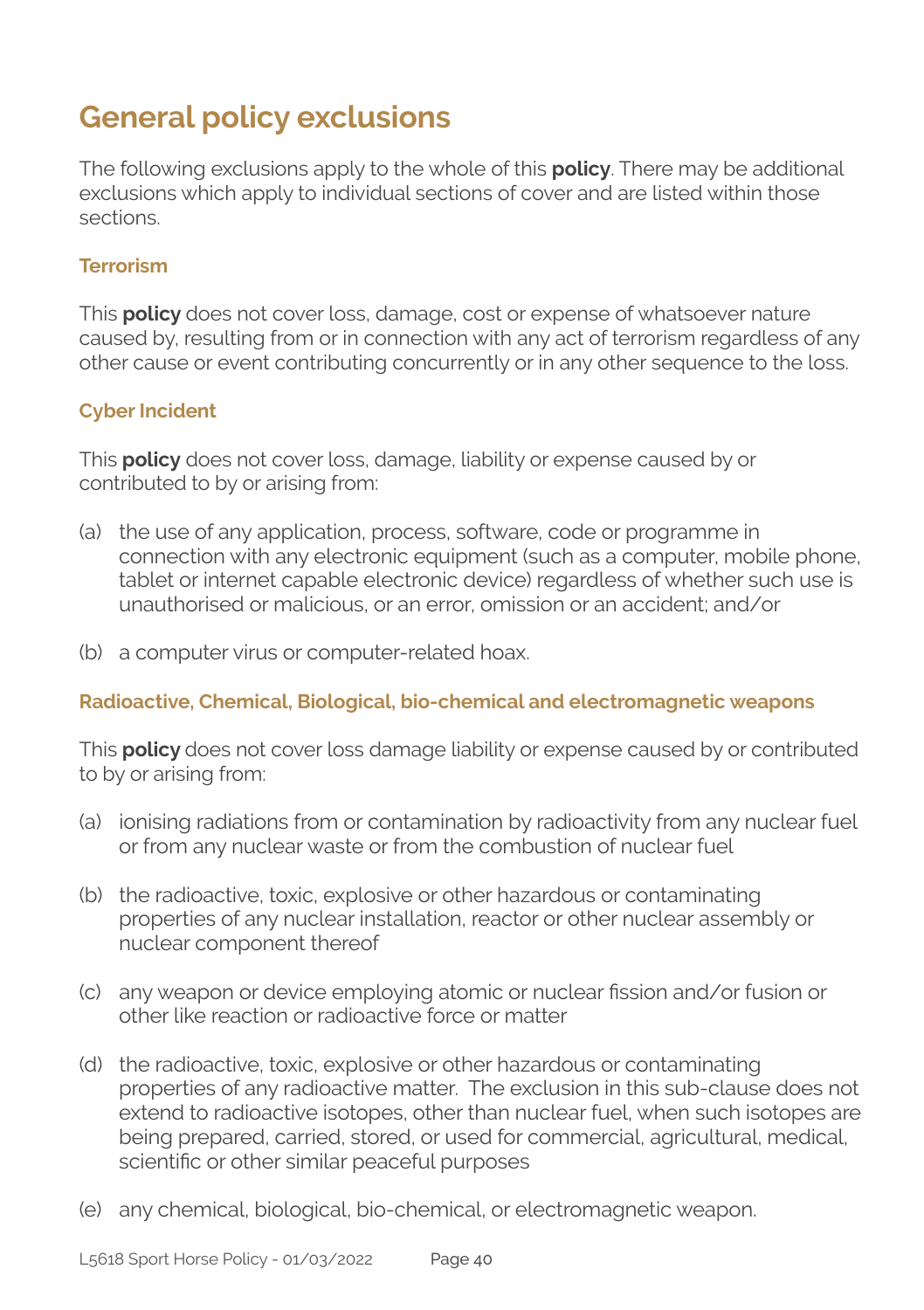#### **Avian Influenza**

This **policy** does not cover any loss caused by, happening through, in consequence of or contributed to by Avian Influenza or any mutant variation thereof.

#### **Coronavirus**

This **policy** does not cover any claim in any way caused by or resulting from:

- (a) Coronavirus disease (COVID-19);
- (b) Severe acute respiratory syndrome coronavirus 2 (SARS-CoV-2);
- (c) any mutation or variation of SARS-CoV-2;
- (d) any fear or threat of a), b) or c) above.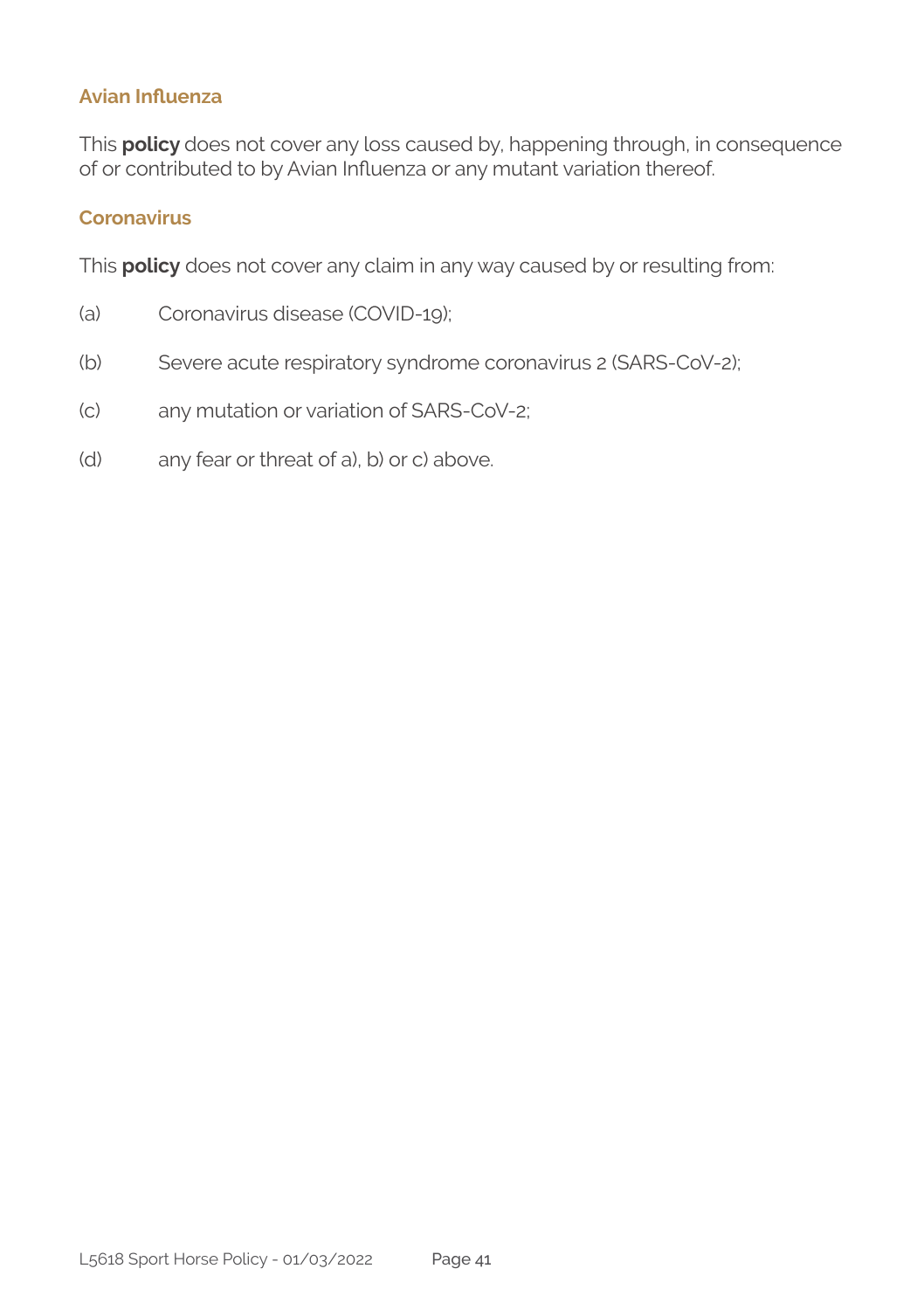### **Complaints**

**We** are committed to providing a high quality and professional service and to maintain fair outcomes for **our** customers. If **you** are dissatisfied or have any complaints about **your policy** or the handling of a claim **you** should, in the first instance, make contact via the following:

By telephone: 01708 850000

By email: enquiries@seib.co.uk

By writing to: SEIB Insurance Brokers Limited, South Essex House, North Road, South Ockendon, Essex, RM15 5BE

The aim of this procedure is to settle the complaint fairly and as quickly as possible. **We** will use **our** best endeavours to comply with the timeframes set out below.

- A complaint received by Markel International Insurance Company Ltd (whether by letter, facsimile, e-mail, telephone conversation or other oral representation) will be allocated to an appropriate person to carry out an independent review of the justification of the complaint.
- Complaints will be acknowledged in writing no later than five (5) working days after receipt. That acknowledgement will include the name of the person who will be reviewing the complaint and a copy of this Complaint Procedure.
- **We** will try to resolve a complaint within four (4) weeks and give a written final response, or send an interim response explaining why **we** are not yet in a position to resolve matters.
- By the end of eight (8) weeks following receipt of a complaint, a final response will be issued or a further interim response giving an indication as to when a final response can be expected.
- When **we** issue our acknowledgement of the complaint and **our** final response we will include a copy of a leaflet published by Financial Ombudsman Service ("FOS").

The FOS operates a dispute resolution facility for consumers, micro-enterprises (small businesses), small charities and trustees. An eligible complainant has up to six (6) months to register a complaint with the FOS if the outcome was not to their satisfaction. Should it prove necessary for the FOS to make a determination and the complainant accepts it, then **we** are bound by that determination up to a specified maximum amount.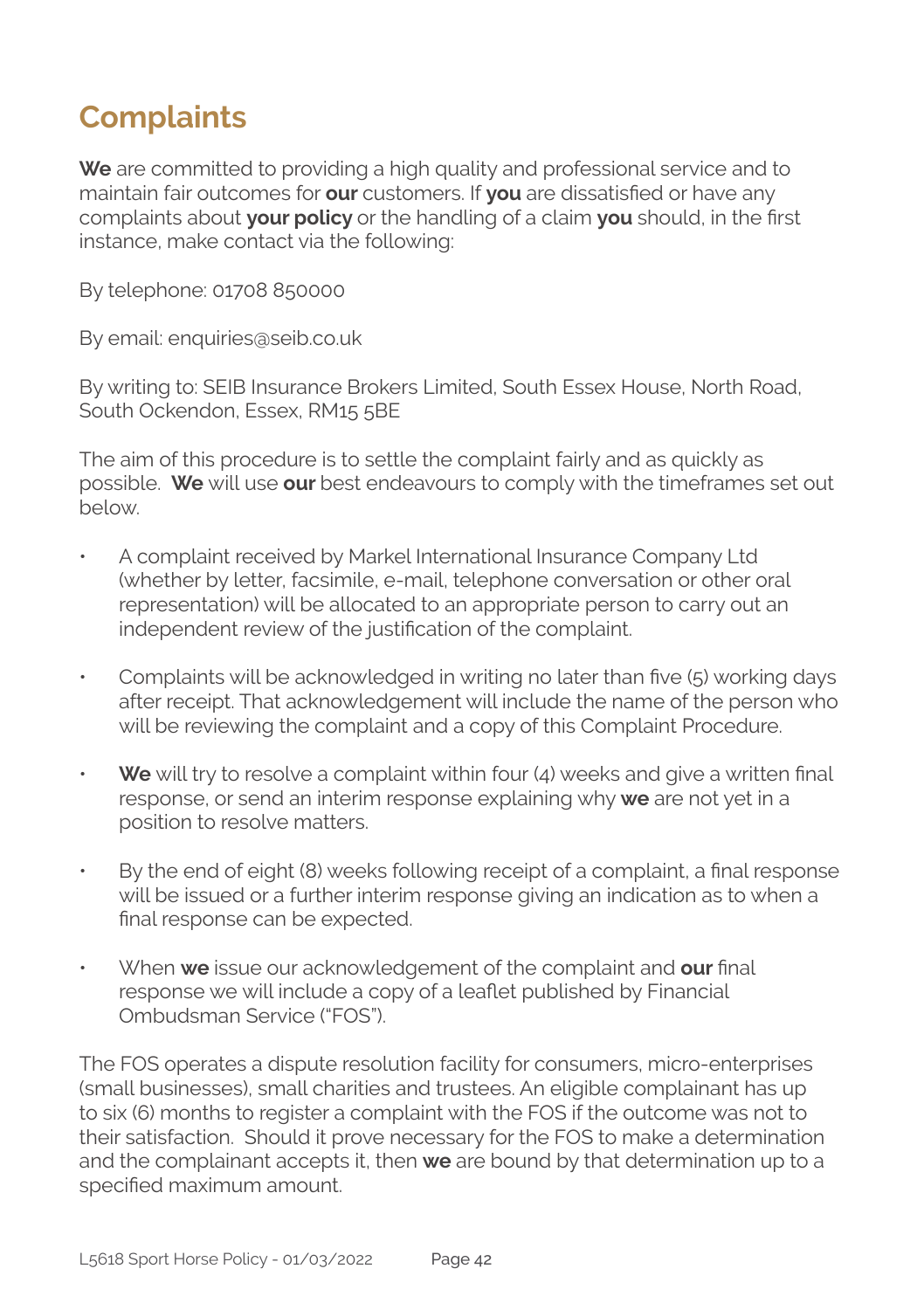**You** can contact the FOS at:

#### **Financial Ombudsman Service**

Exchange Tower London E14 9SR

Email: complaint.info@financial-ombudsman.org.uk

Telephone: 0800 0234 567 (normally free for land line users)

Telephone: 0300 1239 123 (charged at the same rate as 01 or 02 numbers on mobile phone tariffs)

Website: www.financial-ombudsman.org.uk

If **you** were sold this product online or by other electronic means and within the European Union (EU) **you** may refer **your** complaint to the EU Online dispute Resolution (ODR) platform. Upon receipt of **your** complaint the ODR will escalate **your** complaint to **your** local dispute resolution service – this process is free and conducted entirely online. **You** can access the ODR platform on http://ec.europa. eu/odr

### **Compensation**

Markel International Insurance Company Limited is covered by the Financial Services Compensation Scheme. **You** may be entitled to compensation from the Scheme if **we** are unable to meet **our** obligations to **you** under this **policy**.

If **you** were entitled to compensation under the Scheme, the level and extent of the compensation would depend on the nature of this insurance. Further Information about the Scheme is available from the Financial Services Compensation Scheme (10th Floor, Beaufort House, 15 St. Botolph Street, London EC3A 7QU) and on their website: www.fscs.org.uk.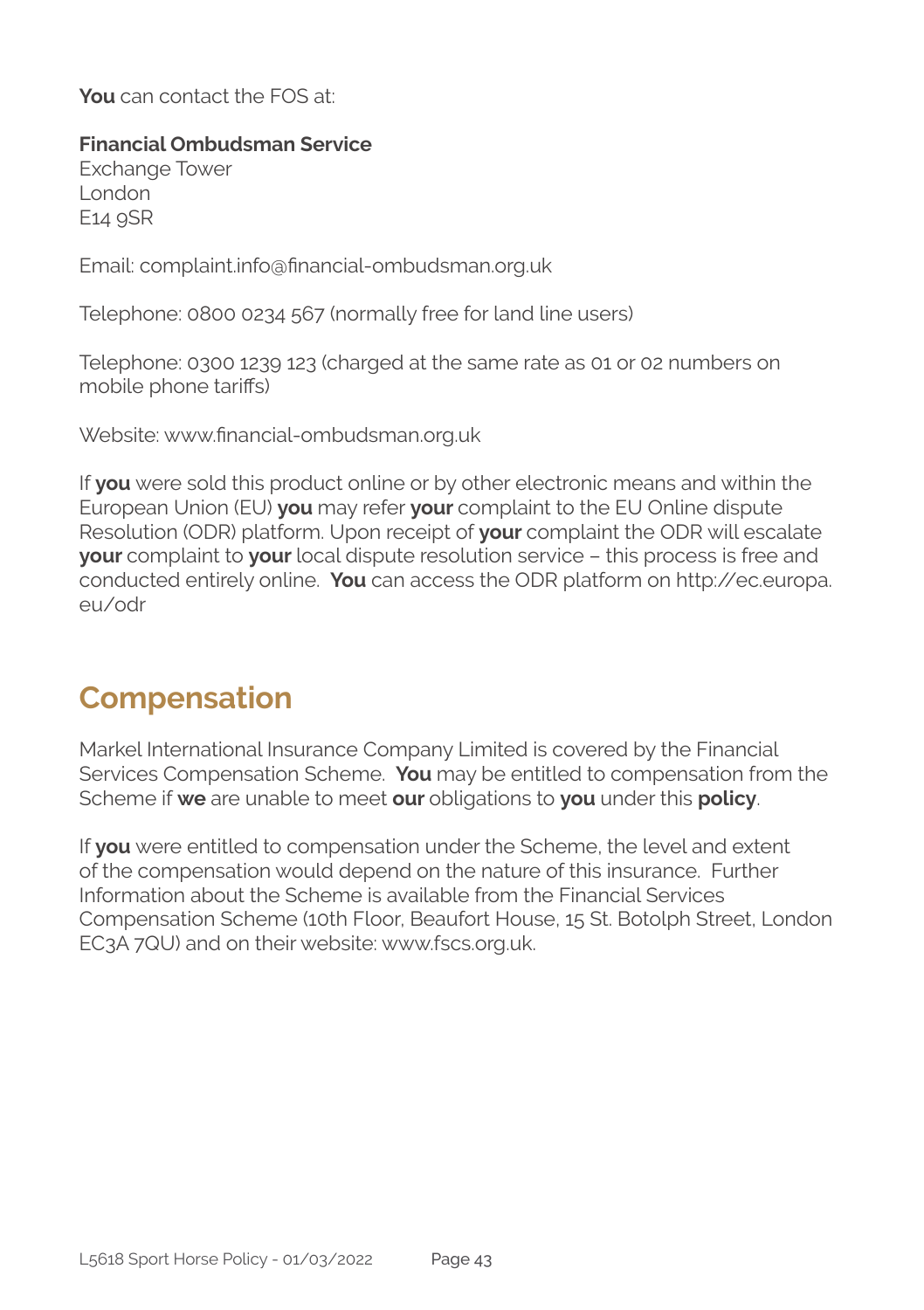### **Data Privacy Notice for SEIB Insurance Brokers Limited**

SEIB Insurance Brokers Limited ("**we**", "**us**", "**our**") is the data controller in respect of any personal data which **you** provide to **us** or which **we** hold about **you** and any personal data which is processed in connection with the services **we** provide to **you**.

**Your** privacy is important to **us**. **We** will process **your** personal data in accordance with data protection laws.

Where **you** provide us with personal data about a person other than yourself (such as a dependant or named person under a policy), **you** must inform them that **you**  are providing their personal data to **us** and refer them to this notice.

To provide **our** insurance related services, **we** will collect and process **your**  personal data such as **your** name, contact details, financial information and any information which is relevant to the insurance policy we are providing. In order to provide **your** insurance policy or when making a claim, **we** may also need to collect or process 'special categories of personal data' such as information relating to **your** health or criminal convictions or information which is likely to reveal **your**  religious beliefs.

We process your personal data for the purposes of offering and carrying out insurance related services to **you** or to an organisation or other persons which **you** represent. **Your** personal data is also used for business purposes such as fraud prevention, business management, systems development and carrying out statistical and strategic analysis.

Providing **our** services will involve sharing **your** personal data with, and obtaining information about **you** from, **our** group companies and third parties such as brokers, loss adjusters, credit reference agencies, fraud prevention agencies, **our** service providers and professional advisors or business partners and **our**  regulators.

In some circumstances **we** may transfer **your** personal data to countries outside of the European Economic Area. **We** will put appropriate safeguards in place to ensure that **your** personal data is protected.

**We** may market **our** services to **you** or provide **your** personal data to **our** related companies or business partners for marketing purposes. **You** can opt out of marketing communications at any time by clicking on the link at the bottom of any email or by contacting **us**.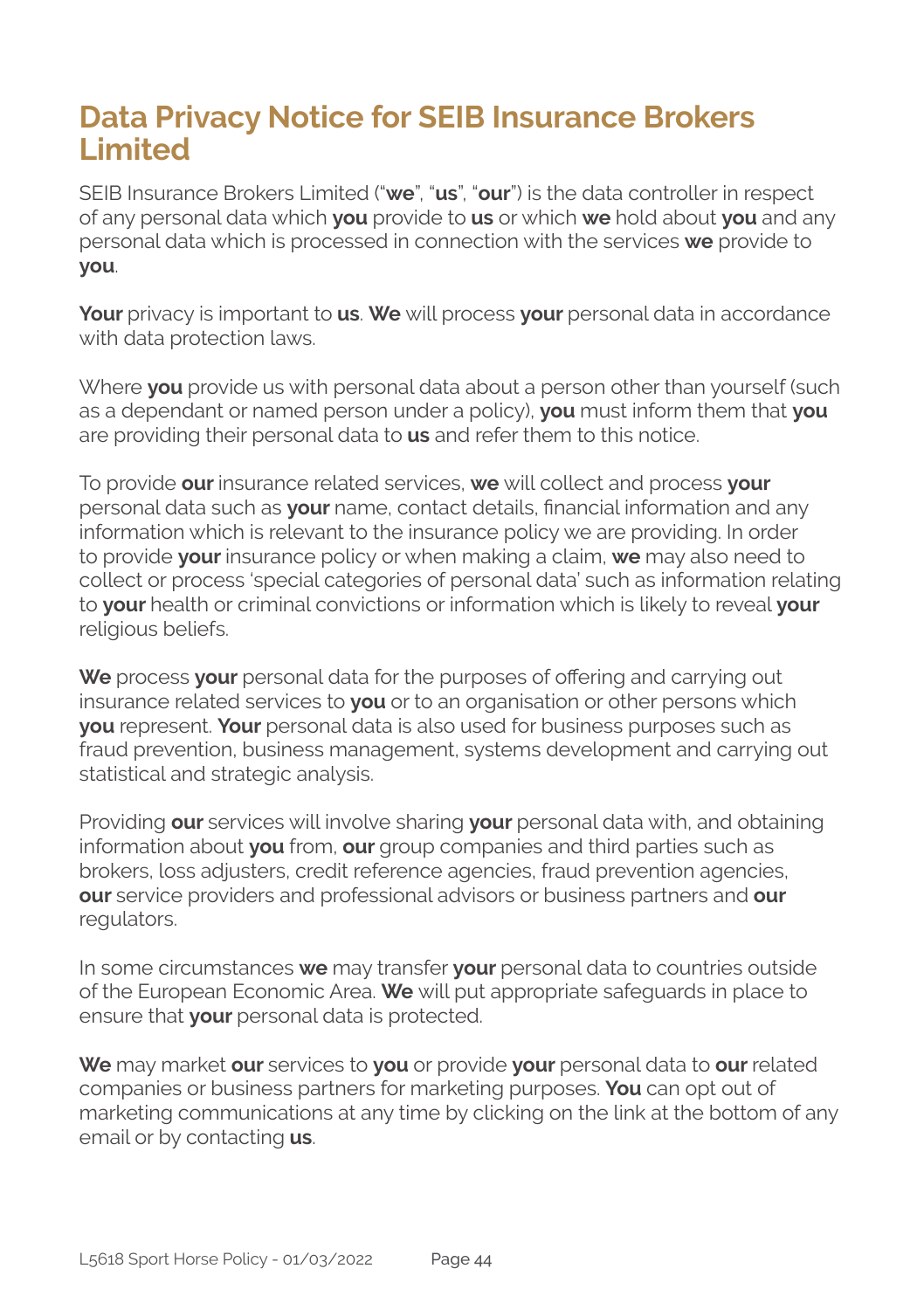#### **Fraud Prevention**

**We** need to carry out fraud, and anti-money laundering checks, and this will involve sharing **your** personal data (such as **your** name, contact details and financial information) with credit reference and fraud prevention organisations such as the Claims and Underwriting Exchange. If **you** make a claim, we will share **your** personal data (to the extent necessary) with other companies including other insurers and anti-fraud organisations to prevent fraud. For the purposes of deciding whether to accept and pay a claim or any part of it, **we** may appoint loss adjusters or external investigation services to act on **our** behalf.

If false or inaccurate information is provided and fraud is identified, **your**  personal data will be passed to fraud prevention agencies including Claims and Underwriting Exchange, and the Insurance Fraud Register, run by the Insurance Fraud Bureau. Law enforcement agencies may access and use this information.

Please note that when carrying out any fraud prevention activities, **we** may need to process **your** special categories of data such as criminal offence information and share it with fraud prevention agencies.

#### **Further Information**

For further information on how **your** personal data is used and **your** rights in relation to **your** personal data please refer to **our** Privacy Policy at http://www.seib.co.uk/about-us/privacy-policy or contact **our** Data Protection Officer at South Essex House, North Road, South Ockendon, Essex RM15 5BE or on 01708 850000 or email dataprotection@seib.co.uk.